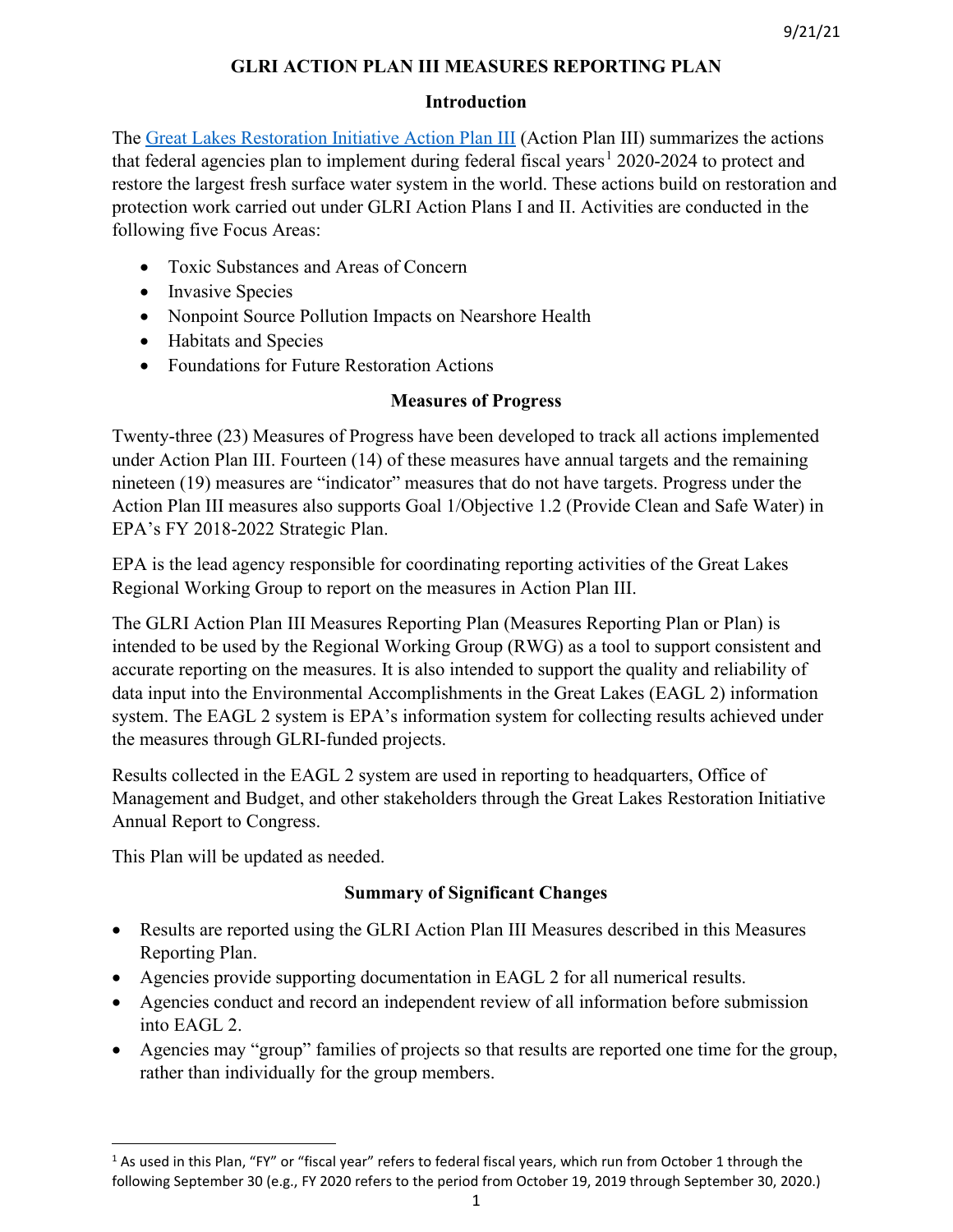# **How to use the GLRI Action Plan III Measures Reporting Plan**

The forepart of this Plan includes information that is generally applicable to all 23 GLRI Action Plan III measures.

The Appendix to this Plan contains specific guidance for each measure. It is intended to be an easy-to-use resource for RWG Agencies submitting annual results into EAGL 2. The sections of this guidance consist of general information regarding each measure including: Measure Code, Measure Language, Description, Definitions, Acceptable Results, Unacceptable Results, When to Count Results, Measure Lead, Measure Targets, Units, Universe, Baseline, acceptable Calculation Methodologies, and any Data Limitations or Qualifications that are unique to the particular measure.

# **General Definitions**

**Environmental Accomplishments in the Great Lakes 2 (EAGL 2) Information System:** The EAGL 2 information system is a GLNPO-hosted, database for RWG agencies to identify projects and report results achieved against GLRI Action Plan III Measures of Progress.

**Great Lakes Restoration Initiative (GLRI):** The GLRI was launched in 2010 to accelerate efforts to protect and restore the largest system of fresh surface water in the world – to provide additional resources to make progress toward the most critical long-term goals for this important ecosystem. The GLRI advances federal agency coordination through the Interagency Task Force and the Regional Working Group. GLRI Action Plan III, developed by the agencies with input from states, tribes, partner agencies, and the public, summarizes actions federal agencies plan to implement during FY 2020-2024 within the Focus Areas referenced above. For more information: http:// <https://www.glri.us/>

**GLRI-funded project** means an organized activity or set of activities that is wholly or partially supported by the use of GLRI funds to achieve a common purpose.

**Great Lakes National Program Office (GLNPO)**: Under Executive Order 13340, the Great Lakes National Program Office of the Environmental Protection Agency assists the Interagency Task Force and the Regional Working Group in the performance of their functions. The Great Lakes National Program Manager is chair of the Regional Working Group. For more information:<http://www2.epa.gov/aboutepa/about-great-lakes-national-program-office-glnpo>

**Great Lakes Regional Working Group (RWG)**: The RWG is composed of the appropriate regional administrator or director with programmatic responsibility for the Great Lakes system for each agency represented on the Task Force including: the Great Lakes National Program Office of the Environmental Protection Agency; the United States Fish and Wildlife Service, National Park Service, Bureau of Indian Affairs, and United States Geological Survey within the Department of the Interior; the Natural Resources Conservation Service and the Forest Service of the Department of Agriculture; the National Oceanic and Atmospheric Administration of the Department of Commerce, the Department of Housing and Urban Development; the Department of Transportation; the Coast Guard within the Department of Homeland Security; and the Army Corps of Engineers within the Department of the Army. The RWG coordinates and makes recommendations on how to implement the policies, strategies, projects, and priorities of the Task Force.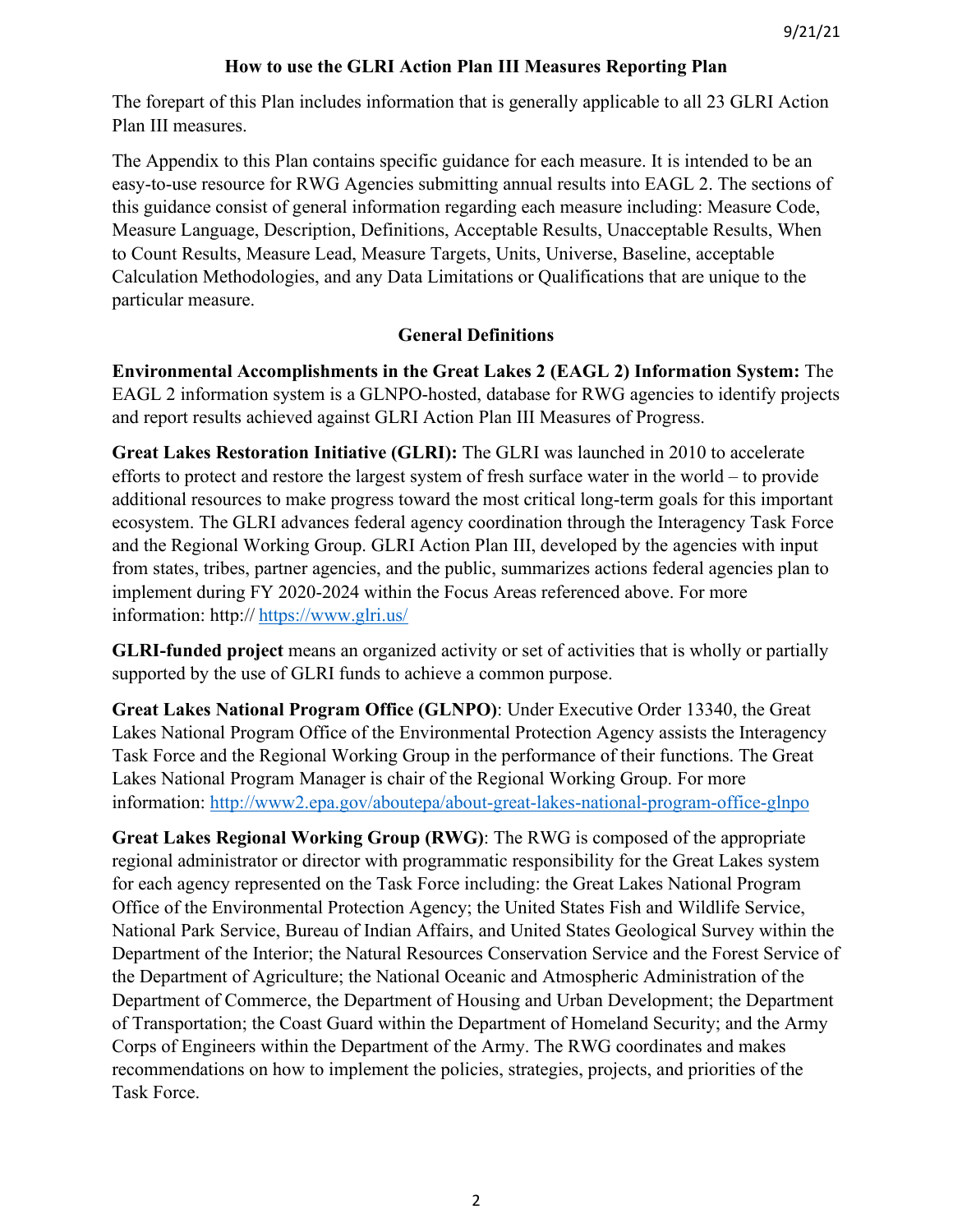| <b>RWG Data Contact</b>   | <b>RWG</b> Data      | <b>EPA Measure Lead</b>                    | <b>GLRI Reporting</b>  |
|---------------------------|----------------------|--------------------------------------------|------------------------|
|                           | <b>Reviewer</b>      | and/or EAGL 2<br><b>Information System</b> | Coordinator            |
|                           |                      | <b>Administrator</b>                       |                        |
| Ensures funding           | Independently review | <b>Ensures RWG</b>                         | Coordinates and        |
| recipients understand     | the entries by their | Agencies receive                           | collects data on an as |
| definitions from          | Agency's Data        | training on                                | needed basis for       |
| <b>Measures Reporting</b> | Contacts.            | definitions of                             | reporting purposes     |
| Plan.                     |                      | progress for each                          | from EAGL 2 and        |
|                           |                      | Measure.                                   | each Measure Lead.     |
| Collects progress         | Ensure supporting    | Ensures EAGL 2                             |                        |
| reports from funding      | documentation is     | <b>Information System</b>                  |                        |
| recipients.               | attached.            | is submitted annually.                     |                        |
| Ensures internal          | Ensure data entries  | Queries EAGL 2,                            |                        |
| reporting mechanism       | are consistent with  | conducts QA, and                           |                        |
| consistency with IA       | supporting           | calculates total                           |                        |
| QAP.                      | documentation.       | progress to send to                        |                        |
|                           |                      | <b>GLRI</b> Reporting                      |                        |
|                           |                      | Coordinator.                               |                        |
| <b>Enters</b> information |                      |                                            |                        |
| into EAGL 2 for each      |                      |                                            |                        |
| project and measure,      |                      |                                            |                        |
| including supporting      |                      |                                            |                        |
| documentation.            |                      |                                            |                        |
| Coordinates with          |                      |                                            |                        |
| EPA Measure Leads.        |                      |                                            |                        |

*Figure 1. GLRI Action Plan III Measures of Progress data collection and reporting.*

# **General Procedures**

# **EAGL 2 Data Process:**

- Data is collected as described for each individual measure. The **data source** for results may be an RWG agency or their funding recipients and sub-recipients.
- Contacts designated by RWG agencies enter annual, **incremental** project information, including results and supporting documentation, into the EAGL 2 system until the project is complete and all results are entered. Supporting documentation may include workplans, progress reports, maps, charts, spreadsheets, formulas, e-mails, or other materials the agency uses to determine results. Only RWG agencies report into the EAGL 2 system.
- Data Reviewers, different from the respective contacts who entered the data, designated by RWG agencies perform independent reviews of data entries and ensure that supporting documentation has been entered.
- For each project, the EAGL 2 System automatically generates cumulative results from the end of the previous reporting period through the end of the current reporting period.
- The EPA Measure Lead reviews the reported cumulative results against applicable measures and provides general oversight for their reasonableness.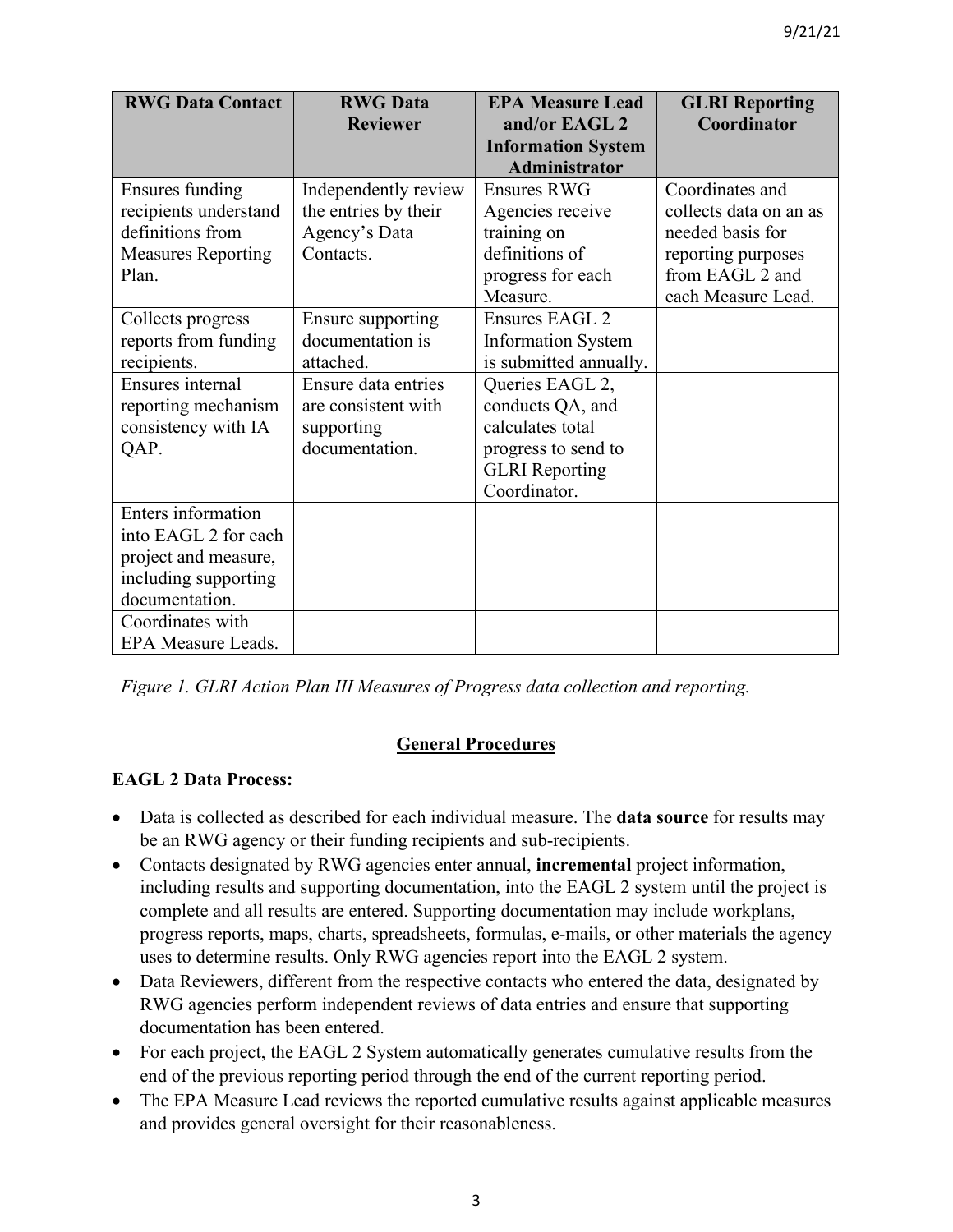- The EAGL 2 System Administrator sums the data values with the cumulative total from the previous year (including the baseline value) to calculate the current cumulative total, which is then reported to the GLNPO Reporting Coordinator.
- The GLNPO Reporting Coordinator reviews the reported cumulative totals for completeness and reasonableness. The GLNPO Reporting Coordinator submits the cumulative total results for final programmatic reporting.
- Work plans should provide for reporting in the same units and using the same methodology as this measures Reporting Plan. Where this protocol is not followed, resulting in data being reported in a different unit or using a different methodology, Project Officers and Focus Area Leads (FALs) will establish and follow a standard process to convert reported data to the correct units or results.

# **Identifying applicable Measures for Projects:**

- RWG agencies, including EPA, identify primary, secondary, and tertiary measures for each GLRI-funded project at the time projects are first entered in EAGL 2.
- Such applicable measures are identified in EAGL 2 if they support or contribute to Action Plan III measure results, even if they will not directly contribute "results."
- RWG agencies may use a variety of methods to identify primary, secondary, and tertiary measures, such as a review of project workplans. Unless documentation is needed to support results, supporting documentation is not required in EAGL 2 solely for the purpose of identifying projects that support a measure but do not directly contribute numerical results. The RWG agency is responsible for storing all records and documentation used to support identification of relevant measures.
- Review carefully the description of Measure 5.2.1 (Annual Great Lakes monitoring conducted and used to prioritize GLRI funding decisions) and Measure 5.2.2 (Identify and address science priorities to support implementation of GLRI and the Great Lakes Water Quality Agreement) before identifying those measures with a project.
- Choose the applicable Action Plan III Measure(s) of Progress, even if the project previously reported under Action Plan II Measure(s) of Progress. See the Attachment 1 Crosswalk.

# **Project Results:**

- Except as specifically described for a particular measure, only results from activities wholly or partially supported by GLRI-funded projects are counted; results from activities other than GLRI-funded projects are not counted. Results from cost-shared GLRI projects are included.
- Results may be from work directly implemented by an RWG Agency as well as work performed via subsequent contracting and granting arrangements. Only RWG agencies report results into the EAGL 2 system.
- Results are **entered for the respective reporting periods** into EAGL 2. EPA will use the EAGL 2 system to add the incremental results to get cumulative results as needed.
- Results may be realized in the current reporting period from projects funded by a previous GLRI appropriation. All results are reported using the applicable Action Plan III Measures.
- When possible, results should be attributed to the fiscal year in which they were accomplished. However, reporting should be done by the end of the first reporting period when results can be calculated and documented, even if that is after the fiscal year in which the results were accomplished. **Agencies should not attempt to change results that were previously reported.**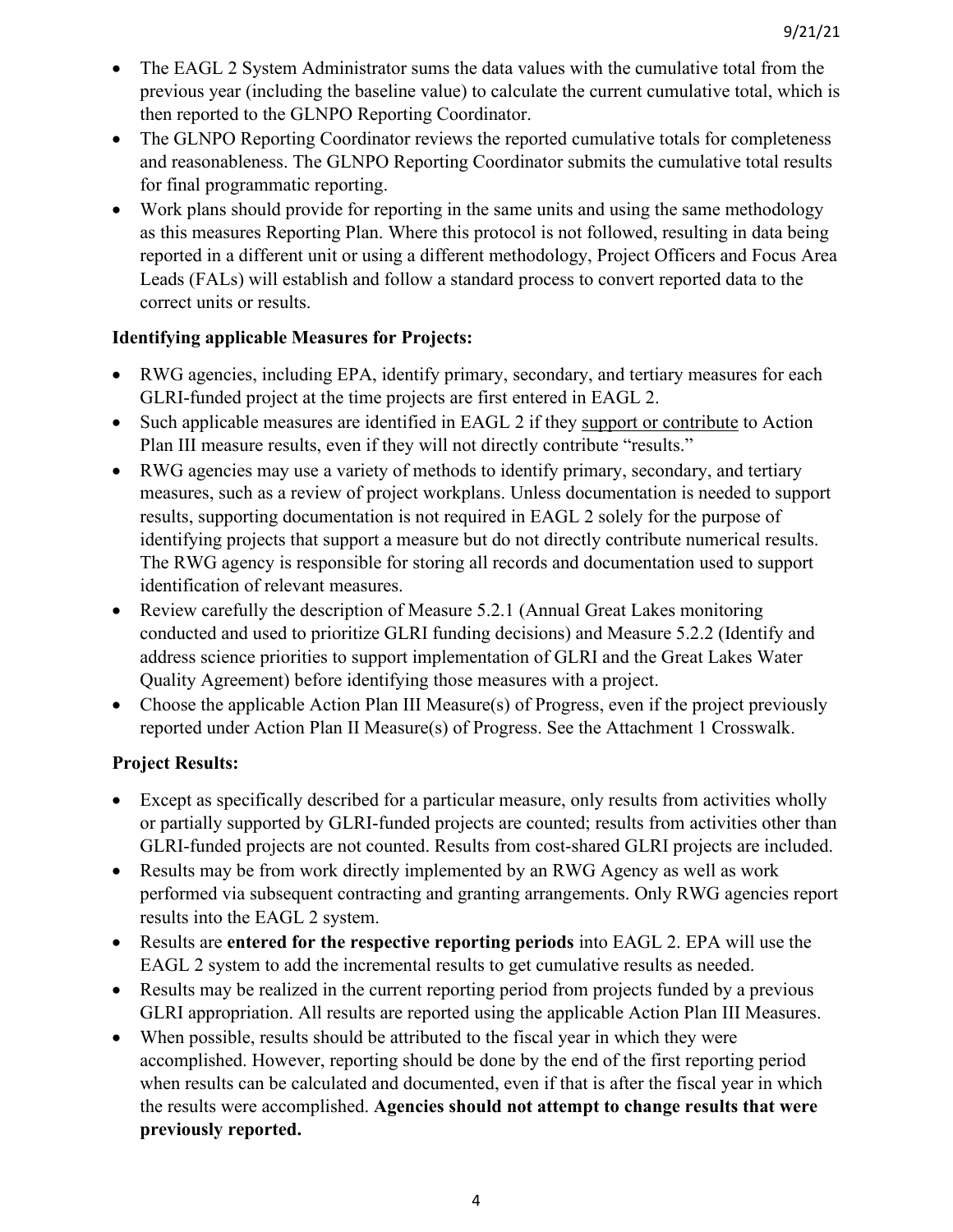- If an error is found in previously reported data, that data will not generally be revised. Instead, a positive or negative entry will be made for that project in the reporting period in which the error is found, such that the cumulative reported amount will be correct.
- Each RWG agency is responsible for its own data.
- Each RWG agency is responsible for submitting into EAGL 2 the records and documentation (supporting documentation) needed to support their reported results.

# **Data Oversight and Quality:**

- Data oversight is done by Source Data Reporting Oversight Personnel: RWG agencies, via RWG agency data contacts, in coordination with agency staff, recipients, and subrecipients.
- Source Data Reporting Oversight is done by each RWG agency. RWG agencies are responsible for ensuring that data they submit to EAGL 2 is verified and validated and is in accordance with the Measures Reporting Plan.
- Although beginning in FY 2020, RWG agencies also include supporting documentation in EAGL2, each RWG agency is responsible for storing the original records and documentation that supports their results, including a written Standard Operating Procedure to document steps followed to estimate outcomes consistently each year.
- For EPA, project officers for grants and project managers for Great Lakes Legacy Act projects (i) oversee and review information provided in grantee and contractor progress reports and (ii) submit data to EAGL 2 on the basis of those reports and communication with grantees and contractors. The EPA Measure Lead provides general oversight for the reasonableness of information that has been entered into EAGL 2 by EPA staff.
- Acceptable quality documentation is required for EPA's recipients and sub-recipients of GLRI funding when that funding is used for projects involving the use or collection of environmental data. Federal agencies must have a quality assurance and quality control system in place that will provide the needed management and technical practices to assure that environmental data used to support GLRI decisions are of adequate quality and usability for their intended purpose. EPA GLNPO's Quality Management System, combined with EPA Region 5's Quality Program in December of 2015, conforms to the USEPA Quality Management Order and is audited every five years in accordance with the Federal Policy for Quality Management.

# **Data Limitations/Qualifications:**

- Information in the EAGL 2 system is inputted by multiple Federal agencies using different methodologies. There may be errors in classification, geo-referencing, input accuracy, as well as data omissions. Statistics from the system reflect a point in time.
- Reporting may include a data lag for data collection and could actually reflect the cumulative progress as of the previous reporting period. Because a data lag could exist for both information collection and reporting, the reported information may be from one month to a year old depending on the timing of the tracking and reporting deadlines.
- See Project Results above regarding errors found in previously reported data. Because that data will not be revised, results for a given reporting period may be higher or lower than what was actually achieved for that period, but the cumulative reported amount will be correct.

# **Information Systems Oversight:**

• The EAGL 2 system administrator manages and oversees the EAGL 2 site; ensures RWG Agencies receive training on definitions of progress for each measure; facilitates RWG agency data entry into the EAGL 2 Information System; uses the EAGL 2 Information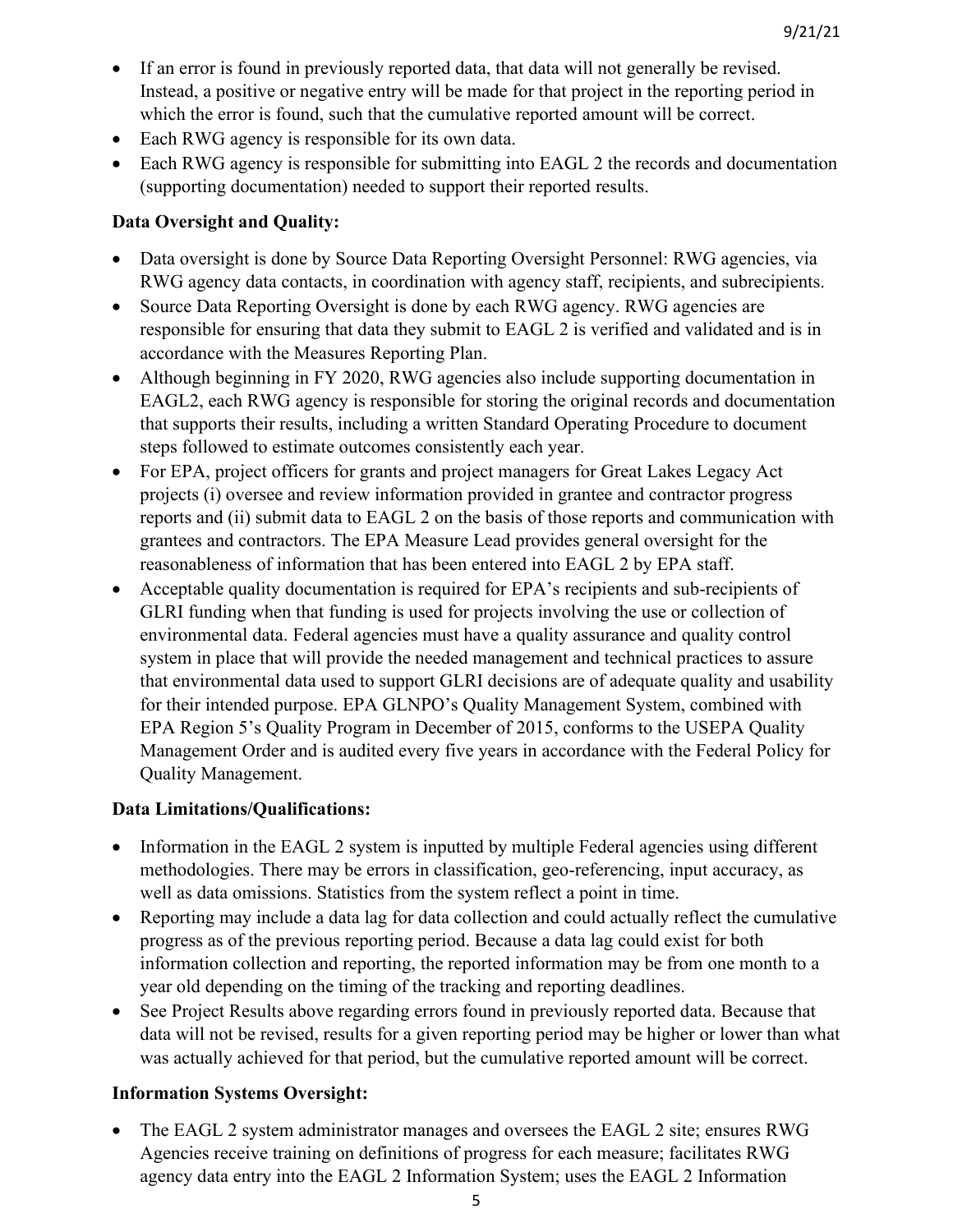System to calculate the current cumulative totals for results; and facilitates extraction and transformation or results by EPA Measures Leads and the GLNPO Reporting Coordinator.

# **Final Reporting Timing and Oversight:**

- Final Reporting Oversight is done by the GLNPO Reporting Coordinator, in coordination with the EPA Measure Lead. Final Reporting Oversight Responsibilities include review of data reported by the EPA Measure Leads for completeness and reasonableness and submitting results for final reporting.
- Final reporting includes reporting in the annual GLRI Report to Congress.
- Final reporting is expected to be completed annually by the start of the second quarter after each fiscal year.

# **Key Contacts**

**Focus Areas/Leads.** The Focus Area Leads and EPA Measure Leads oversee data transmitted and reported as final through the EAGL 2 Information System and transform transmitted data for final reporting. The Focus Areas and Focus Area Leads are:

- Toxic Substances and Areas of Concern: Marc Tuchman [\(tuchman.marc@epa.gov](https://usepa-my.sharepoint.com/personal/russ_michael_epa_gov/Tom%20Clement%20files/Guidance%20Documents/tuchman.marc@epa.gov) / 312-353-1369)
- Invasive Species: T. Kevin O'Donnell [\(odonell.thomas@epa.gov](https://usepa-my.sharepoint.com/personal/russ_michael_epa_gov/Tom%20Clement%20files/Guidance%20Documents/odonell.thomas@epa.gov) / 312-886-0813)
- Nonpoint Source Pollution Impacts on Nearshore Health: Santina Wortman – Agriculture – [\(wortman.santina@epa.gov](mailto:wortman.santina@epa.gov) / 312-353-8319) Danielle Green – Urban – [\(green.danielle@epa.gov](mailto:green.danielle@epa.gov) / 312-886-7594)
- Habitats and Species: T. Kevin O'Donnell [\(odonell.thomas@epa.gov](mailto:odonell.thomas@epa.gov) / 312-886-0813)
- Foundations for Future Restoration Actions: Hinchey Malloy, Elizabeth [\(hinchey.elizabeth@epa.gov](mailto:hinchey.elizabeth@epa.gov) / 312-886-3451)

**EAGL Information System Administrator:** Ken Klewin, GLNPO IT Specialist  $(k$ lewin.kenneth@epa.gov / 312-886-4794).

**GLNPO Reporting Coordinator:** Mike Russ [\(russ.michael@epa.gov](mailto:russ.michael@epa.gov) / 312-886-4013). The Reporting Coordinator coordinates with the Focus Area Leads and the EAGL System Administrator in utilizing data from EAGL 2 to meet programmatic reporting requirements.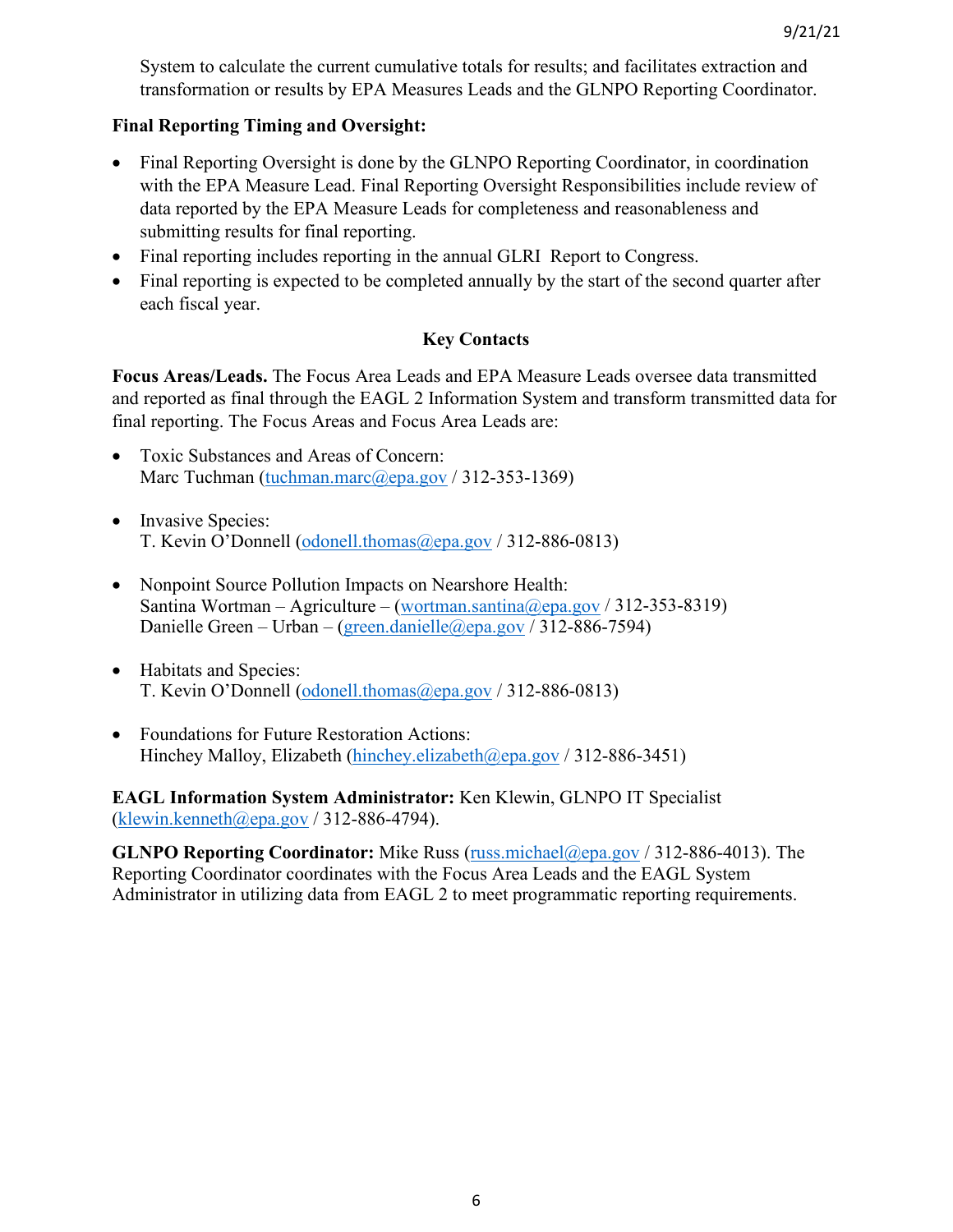# **Measure: 1.1.1. Areas of Concern where all management actions necessary for delisting have been implemented.**

**1. Description**: This measure tracks the number of U.S. or Binational Great Lakes Areas of Concern where all management actions necessary for delisting have been implemented.

# **2. Definitions of terms used in this measure:**

- **Great Lakes Areas of Concern (AOCs)** are severely degraded geographic areas within the Basin as described in Annex 1 of the 2012 Protocol to the U.S.-Canada Great Lakes Water Quality Agreement.
- **Management Actions Necessary for Delisting** are the actions identified by stakeholders in the AOC and the states in a Remedial Action Plan (RAP) that outlines the reasonable and realistic management actions that could be taken to remove the relevant Beneficial Use Impairments (BUIs) and, hence, delist the AOC. Such management actions are the set of local, state and federal actions that are believed to be necessary to remove the impairment. These actions may not result in the removal of a set of BUIs immediately; however, these actions are expected to allow environmental conditions to improve, leading to the eventual delisting of the AOC.

# **3. What results are acceptable to count for this measure?**

- Completion of all of an AOC's state-identified Management Actions. Management Action examples include:
	- o Completion of a remediation project that will lead to controlling contamination source(s);
	- o Completion of a habitat restoration project that will lead to improving environmental conditions.

# **4. What results are unacceptable to count for this measure?**

- Ongoing or periodic monitoring programs that provide information on environmental conditions.
- Staff work or time spent on projects that support the ongoing work at an AOC.

# **5. When to count results for or identify a project with this measure:**

- "Project supports measure but will not have a numeric result" is selected for applicable projects.
- **Only the Measure Lead** may enter results for this measure. Results are counted only following delivery of either: (i) applicable state documentation to the effect that all the requisite work for all of the management actions at the AOC has been completed or (ii) a memo to the GLNPO Director from the applicable AOC Task Force Lead, through the appropriate EPA manager, verifying the completion of all management actions previously identified by the applicable State as necessary for delisting (e.g., a Legacy Act dredging project that takes place over a 6 month period would be considered a completed management action at the end of that 6 month period). The results of that completed work need not be realized in order for the necessary management actions to be completed.
- Although projects generally identify primary, secondary, and tertiary measures, only identify projects with this measure that directly contribute to the ultimate purpose of completing all Management Actions Necessary for Delisting. Do not identify projects with this measure that: (i) only indirectly contribute to completion of such Management Actions or (ii) begin after the AOC's delisting.
- **6. Measure Lead:** Amy Pelka (312-886-6785 [/pelka.amy@epa.gov](mailto:pelka.amy@epa.gov) )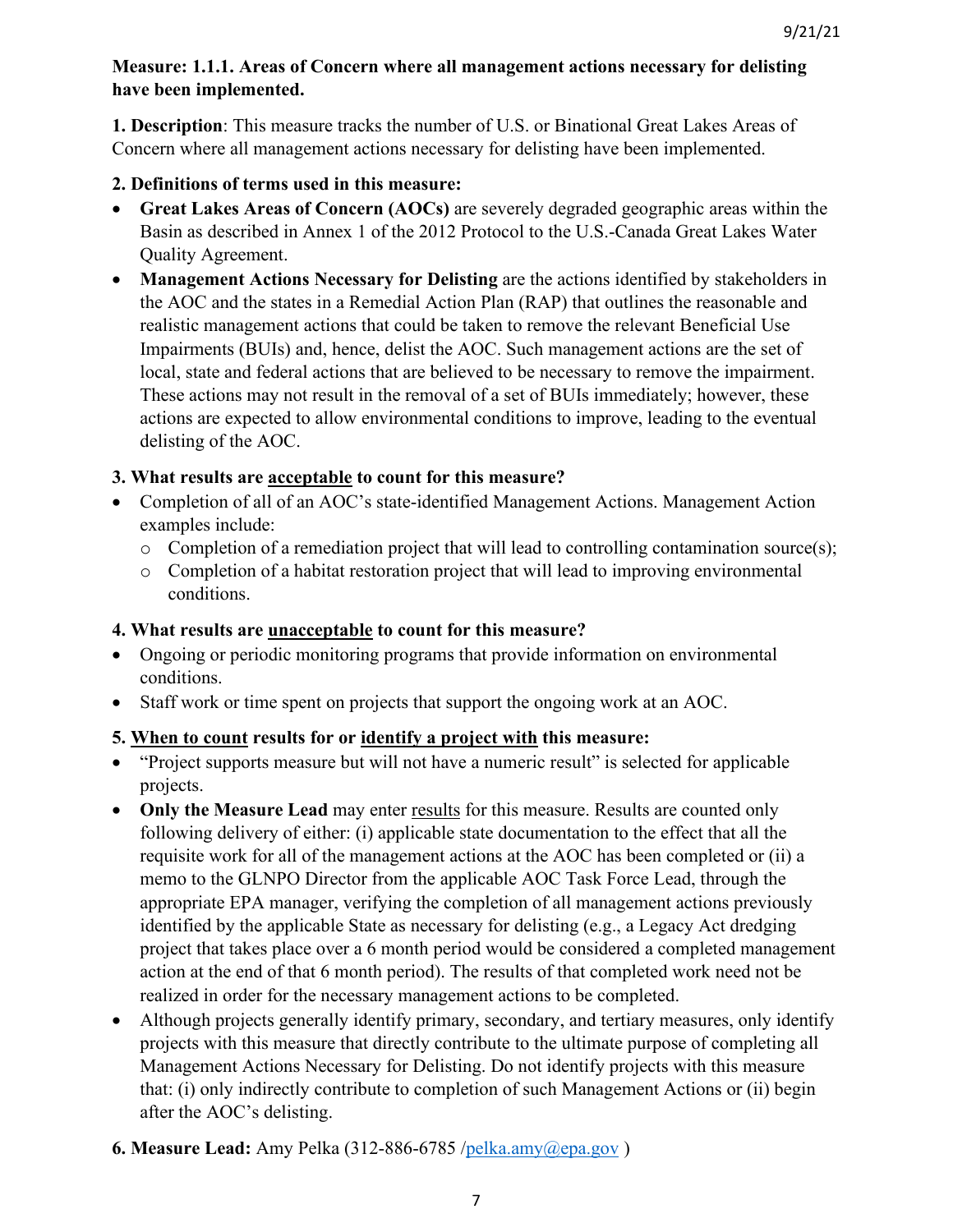### **7. Action Plan III Targets**

| <b>FY 2020</b> | <b>FY 2021</b> | <b>FY 2022</b> | FY 2023  | Y2024<br>ПТ  |
|----------------|----------------|----------------|----------|--------------|
| 10I            | ۱O<br>10I      | $\mathbf{o}$   | ኅሰ<br>ZV | $\sim$<br>44 |

Units are the number of AOCs. Targets are cumulative.

**8. Universe:** There were once a total of 43 Great Lakes AOCs: 26 located entirely within the United States; 12 located wholly within Canada; and 5 shared by both countries. The Universe is the 31 United States or Binational AOCs.

**9. Baseline:** The baseline is the 12 AOCs where all management actions had been implemented as of September 30, 2018.

### **10. Data Source and Calculation:**

### (a) Data Source

GLNPO's AOC Task Force Leads provide the data for this measure from reports and other information regarding projects undertaken via GLRI funding and/or other state programs. The AOC Task Force leads are GLNPO staff members who oversee AOCs, including the tracking of BUIs and completion of management actions. Task Force Leads receive their information from State AOC program managers. Local AOC leads provide information to State AOC leads.

### (b) Data Collection and Transmission

GLNPO Task Force Leads collect and track data about the management actions taken by AOC stakeholders (including state agency staff and managers and local AOC members) by reviewing reports and other information. GLNPO Task Force Leads coordinate with their state and local counterparts to verify their information. When all management actions necessary to delist the AOC have been completed, the Task Force Lead documents that fact in a memorandum (the Completion Memo) through the Measure Lead to the GLNPO Director. EPA's Measure Lead places the signed Completion Memo in AOC program files as management actions are completed.

EPA's Measure Lead annually enters the result in EAGL and delivers an e-mail into EAGL as supporting documentation.

### **11. Data Limitations/Qualifications:**

Known sources of error include the provision of premature data by a state to the Task Force Lead.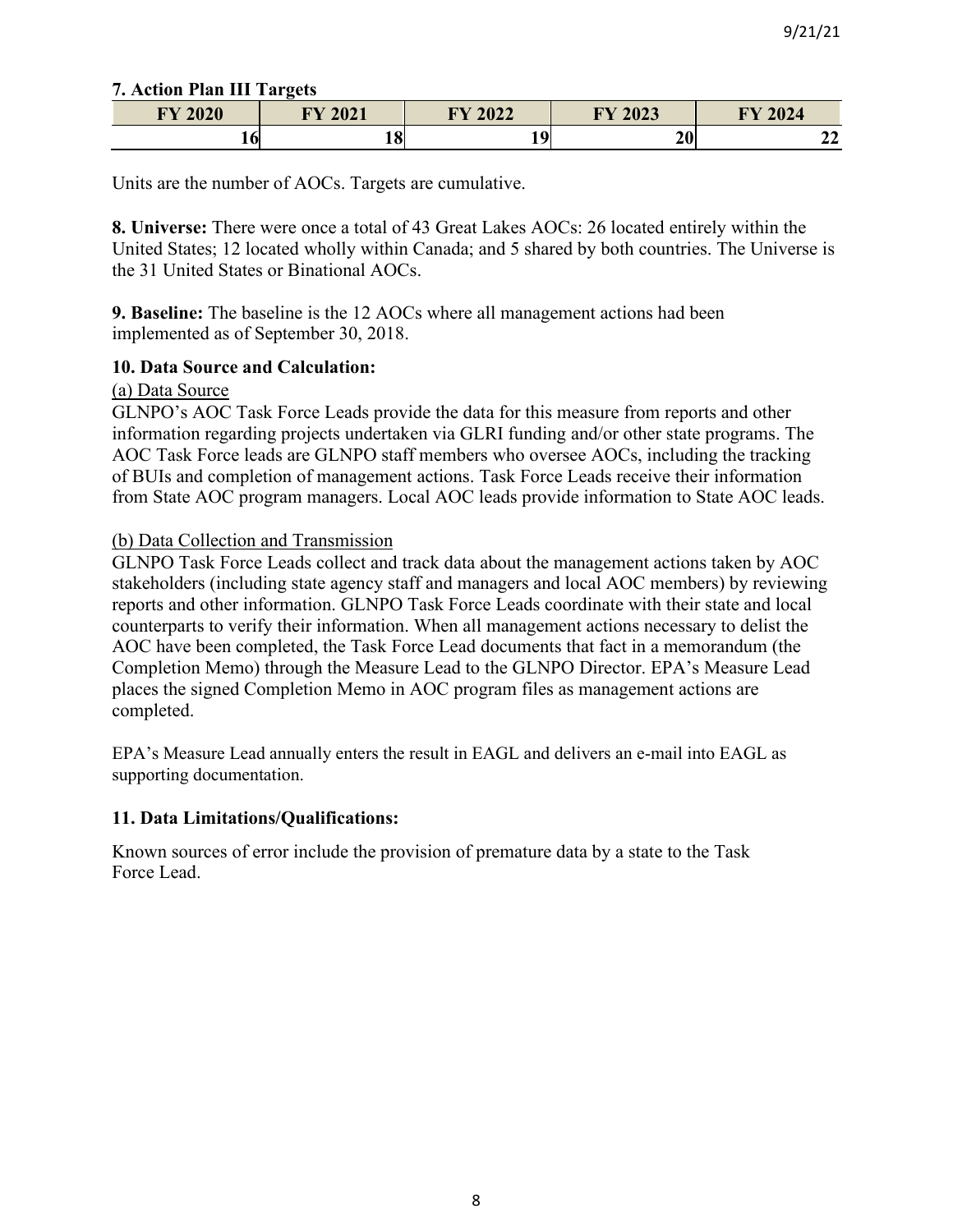# **Measure: 1.1.2. Beneficial Use Impairments removed in Areas of Concern.**

**1. Description**: This measure tracks the number of beneficial use impairments (BUIs) removed within the 31 U.S. or Binational Great Lakes Areas of Concern (AOCs); however, since the source of information for this measure is outside of EAGL2, RWG agencies should only select measure 1.1.1, not measure 1.1.2, for projects related to this measure.

# **2. Definitions of terms used in this measure:**

- **Approval Letter** is the letter signed by the GLNPO Director approving a state BUI removal package.
- **Great Lakes AOCs** are severely degraded geographic areas within the Basin as described in Annex 1 of the 2012 Protocol to the U.S.-Canada Great Lakes Water Quality Agreement.
- **Beneficial Use Impairments**: Any of the 14 impairments described at: <https://www.epa.gov/great-lakes-aocs/beneficial-use-impairments-great-lakes-aocs>
- The **BUI removal package** consists of a state letter and associated documentation to the effect that: (i) all management actions necessary for removal of the BUI have been completed and the applicable BUI removal targets have been met and (ii) monitoring data indicates that the BUI removal targets have been met and environmental conditions have improved such that the impairment no longer exists. The BUI removal package is submitted by the state to the GLNPO Director via AOC Task Force Leads following appropriate coordination among EPA, state staff and local entities to determine that BUI removal targets have been met.
- **Remedial Action Plans (RAPs)** address one or up to 14 BUIs associated with an AOC. State or local stakeholders establish BUI removal criteria for associated BUIs. RAPs are developed by the state for each AOC and outline the management actions needed to meet these criteria and thus remove the associated BUIs.
- A **removed** BUI indicates that the state and GLNPO Director have ratified that all management actions necessary for removal of the BUI (determined by the RAP) have been completed and the BUI removal targets have been met.

# **3. What results are acceptable to count for this measure?**

• Monitoring data indicates that the BUI removal targets have been met and environmental conditions have improved such that the impairment no longer exists, and the applicable state has submitted a BUI removal package to the GLNPO Director, and the GLNPO Director has transmitted the Approval Letter to the state, approving the state's BUI removal package.

# **4. What results are unacceptable to count for this measure?**

- All actions determined by the state or local stakeholder necessary through a RAP (or other removal criteria) to remove the BUI have not yet been completed.
- Monitoring data does not indicate that environmental conditions have improved to achieve the restoration targets.
- The state has not transmitted a BUI removal package to the GLNPO Director.
- The GLNPO Director has not transmitted the Approval Letter to the state.

# **5. When to count results for this measure:**

- "Project supports measure but will not have a numeric result" is selected for applicable projects.
- **Only the Measure Lead Counts results for this measure. This measure is NOT identified for any projects. RWG agencies select measure 1.1.1 for projects contributing to BUI removal.**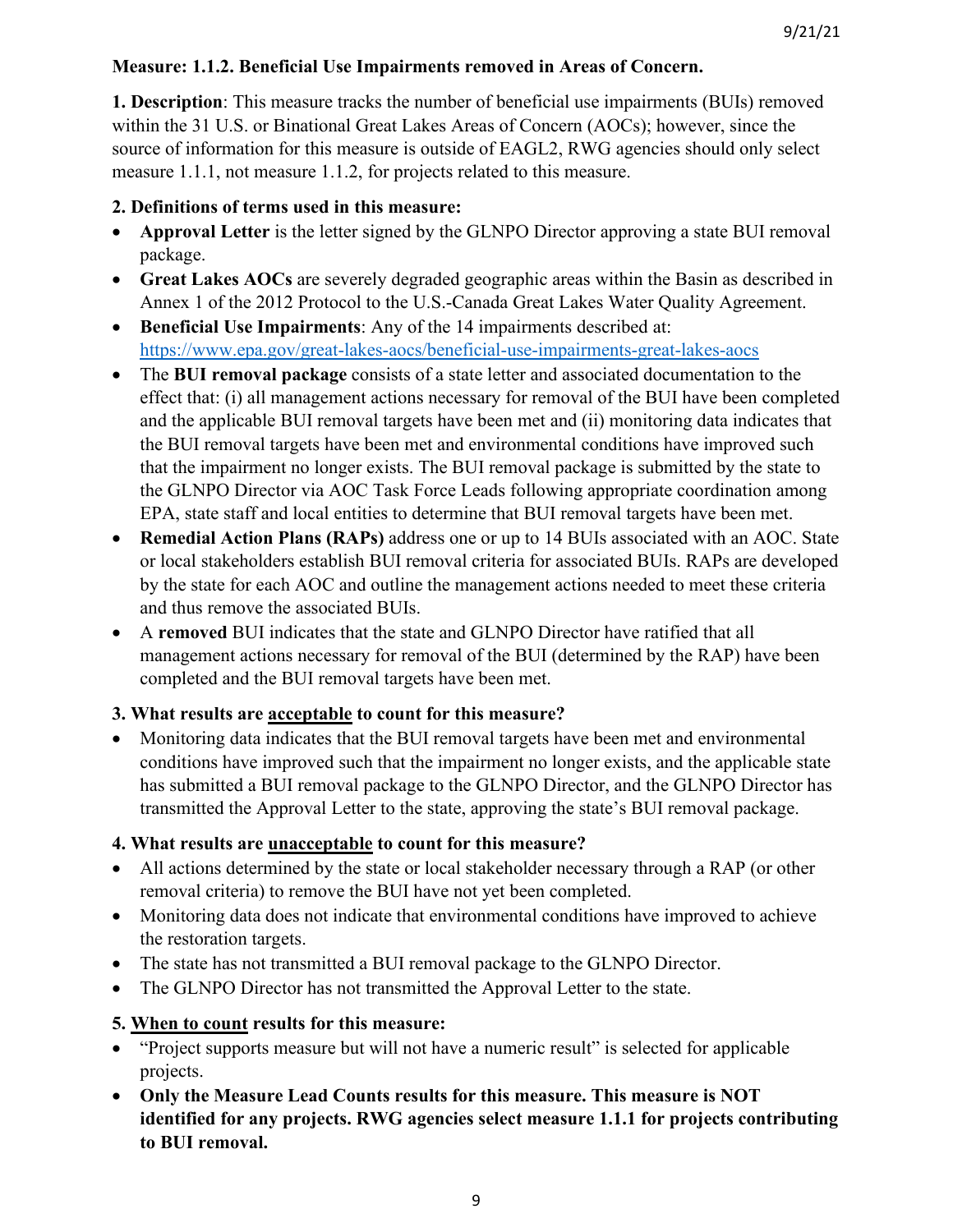- Count results only when the GLNPO Director transmits the Approval Letter to the state, approving their BUI removal package.
- The date of the Approval Letter is the date of the BUI removal.

**6. Measure Lead:** Amy Pelka (312-886-6785 / [pelka.amy@epa.gov](mailto:pelka.amy@epa.gov) )

| $\ldots$       |                   |      |                     |                                |  |
|----------------|-------------------|------|---------------------|--------------------------------|--|
| <b>FY 2020</b> | 2021<br><b>TN</b> | 2022 | 2023<br><b>TILE</b> | 2024<br>$\mathbf{F}\mathbf{V}$ |  |
| 93             | 101               | 109  | 1 O<br>$-10$        | 128                            |  |

# **7. Action Plan III Targets**

Units are the number of BUIs removed. Targets are cumulative.

**8. Universe:** A total of 255 BUIs have been identified in 26 AOCs located entirely within the United States and the 5 AOCs that are shared by both the United States and Canada.

**9. Baseline:** The baseline is 80 BUIs removed as of September 30, 2018.

# **10. Data Source and Calculation:**

### (a) Data Source

The Measure Lead is the data source for results entered into EAGL for this measure. The Measure Lead uses source information collected from the GLNPO Director and the applicable U.S. state to report results for this measure.

### (b) Data Collection and Transmission

The measure lead collects the BUI Removal Package and the Approval Letter indicating that all management actions necessary for removal of the BUI have been completed and the BUI removal targets have been met. EPA's Measure Lead places copies of the BUI Removal Package and the Approval Letter in AOC program files when the Approval Letter is sent.

EPA's Measure Lead annually enters the result in EAGL and delivers an e-mail into EAGL as supporting documentation.

### **11. Data Limitations/Qualifications:**

GLNPO relies on verification by the States to provide monitoring data and supporting documentation that indicates that BUI removal targets have been met and a BUI can be removed. EPA technical staff review such requests, as input to management decisions. Known sources of error include the input of unacceptable data by a state or local partner, data that is incomplete regarding management actions and other data that may be applicable to actions in the AOC but are not relevant to actions that lead to BUI removal. When all BUIs have been removed the site is eligible for the state to formally request delisting as an AOC.

While approval itself could take up to a month after a State transmits its letter and associated documentation, no data lag is expected from the time the GLNPO director transmits the Approval Letter.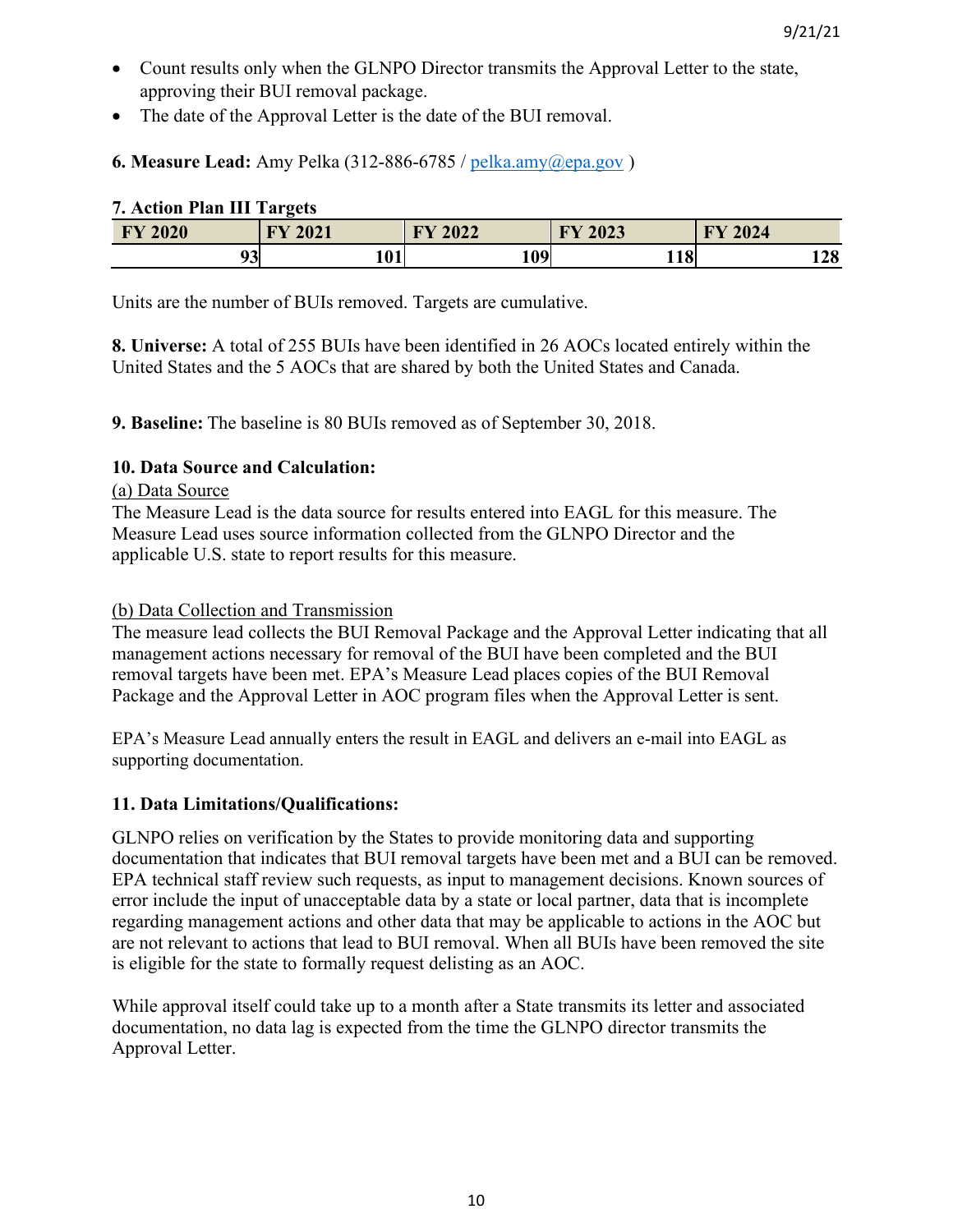# **Measure: 1.1.3. Areas of Concern with a complete and approved list of all management actions necessary for delisting.**

**1. Description**: This measure tracks the number of U.S or Binational Areas of Concern for which there is where a complete and approved list of all management actions necessary for delisting; however, since the source of information for this measure is outside of EAGL2, RWG agencies should only select measure 1.1.1, not measure 1.1.3, for projects related to this measure.

# **2. Definitions of terms used in this measure:**

- **Great Lakes Areas of Concern (AOCs**) are severely degraded geographic areas within the Basin as described in Annex 1 of the 2012 Protocol to the U.S.-Canada Great Lakes Water Quality Agreement.
- **Management Actions Necessary for Delisting** are the actions identified by stakeholders in the AOC and the states in a Remedial Action Plan (RAP) that outlines the reasonable and realistic management actions that could be taken to remove the relevant Beneficial Use Impairments (BUIs) and, hence, delist the AOC. Such management actions are the set of local, state and federal actions that are believed to be necessary to remove the impairment. These actions may not result in the removal of a set of BUIs immediately; however, these actions are expected to allow environmental conditions to improve, leading to the eventual delisting of the AOC.
- **Management Action Lists** are the set of local, state and federal actions that are believed to be necessary to remove the relevant BUIs.

# **3. What results are acceptable to count for this measure?**

• Management Action Lists will be accepted as complete only following both receipt of the State's finalized list AND the approval of the GLNPO Director. A management action list is the State's finalized document listing all management actions required for delisting the AOC.

### **4. What results are unacceptable to count for this measure?**

• Anything less than the GLNPO Director's approval will not be counted.

### **5. When to count results for this measure:**

- **Only the Measure Lead Counts results for this measure. This measure is NOT identified for any projects. RWG agencies select measure 1.1.1 for projects contributing Management Action completion.**
- This measure will be recorded in EAGL 2 once the GLNPO Director's letter of approval of the State's final Management Action List has been sent to the State.

### **6. Measure Lead:** Amy Pelka (312-886-6785 / [pelka.amy@epa.gov](mailto:pelka.amy@epa.gov) )

# **FY 2020 FY 2021 FY 2022 FY 2023 FY 2024 22 24 26 28 31**

# **7. Action Plan III Targets**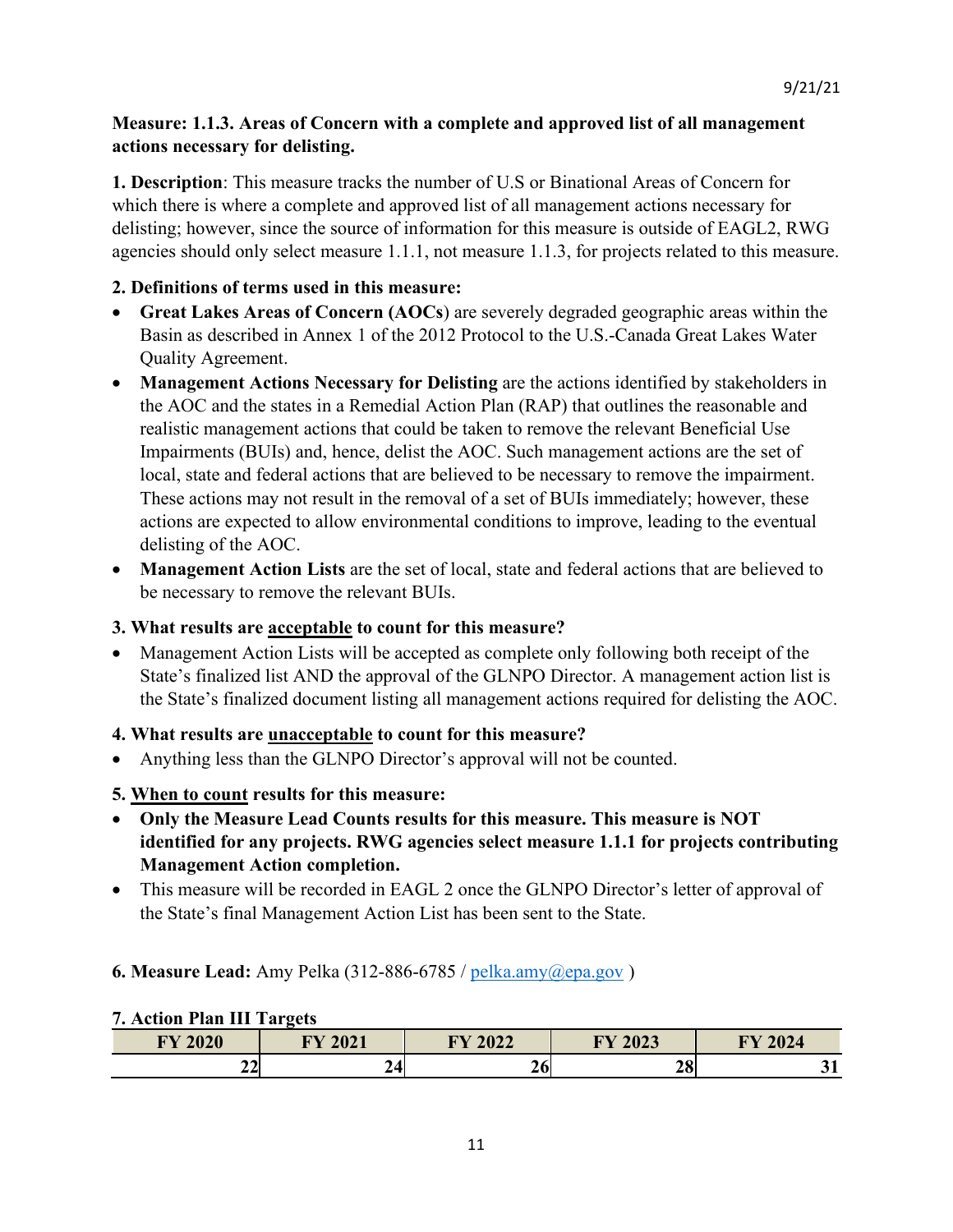Units are number of AOCs. Targets are cumulative.

**8. Universe:** There were once a total of 43 Great Lakes AOCs: 26 located entirely within the United States; 12 located wholly within Canada; and 5 shared by both countries. The Universe is the 31 United States or Binational AOCs.

**9. Baseline:** The baseline is the 18 AOCs for which there is where a complete and approved list of all management actions necessary for delisting as of September 30, 2018.

#### **10. Data Source and Calculation:**

#### (a) Data Source

The Measure Lead is the data source for results entered into EAGL for this measure. The Measure Lead uses source information collected from the GLNPO Director and the applicable U.S. state to report results for this measure.

#### (b) Data Collection and Transmission

The measure lead collects the State's finalized management action list and the GLNPO Director's Approval Letter indicating that all management actions necessary for the AOC to be delisted have been identified. EPA's Measure Lead collects the State's finalized list and GLNPO Director's Approval Letter and places these in AOC program files when the Approval Letter is sent.

EPA's Measure Lead annually enters the result in EAGL and delivers an e-mail into EAGL as supporting documentation.

**11. Data Limitations/Qualifications:** None known, besides the general data limitations/qualifications.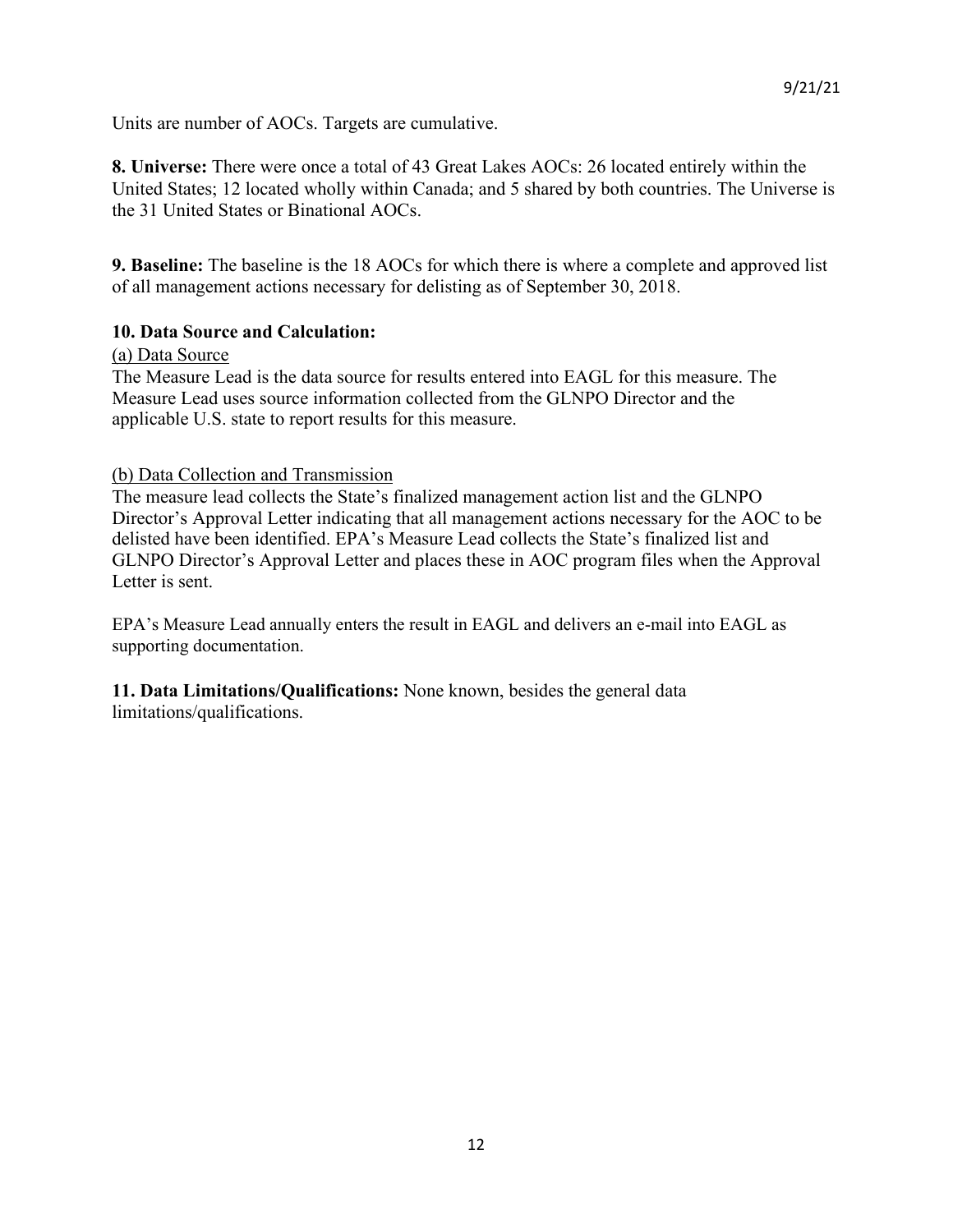# **Measure: 1.2.1. State and tribal organizations that collect and share information with vulnerable populations regarding the consumption of Great Lakes fish, wildlife, and harvested plant resources.**

**1. Description**: This measure tracks the number of unique/individual State and Tribal organizations that, under GLRI-funded awards, will collect and share information with vulnerable populations regarding the consumption of Great Lakes fish, wildlife, and harvested plant resources.

#### **2. Definitions of terms used in this measure:**

- **State and Tribal Organizations:** State government, Tribes and Intertribal Commissions.
- **Collect and Share Information:** Collecting and sharing relevant information, as determined by the States and Tribes, to meet the needs of vulnerable populations in their communities.
- **Vulnerable Populations:** Specific highly exposed, highly sensitive, or highly susceptible subgroups or subpopulations within the larger population. These individuals may experience greater exposure with environmental contaminants due to racial or cultural factors, geographic area, unique activity patterns, preferences, behaviors, and various sociodemographic characteristics. These populations (e.g., women of child bearing age, subsistence anglers, various ethnic groups) may be more susceptible to chemicals or pollutants based on their sex, lifestage and disease status, nutrition status, geographic proximity to sources of exposure, and various lifestyle choices.
- **Harvested Plant Resources:** Plant and plant by-products harvested and consumed by Native American tribes and other individuals in the Great Lakes Basin.

#### **3. What results are acceptable to count for this measure?**

• The number of individual State government agencies, Tribes and Intertribal Commissions State or Tribal Organizations that have received awards, sub-awards, and any amendments that increase funding under this measure, provided that such individual entities are limited to a count of one for the year, regardless of the number of awards, sub-awards, and amendments which awarded in a given year.

### **4. What results are unacceptable to count for this measure?**

• Summing multiple awards, sub-awards, and amendments which support this measure for each State government agency, Tribe and/or Intertribal Commission in the fiscal year results. Only one entity is counted even if multiple awards, sub-awards, and amendments increase its funding in the fiscal year

#### **5. When to count results for this measure:**

• Count results on an annual fiscal year basis once in the year when it is made.

### **6. Measure Lead:** Jackie Fisher (312-353-1481 / [fisher.jacqueline@epa.gov](mailto:fisher.jacqueline@epa.gov) )

**7. Action Plan III Targets:** None. This is an indicator measure. The Measure Lead will identify new awards, sub-awards, and amendments annually to provide cumulative results.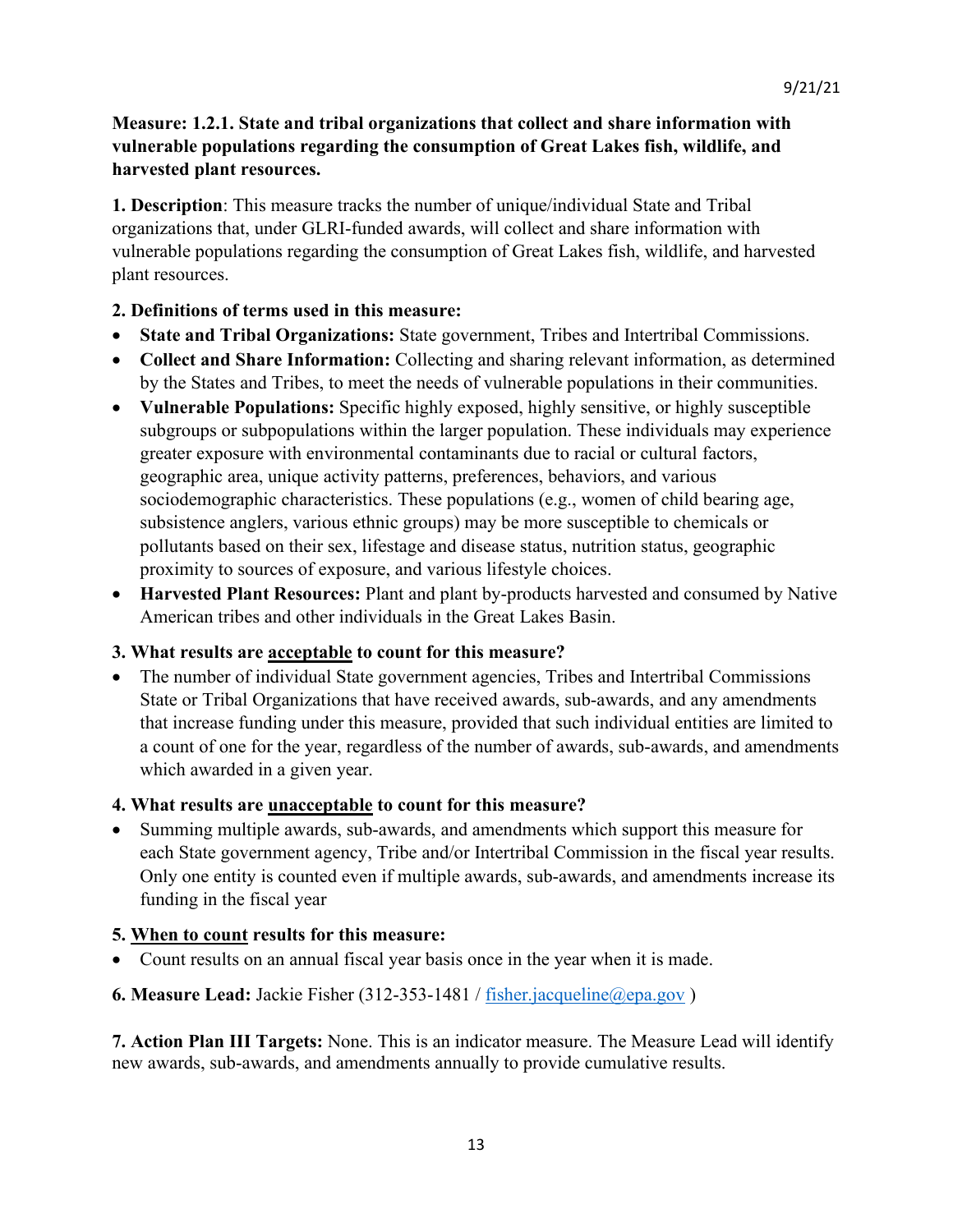Units are the number of unique State and Tribal organizations issued an award, amendment, or sub-award.

### **8. Universe: N/A**

**9. Baseline:** None. This is a new measure.

### **10. Data Source and Calculation:**

Agencies select this measure for projects conducting the activities in this measure's definition. The EPA Measure Lead reviews EAGL entries for these projects and makes such inquiries as necessary to identify the results. The Measure Lead works with data contacts and project officers so that results are entered into EAGL. For a count of one, the entry itself is sufficient as supporting documentation; however, the Measure Lead ensures that additional documentation is provided to support higher counts for individual projects.

**11. Data Limitations/Qualifications:** Results under this measure provide an indication that organizations are involved in the collection and sharing of information with vulnerable populations; however, this measure should not be used to evaluate the quality or effectiveness of such actions.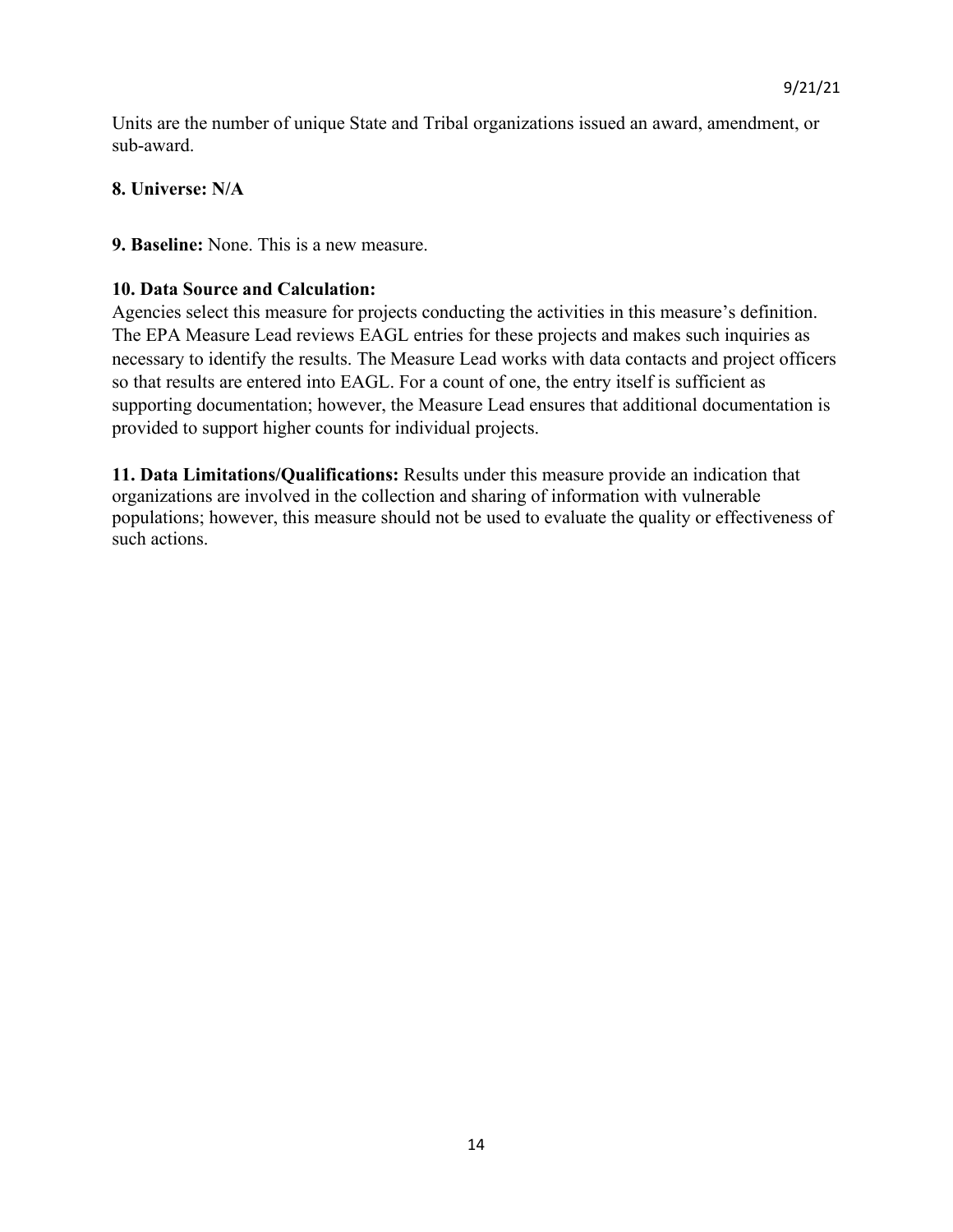### **Measure: 1.3.1. Discrete chemical monitoring and assessment activities conducted.**

**1. Description**: This measure tracks the number of discrete chemical monitoring and assessment activities conducted under GLRI-funded projects.

#### **2. Definitions of terms used in this measure:**

- **Discrete monitoring and assessment activities** are projects that collect, analyze, and report on status and/or trends of the GLWQA Annex 3 "Chemicals of Mutual Concern" and other priority chemicals in the Great Lakes.
- **Long-term base monitoring programs –** Programs under the GLNPO base monitoring efforts that monitor contaminants in the great lakes funded under Focus Area 5, which includes the Integrated Atmospheric Deposition Network (IADN), The Great lakes Fish Monitoring and Surveillance Program (GLFMSP), and the Great Lakes Sediment Surveillance Program (GLSSP).

### **3. What results are acceptable to count for this measure?**

• An activity is acceptable if it has completed all stages of monitoring and/or assessment in a given year.

#### **4. What results are unacceptable to count for this measure?**

• Long-term base monitoring programs that measure contaminants in the Great Lakes

#### **5. When to count results for this measure:**

- "Project supports measure but will not have a numeric result" is selected for applicable projects.
- A project can be counted when a monitoring or assessment activity has been completed.

**6. Measure Lead:** Derek Ager (312-353-7463 / [ager.derek@epa.gov](mailto:ager.derek@epa.gov) )

**7. Action Plan III Targets:** None. This is an indicator measure with annual results. Units are number of activities.

#### **8. Universe:** N/A.

**9. Baseline:** 0. This is a new effort under Action Plan III.

### **10. Data Source and Calculation:**

Agencies select this measure for GLRI-funded projects that conduct discrete chemical monitoring and assessment activities. The EPA Measure Lead reviews EAGL entries for these projects and makes such inquiries as necessary to identify the results for this measure. The Measure Lead enters results into EAGL and ensures that associated supporting documentation is included in EAGL. The Measure Lead will use this information to report annually on work done to identify and address science priorities to support implementation of GLRI and the Great Lakes Water Quality Agreement.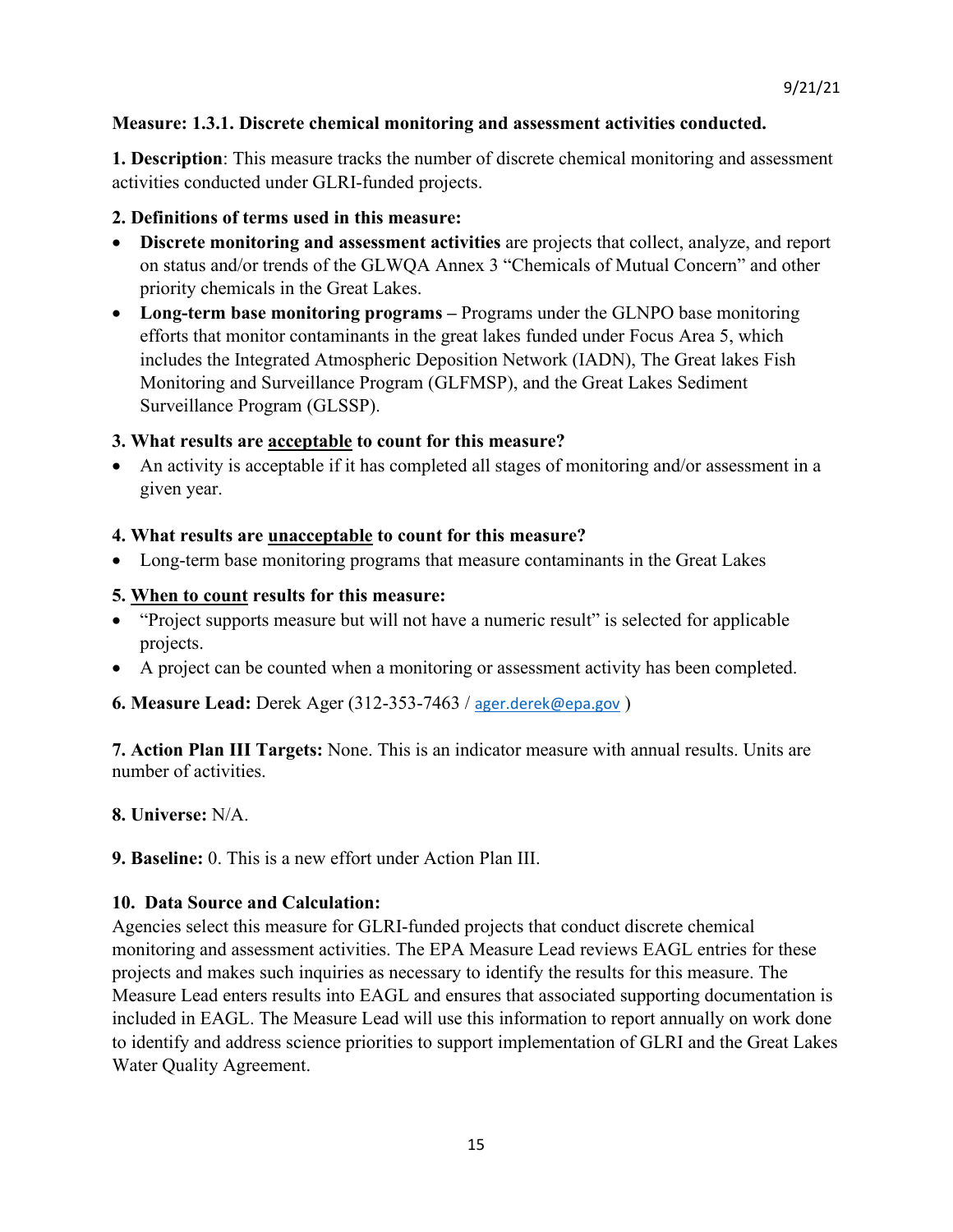The Measure Lead places a summary of each fiscal year's discrete chemical monitoring and assessment activities for measure 1.3.1 into the EAGL2 "General EPA document" section, or such other location as shall be developed for it.

**11. Data Limitations/Qualifications:** None known, besides the general data limitations/qualifications.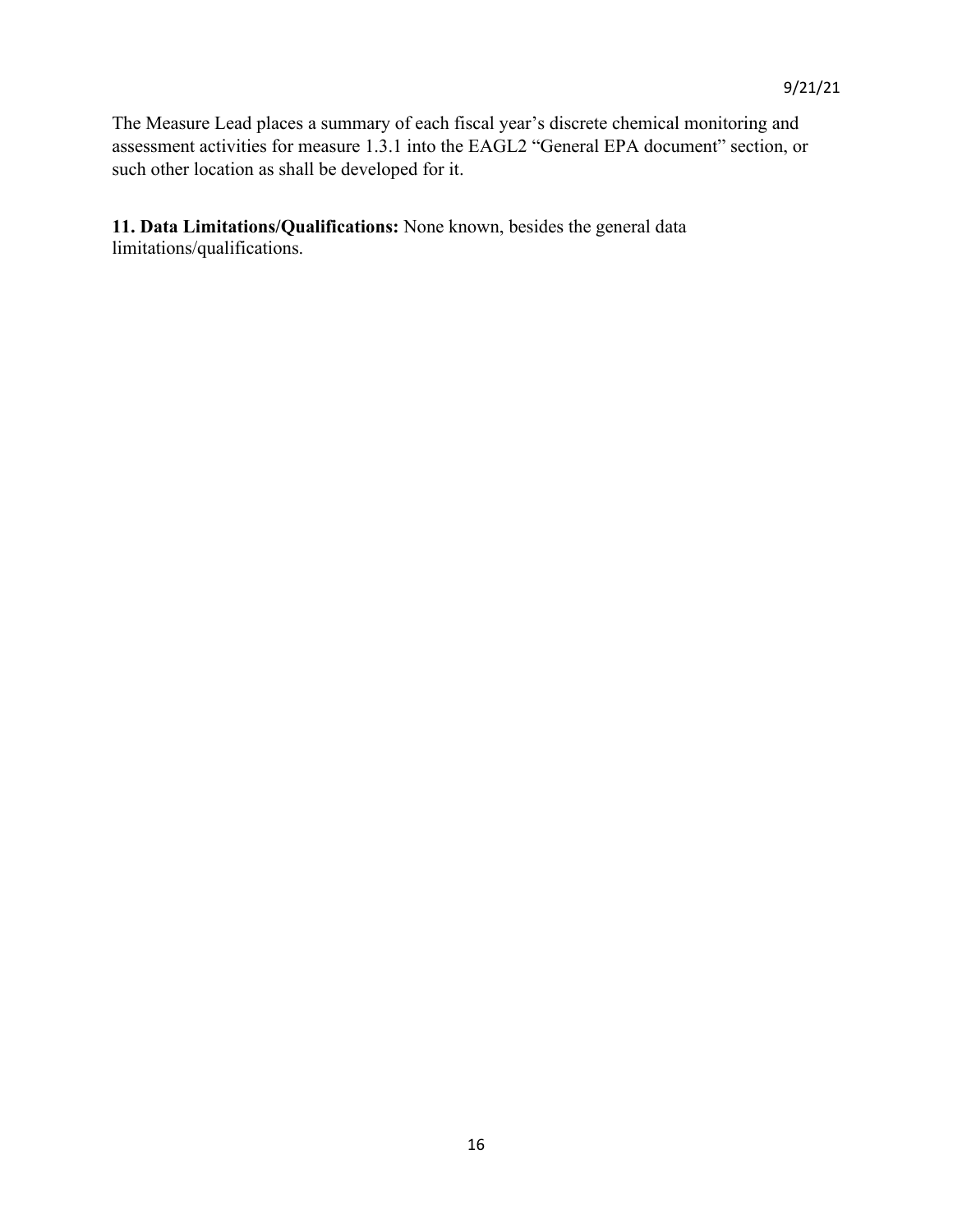#### **Measure: 2.1.1. Rapid responses or exercises conducted.**

**1. Description**: This measure tracks the number of rapid responses or exercises conducted under GLRI-funded projects with the goal of preventing the introduction of invasive species to the Great Lakes basin.

#### **2. Definitions of terms used in this measure:**

- **Conducted** means implementation has been completed. Note that some rapid response activities can span weeks or months.
- Control activities reduce the population of already widely established species that are commonly found in the watersheds of all Great Lakes (e.g., Eurasian Watermilfoil, Phragmites, Curly-leaf Pondweed, Round Goby).
- **Exercises** are training drills, ranging from "table top" discussions to simulated on-theground or on-the-water actions, in which responses to fictional scenarios are practiced.
- **Rapid** means the response takes place in a timely manner before a species becomes widely established across all Great Lakes (e.g., Eurasian Watermilfoil, Phragmites, Curly-leaf Pondweed, Round Goby). The actual amount of time may vary significantly given the specific species and the ecology of the invasion site. Note: in contrast to chemical emergencies, biological response actions may occur within days or months and, in rare cases, several years after detection. Biological response actions are typically complex and require the consideration of not just the removal of invasive species, but also the protection and/or minimization of damage to the native resources within the invasion site. Significant time may be needed for planning before a mobilization and response.
- **Response** is an on the ground/water action to eradicate a non-native species that is found in a new location or the same location in a new fiscal year. This may be a population in a new lake or even a geographically distinct location within the same lake..

### **3. What results are acceptable to count for this measure?**

- On-the-ground or in-the-water response actions intended to eliminate populations of invasive species before they have a chance to become widely spread.
- Completion of additional rapid responses or exercises for the same population/location in subsequent fiscal years when prior-year responses were previously counted.
- Exercises to rehearse multi-agency rapid response actions, including "table-top exercises" and field exercises.
- In the case of multi-agency exercises, the result is equal to the number of agencies that act in the incident commander role.
- Acceptable responses are typically within the Great Lakes basin, but actions outside the basin are counted if they reduce the risk of a Great Lakes population becoming established, e.g., Asian Carp actions within the Chicago Area Waterway System.

#### **4. What results are unacceptable to count for this measure?**

- A response or exercise is counted once it has been completed, not upon initiation.
- Rapid responses after the primary eradication effort is completed that are at the same location within the same calendar year.
- Control actions or activities to reduce common, wide-spread invasive species from sites.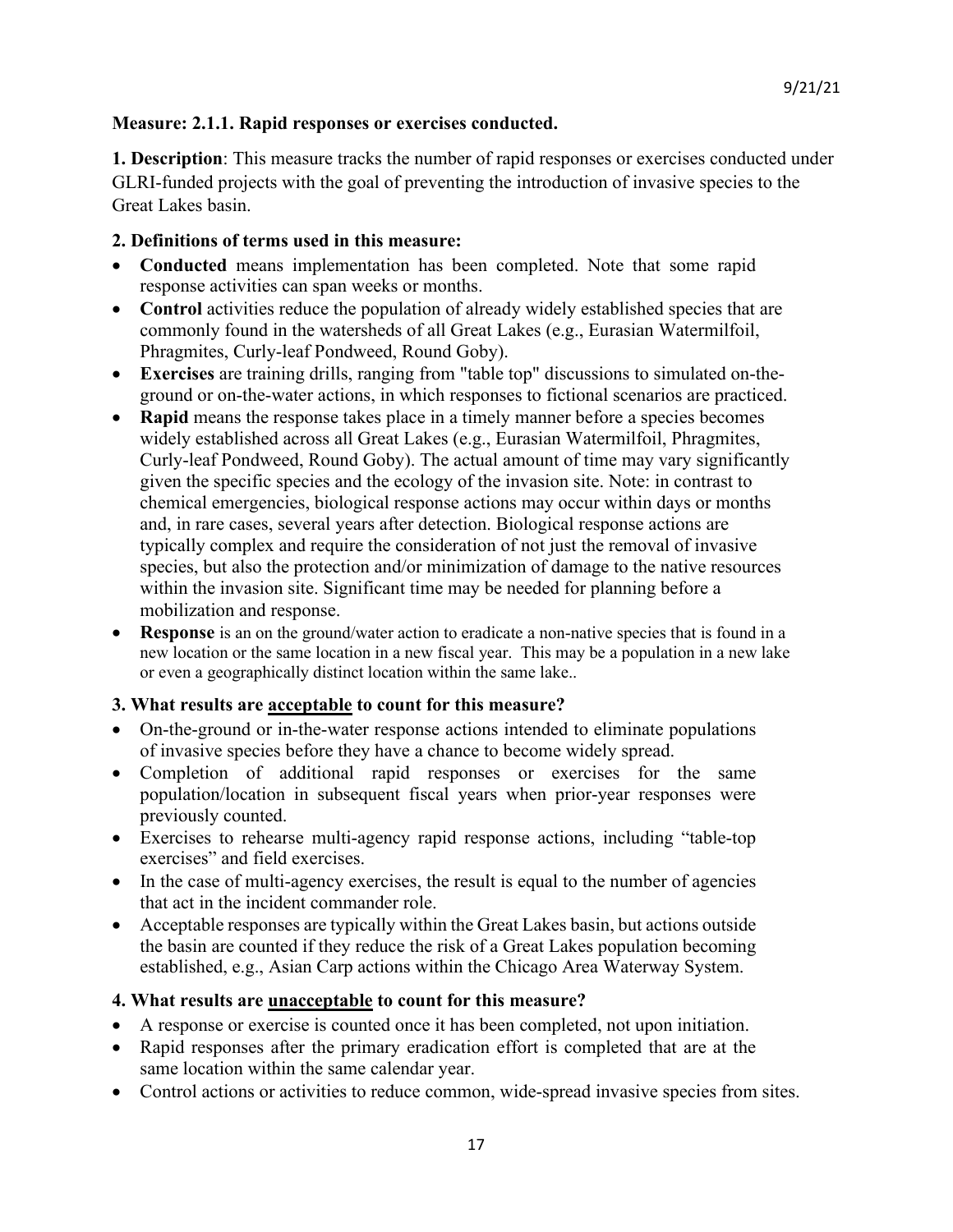- Site visit or other activity to confirm the reported presence of an AIS in a new location this is considered part of early detection.
- Mapping the extent of an AIS to determine what response is appropriate this is considered an early step in the planning process for a rapid response.
- Outreach to reduce likelihood of spread to other locations
- In the case of multi-agency exercises, it is unacceptable to count an agency's participation as an exercise if it merely supports another agency acting in the incident commander role.
- Actions outside of the Great Lakes basin that do not reduce risk of a Great Lakes invasion.
- Activities that are not from a GLRI-Funded project.

### **5. When to count results for this measure:**

- A response or exercise is counted once it has been completed, not upon initiation.
- **6. Measure Lead:** Kevin O'Donnell (312-886-0813 / [odonnell.thomas@epa.gov](mailto:odonnell.thomas@epa.gov) )

#### **7. Action Plan III Targets**

| <b>FY 2020</b> | <b>FY 2021</b> | <b>FY 2022</b> | FY 2023 | 2024<br><b>TIVZ</b> |
|----------------|----------------|----------------|---------|---------------------|
|                |                |                |         |                     |

Units are number of responses and exercises. Targets are annual, not cumulative.

**8. Universe:** N/A - The universe represents all rapid responses and exercises that could be done by GLRI-funded agencies. The universe is without limit.

**9. Baseline:** 8, representing an expectation that each Great Lakes State would conduct an exercise annually.

### **10. Data Source and Calculation:**

The data source is the RWG agency that submits results to EAGL. RWG agencies collect and provide readily-available descriptions of the Response or Exercise funded by the agencies, including type of response, invasive species name, and start/end date for each year of appropriated GLRI funding. During each data call, agencies provide supporting documentation for any results they report. Agencies use best professional judgment to develop a short action narrative. The lead agency also uses best professional judgment to identify the nearest city and choose a representative date (month, year) and representative coordinates (in latitude, longitude) for the action.

**11. Data Limitations/Qualifications:** None known, besides the general data limitations/qualifications.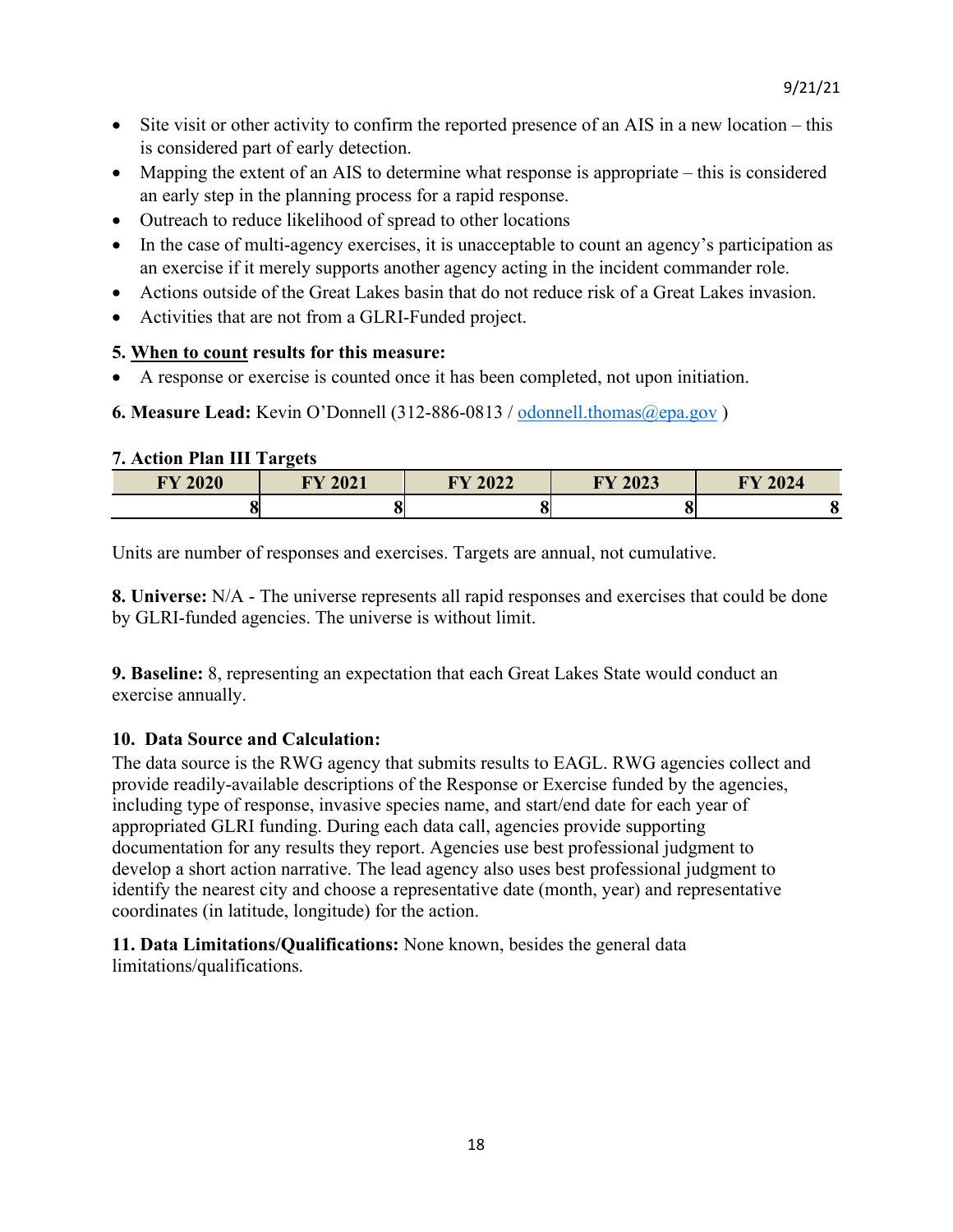# **Measure: 2.1.2. Projects that manage pathways through which invasive species can be introduced to the Great Lakes ecosystem.**

**1. Description**: This measure tracks the number of GLRI-funded projects that manage pathways through which invasive species can be introduced to the Great Lakes ecosystem.

# **2. Definitions of terms used in this measure:**

- **Aquatic** species are any species that grows, lives, or frequents water, including river, lake, coastal, and wetland environments.
- **Invasive species** are non-native species that are not intentionally introduced or managed within the Great Lakes basin ecosystem.
- **Manage** is a general term that applies to a wide range of actions that prevent introduction of invasive species, or limit its movement, beyond its current range.
- **Pathways** includes any means by which invasive species can be moved beyond their range, including: commercial shipping (ballast water and hull fouling); recreational boats (ballast, bilge, livewell and baitwell water and hull/trailer fouling); other recreational/resource users (hiking, birding, diving, hunting, shorefishing, waterplanes); aquatic organisms in commercial trade (nursery and water garden trade, bait shops, aquarium trade, and internet trade); and canals/waterways.

# **3. What results are acceptable to count for this measure?**

- Projects that prevent the establishment of invasive species in the Great Lakes basin ecosystem, including enforcement and commercial harvesting of Asian Carp in waters connected and outside the Great Lakes basin.
- Projects that prevent the movement of species through Pathways described above.
- Projects may include but are not limited to: development of ballast water management programs, education and outreach campaigns, boat wash facilities, species risk assessments to inform management of organisms in trade, and investigations of contamination by invasive species at various points of sale (internet trade, nursery trade, bait trade, etc.).

### **4. What results are unacceptable to count for this measure?**

- Control actions or activities to reduce common, wide-spread invasive species from sites.
- Actions outside the Great Lakes basin that do not reduce risk of invasion to the Great Lakes.
- Activities that are not associated with a GLRI-funded project.
- Rapid responses/exercises and early detection monitoring are unacceptable to count for this measure. These activities should be counted under Measures 2.1.1 and 2.1.3, respectively.

# **5. When to count results for this measure:**

- Results for this measure are counted when a project has been sufficiently planned and funded by the RWG agency (such as through the issuance of grants, signing of contracts, etc.) such that an agency can identify it as a new record in EAGL.
- A new record in EAGL is required whenever a project is funded with a new fiscal year's appropriation; consequently, even if activities are conducted at the same place for the same purpose, those activities will count as separate projects for each new relevant appropriation that funds them.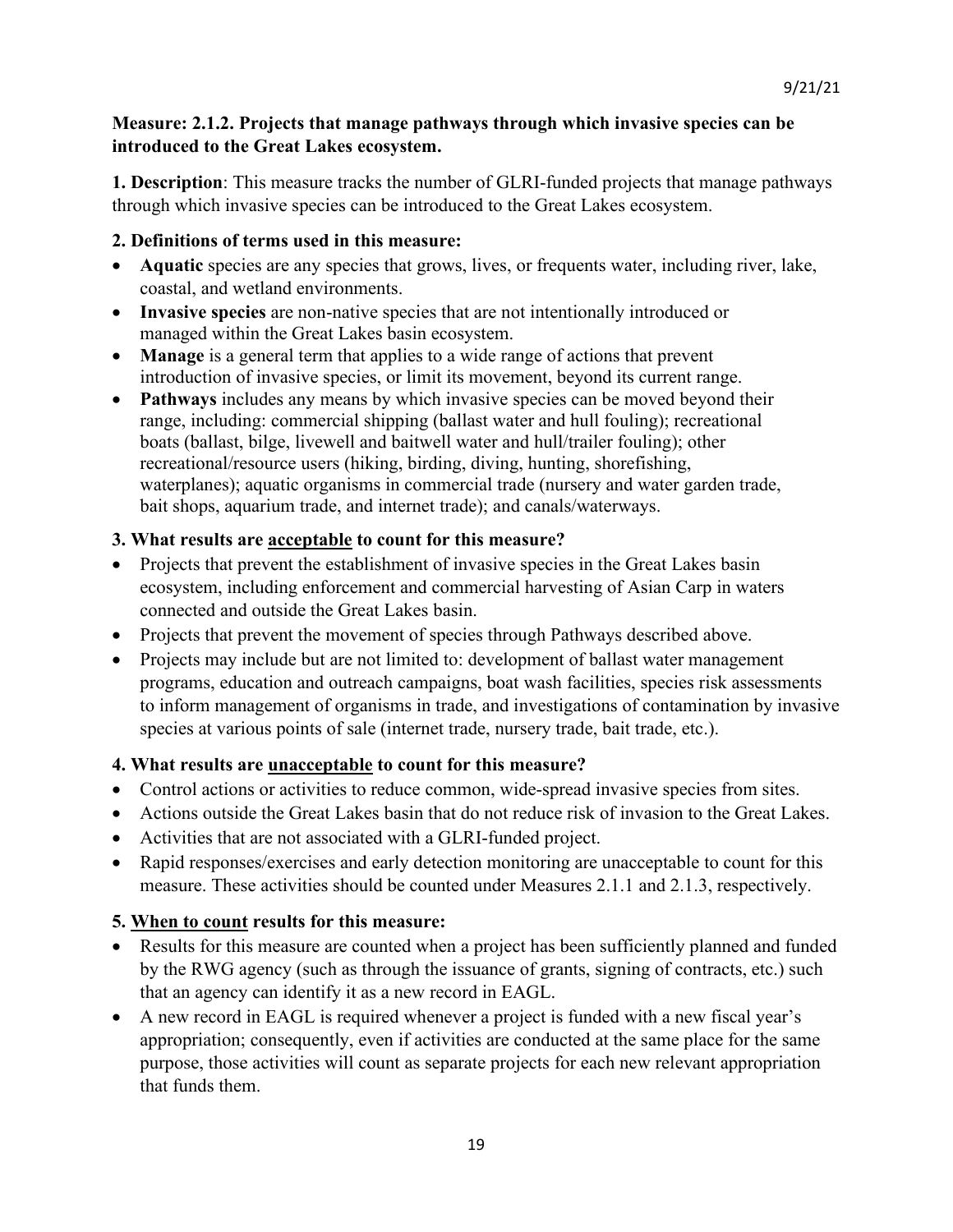**6. Measure Lead:** Kevin O'Donnell (312-886-0813 / [odonnell.thomas@epa.gov](mailto:odonnell.thomas@epa.gov) )

**7. Action Plan III Targets:** None. This is an indicator measure with annual results.

**8. Universe:** N/A

**9. Baseline:** Average of 16.25 from FY 2015 through FY 2018.

#### **10. Data Source and Calculation:**

RWG agencies enter into EAGL the applicable annual result, as a number, of projects for this measure that manage pathways through which invasive species can be introduced to the Great Lakes ecosystem. During each data call, agencies provide supporting documentation for any results they report.

**11. Data Limitations/Qualifications:** None known, besides the general data limitations/qualifications.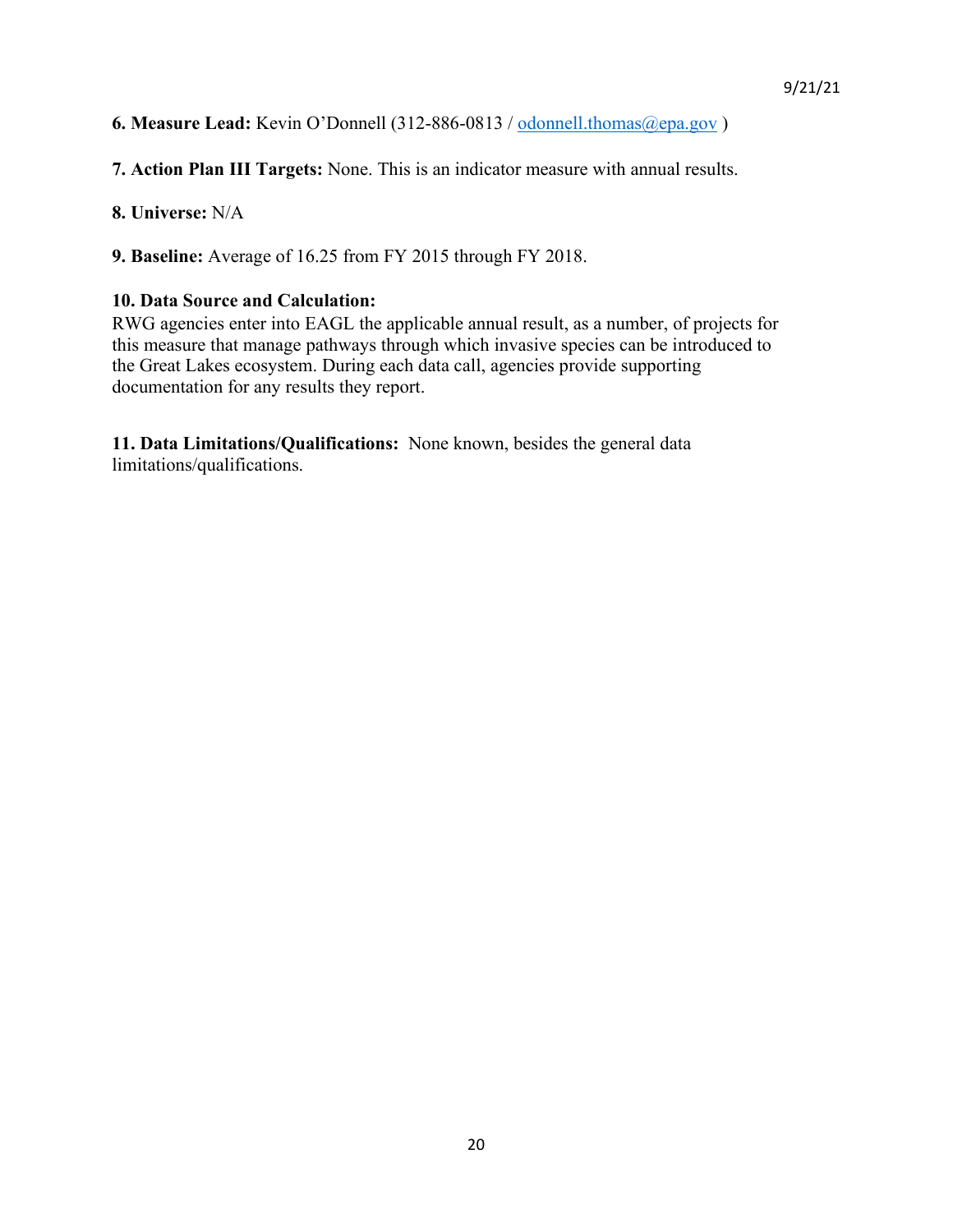# **Measure: 2.1.3. Early detection and surveillance activities conducted.**

**1. Description**: This measure tracks the number of early detection and surveillance activities conducted under GLRI-funded projects.

# **2. Definitions of terms used in this measure:**

- **Activities** are groups of similar early detection monitoring actions. A monitoring program focused on a particular species or using a particular sampling approach is a single activity.
- **Conducted** means the monitoring activity has commenced (e.g., sample collection is being conducted). Funding alone is not enough; however, the activity does not need to be fully completed to be counted. The date of the initial sample collection is considered to be when the monitoring was "conducted" during the fiscal year.
- **Early detection monitoring** means monitoring that is intended to detect populations of invasive species and communicate such detections to management agencies.

# **3. What results are acceptable to count for this measure?**

- Monitoring activities that collect environmental data to detect populations of invasive species in the Great Lakes basin ecosystem.
- Monitoring for any species that has the potential to become established in a new location within the basin
- Monitoring activities that take place outside of the Great Lakes basin ecosystem (e.g., Asian Carp monitoring activities in the Chicago Area Waterway System) are acceptable if the intent is to prevent these species from becoming established in the Great Lakes basin ecosystem.
- Monitoring activities can include conventional fishing, electrofishing, netting, trapping, environmental DNA sampling, genomic techniques, and other molecular methodologies.
- If multiple funding streams are used to conduct a single monitoring activity in a fiscal year, report this one time under the funding stream that contributed most toward the work.
- Count multi-year monitoring activities once per fiscal year that monitoring is conducted.

# **4. What results are unacceptable to count for this measure?**

- Individually counting multiple actions that support a single monitoring goal. Group and report as a single activity: recording of multiple samples, conducting actions on different dates, or conducting actions at multiple locations to support a single monitoring goal.
- Counting a monitoring activity more than once during a fiscal year.
- Monitoring for widely established species that are commonly found in the watersheds of all Great Lakes (e.g., Eurasian Watermilfoil, Phragmites, Curly-leaf Pondweed, Round Goby).
- Activities outside of the Great Lakes basin that do not reduce risk of Great Lakes invasion.
- It is unacceptable to count the same monitoring activity under more than one funding source. For example, if several state ANS plan grants are used to implement a single monitoring activity, it should only be reported once under the grant that provided most of the funding used to implement the work.

**5. When to count results for this measure:** Results "count" when the monitoring has been "conducted" as defined above. A single monitoring activity is counted once each fiscal year the monitoring activity is "conducted."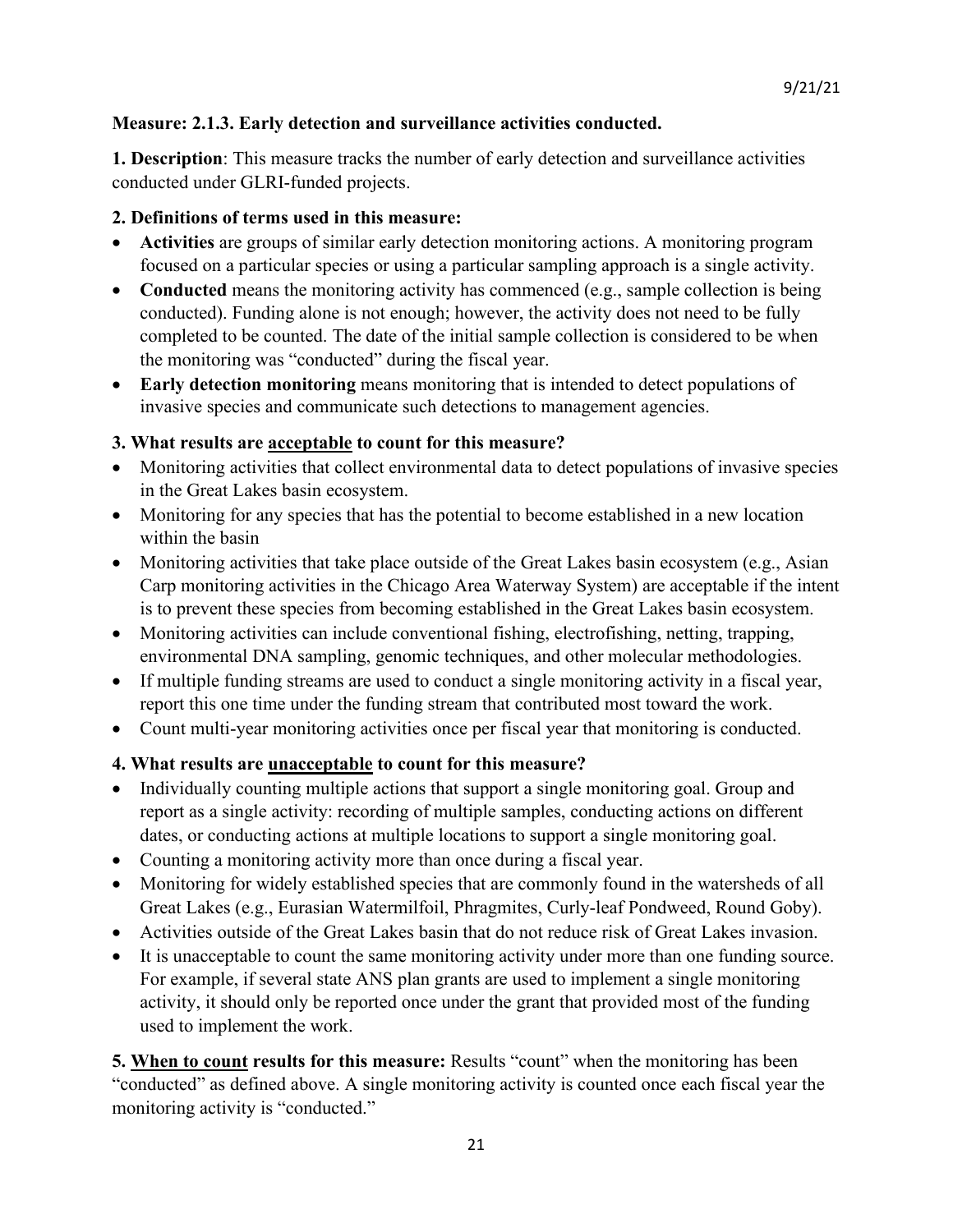**6. Measure Lead:** Kevin O'Donnell (312-886-0813 / [odonnell.thomas@epa.gov\)](mailto:odonnell.thomas@epa.gov)

**7. Action Plan III Targets:** None. This is an indicator measure with annual results.

**8. Universe:** N/A

**9. Baseline:** Average of 12.25 from FY 2015 through FY 2018.

#### **10. Data Source and Calculation:**

RWG agencies enter into EAGL the applicable annual result, as a number, of early detection and surveillance activities conducted annually. During each data call, agencies provide supporting documentation for any results they report.

**11. Data Limitations/Qualifications:** None known, besides the general data limitations/qualifications.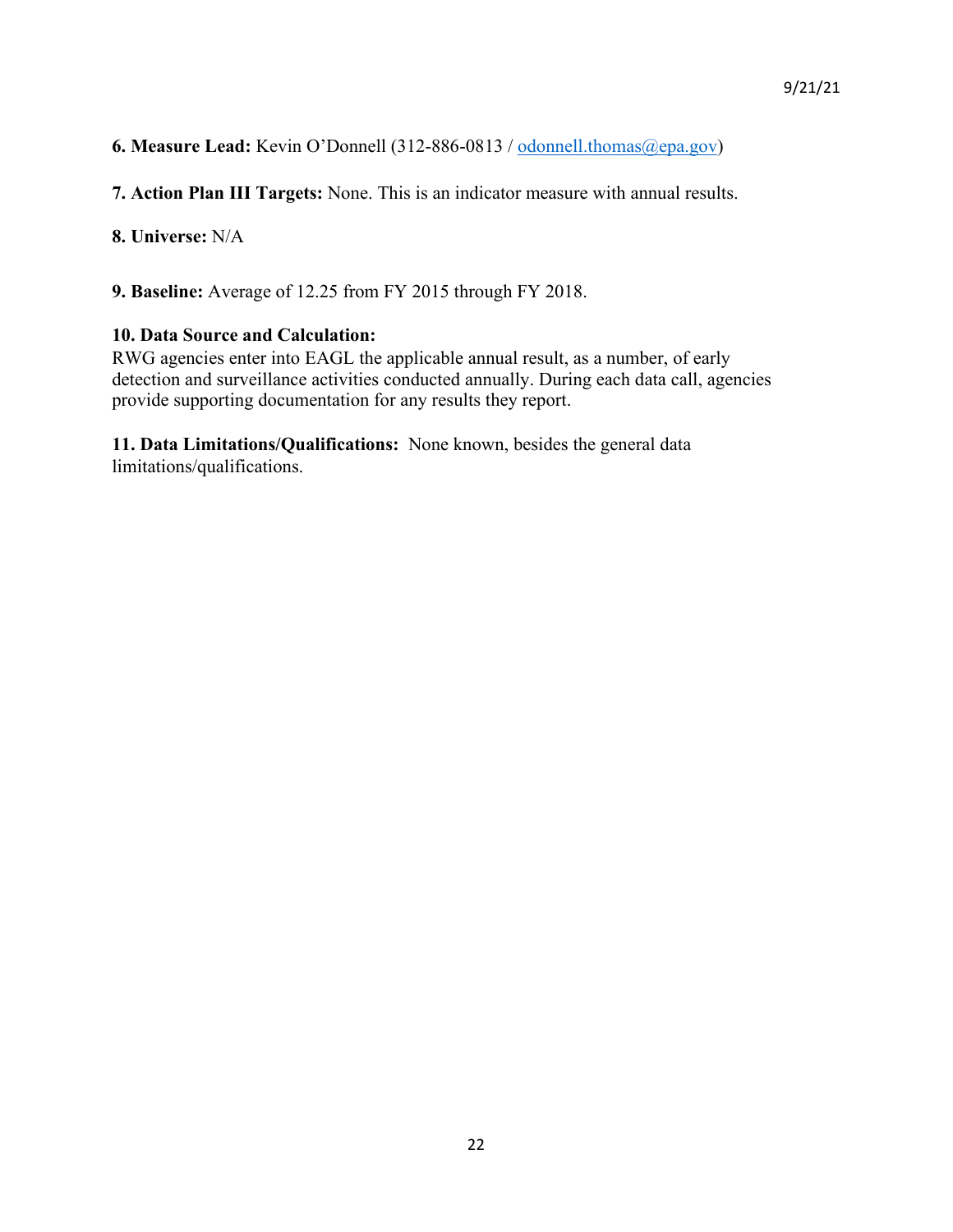# **2.2.1. Aquatic/terrestrial acreage controlled.**

**1. Description**: This measure tracks the aquatic/terrestrial acreage controlled under GLRIfunded projects.

# **2. Definitions of terms used in this measure:**

- **Aquatic/terrestrial** means all habitat types within the Great Lakes basin, whether they are covered in water or not.
- **Acreage or Acre** means the unit of area equivalent to 1/640th of a square mile or 43,560 square feet. Acres includes the total geographic area addressed by a management action, recognizing that most invasive species infestations will vary in their percent coverage. Acreage can be determined through a variety of means, including but not limited to line transects, randomized plot sub-sampling, estimation based on photographic surveys, GPS mapping, and professional judgment.
- **Controlled** means the acreage has received an initial treatment as part of a GLRI-funded project to reduce the populations of an invasive species that is widely established and commonly found in the watersheds of all Great Lakes (e.g., Eurasian Watermilfoil, Phragmites, Curly-leaf Pondweed, Round Goby).
- **Retreatment** means the subsequent treatment of an area after a previous invasive species control project period has ended, which is typically more than a single field season.

# **3. What results are acceptable to count for this measure?**

- Controlled terrestrial, wetland, or aquatic acreage resulting from the initial treatment that reduces common, wide-spread invasive species from project sites, which may take days, weeks, months, or in some cases years.
- Acreage resulting from the Retreatment of acres that have already received an initial treatment from a previous different and distinct GLRI-funded project where the population was considered eradicated but is subsequently found and a new treatment plan is developed and enacted in a separate "phase 2" project.
- Acreage may be identified by methods using professional judgment acceptable to the GLRI funding agency including but not limited to line transects, randomized plot sub-sampling, estimation based on photographic surveys, use of GPS mapping, and manual calculations through direct observation.

# **4. What results are unacceptable to count for this measure?**

- Acreage resulting from actions that address species that are not widely-established. (These are considered "rapid responses".)
- Acreage that were surveyed for invasive species, but that did not receive a control action.
- Acreage resulting from activities that are not fully or partially funded through the GLRI.
- Subsequent treatment acreage during the same project period. During a single project period of 2-3 years (e.g., "phase 1" project), spot retreatments in consecutive years may be necessary to achieve project period goals but should not be included in the acreage reported. For example, if a single project lasting two years treats 20 acres in year 1, then treats 20 new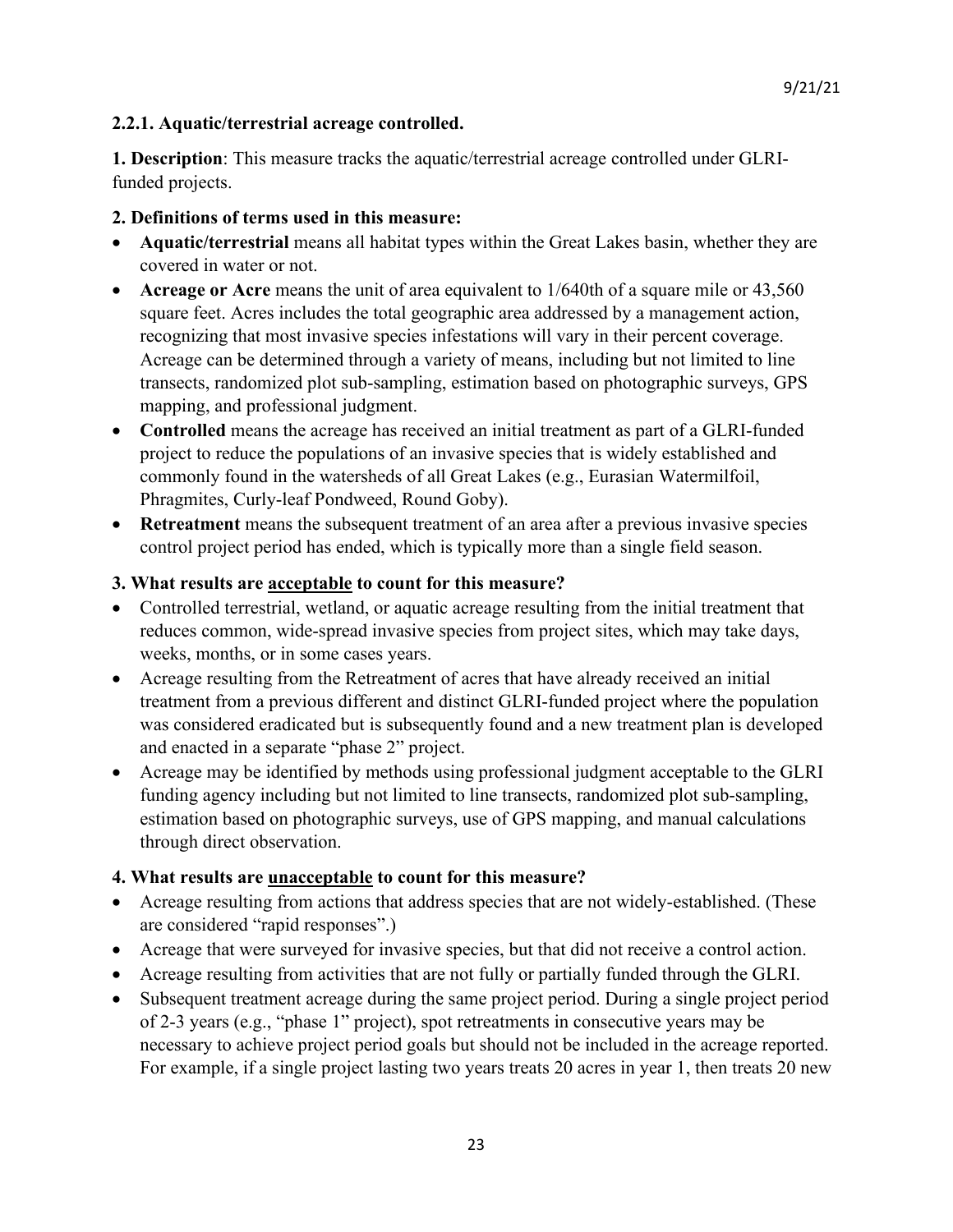acres in year 2 as well as 2 acres of spot retreatments in areas treated during year 1, the total area reported in EAGL will be 40 acres, not 42 acres.

• Overlapping treatment acreage from the same project defined by target species. For example, if species A treatment acreage is 20 acres during the project, species B treatment acreage is 20 acres during the project, and each species overlaps for a total of 10 acres, the total area reported in EAGL will be 30 acres, not 40 acres.

# **5. When to count results for this measure:**

- Count results when the acreage received the *initial treatment* to reduce the populations of invasive species. When acreage is Retreated as part of the same project, it is not counted.
- Reporting should be done in the first reporting period when results can be calculated and documented, even if that is after the reporting period in which the initial treatment occurred – do not attempt to change results that have already been reported.

# **6. Measure Lead:** Kevin O'Donnell (312-886-0813 / [odonnell.thomas@epa.gov](mailto:odonnell.thomas@epa.gov) )

# **7. Action Plan III Targets**

| <b>FY 2020</b> | 2021<br>DV. | 2022<br>$\blacksquare$ | 2023<br><b>TV</b> | 2024    |
|----------------|-------------|------------------------|-------------------|---------|
| <b>.65 000</b> | nnn         | <u>, 77 AAC </u>       | 183,000           | 189,000 |

Units are acres. Targets are cumulative.

# **8. Universe:**

Not Available. The universe would represent all possible acres which could have invasive species removed in the Great Lakes. Developing such data would be a significant resource commitment beyond the scope of the GLRI.

### **9. Baseline:**

153,569 acres. This is the total aquatic/terrestrial acreage reported to be controlled under GLRI as of September 30, 2018.

# **10. Data Source and Calculation:**

RWG agencies enter into EAGL the applicable annual result. During each data call, agencies provide supporting documentation for any results they report.

Various methods may be used to calculate acreage including but not limited to line transects, randomized plot sub-sampling, estimation based on photographic surveys, use of GPS mapping, manual calculations through direct observation, and other methods using professional judgment acceptable to the GLRI funding agency. Partial acres should be rounded to the nearest acre.

# **11. Data Limitations/Qualifications:** None known, besides the general data

limitations/qualifications.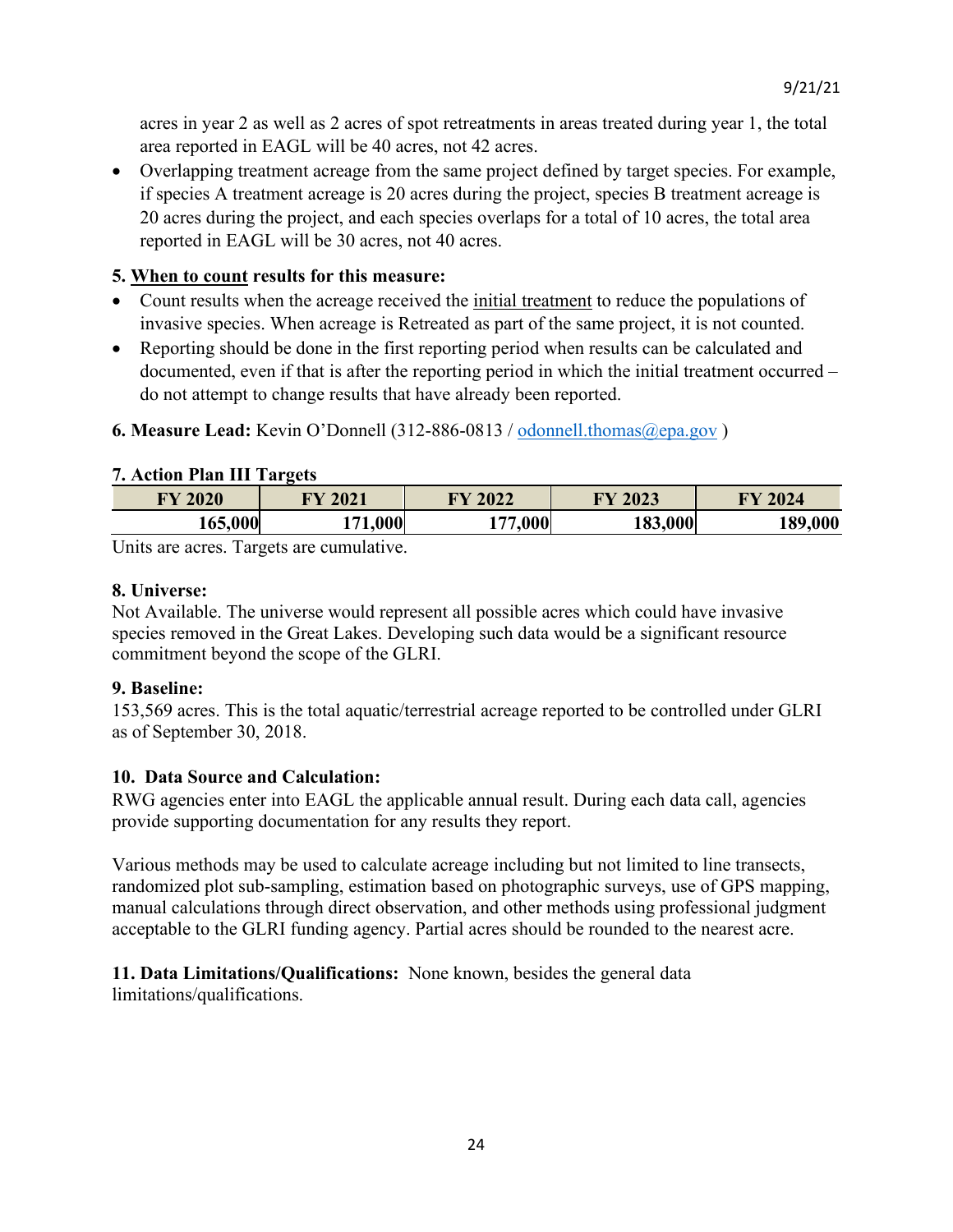# **Measure: 2.3.1. Technologies and methods field tested.**

**1. Description**: This measure tracks the number of technologies and methods field tested under GLRI-funded projects.

# **2. Definitions of terms used in this measure:**

- **Field tested** means completed testing in environments comparable to the Great Lakes basin ecosystem or under field-like conditions. Due to the potential risk of testing effectiveness on invasive species, some of the testing may be under simulated field conditions. Field testing is considered complete when the testing demonstrates the successful development of the technology or when testing demonstrates a technology or method is not suitable/effective for use in the Great Lakes.
- **Methods** includes new approaches or protocols for effectively using existing tools for prevention or control of invasive species.
- **Technologies** includes any type of physical, chemical, or biological management tool that prevents or controls invasive species, including but not limited to ballast water treatment technology, attractant or dispersal pheromones, electronic imaging technology, and molecular species detection tools.

# **3. What results are acceptable to count for this measure?**

- Technologies include but are not limited to ballast water treatment technology, attractant or dispersal pheromones, electronic imaging technology, and molecular detection tools.
- Methods include improvements in timing of treatment, combining multiple technologies to increase effectiveness, and other systematic approaches for prevention or control.

# **4. What results are unacceptable to count for this measure?**

- Technologies or methods that are not relevant to invasive species prevention and control in the Great Lakes.
- Previously proven technologies or methods that are already in use in the Great Lakes.
- Technologies or methods field tested other than by GLRI-funded projects.
- Technologies or methods for which field testing has not yet been completed.

### **5. When to count results for this measure:**

• Results are counted when field testing has been completed as described in Section 2 above.

# **6. Measure Lead:** Kevin O'Donnell (312-886-0813 / [odonnell.thomas@epa.gov](mailto:odonnell.thomas@epa.gov) )

**7. Action Plan III Targets:** None. This is an indicator measure with cumulative results.

### **8. Universe:** N/A

**9. Baseline:** Cumulative 92 technologies and methods field tested by GLRI-funded projects as of September 30, 2018.

### **10. Data Source and Calculation:**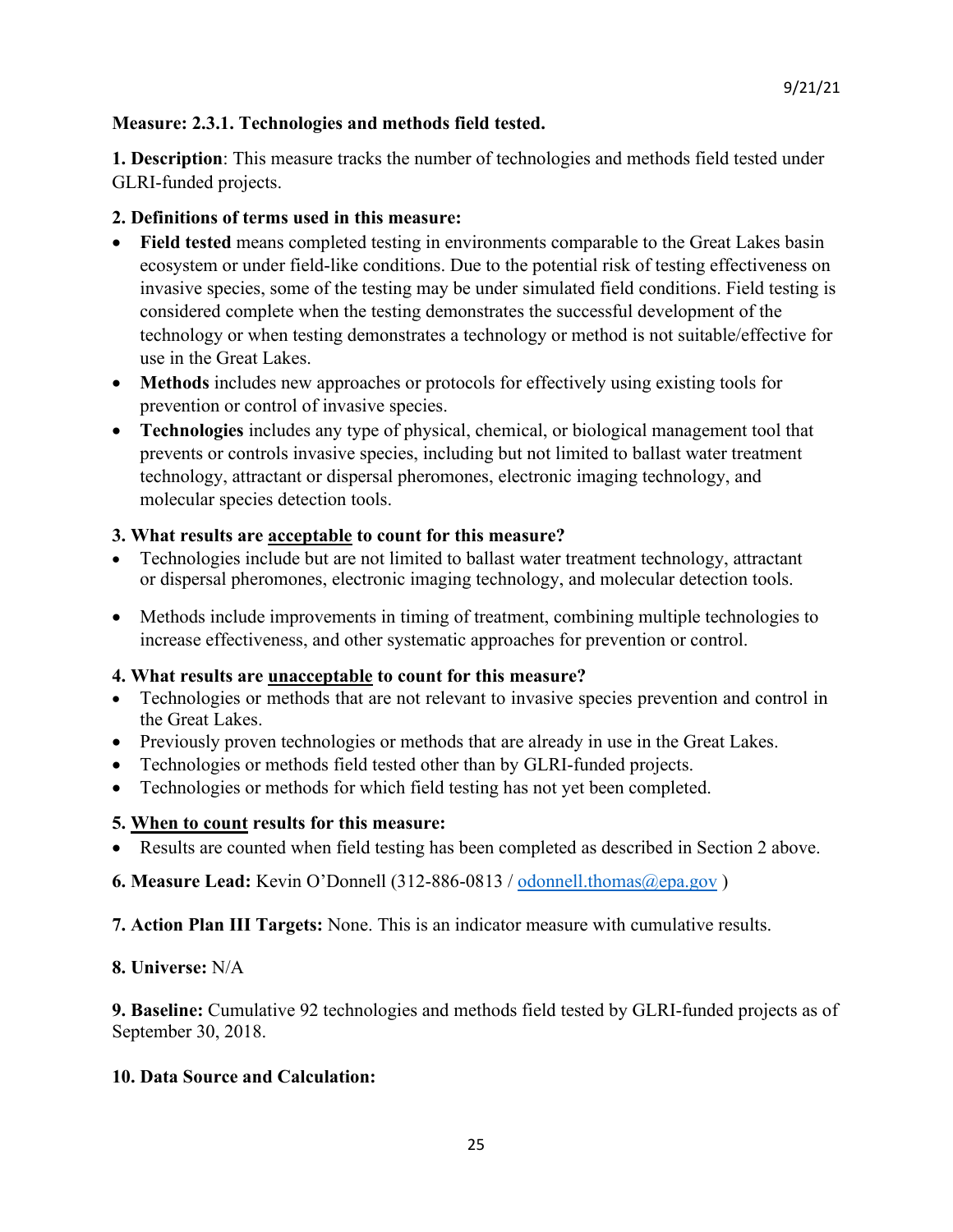The data source is the RWG agency that submits results to EAGL. RWG agencies that fund the technology development include: DOT-MARAD for ballast water technology and US Fish and Wildlife Service for technology developed for Asian Carp. State Department-GLFC funds technology for Sea Lamprey control technology; however, as the funding mechanism for GLFC is an EPA grant, EPA does that data entry. The data collected by Federal Agencies includes descriptions of the technology/methods tested and the field testing conducted and funded by the agencies. During each data call, agencies provide supporting documentation for any results they report.

**11. Data Limitations/Qualifications:** None known, besides the general data limitations/qualifications.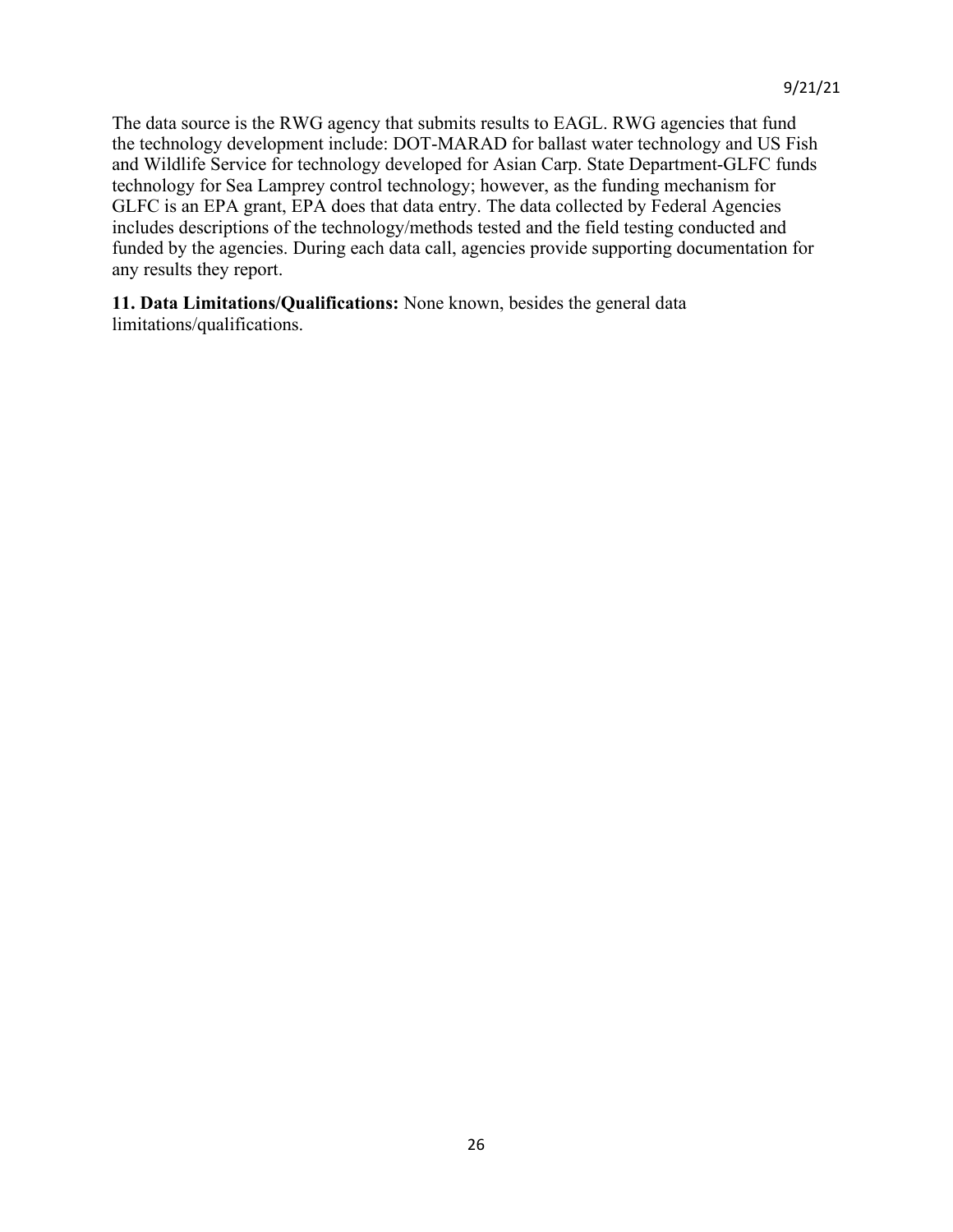# **Measure: 2.3.2. Collaboratives developed/enhanced.**

**1. Description**: This measure tracks the number of collaboratives developed or enhanced under GLRI-funded projects.

# **2. Definitions of terms used in this measure:**

- **Collaboratives** means a group of agencies and stakeholders which shares information on prevention or control technologies, best management practices, monitoring protocols, and/or the state of science of a single invasive species or several related species. Collaborations are often coordinated by a lead agency.
- **Developed** means the initiation of a new species-specific collaboration.
- **Enhanced** means support by GLRI funding resulting in a substantial improvement of a collaboration that has not already been counted in EAGL, including but not limited to a major enhancement to services offered, substantially expanding membership, or substantially expanding outreach efforts.

# **3. What results are acceptable to count for this measure?**

- Collaboratives to better coordinate prevention or control activities for one or more invasive species, provided that the collaborative is expected to continue for several years and it was developed or enhanced by GLRI-funded projects,
- Collaboratives, such as the Asian Carp Regional Coordinating Committee and the Phragmites Collaborative, enhanced as part of GLRI-funded projects.

# **4. What results are unacceptable to count for this measure?**

- Uncoordinated actions that prevent or control an invasive species.
- Individual collaboration meetings or events that are not expected to continue for several years.
- Collaboratives that focus on species not relevant to the Great Lakes basin ecosystem.
- Collaboratives that were not developed or enhanced by GLRI-funded projects.
- An enhancement to a Collaborative that has already been counted (i.e., no double counting).

# **5. When to count results for this measure:**

- **Only the Measure Lead Counts results for this measure. "Project supports measure but will not have a numeric result" is selected for applicable projects.**
- Results are submitted only by the lead agency and only when the collaborative has been initiated or enhanced. A collaborative is only counted once, either upon initiation or upon the first instance of enhancement to a collaborative that was not previously counted under GLRI.
- **6. Measure Lead:** Kevin O'Donnell (312-886-0813 / [odonnell.thomas@epa.gov](mailto:odonnell.thomas@epa.gov) )
- **7. Action Plan III Targets:** None. This is an indicator measure with cumulative results.

### **8. Universe:** N/A

**9. Baseline:** Cumulative total of 10 as of September 30, 2018.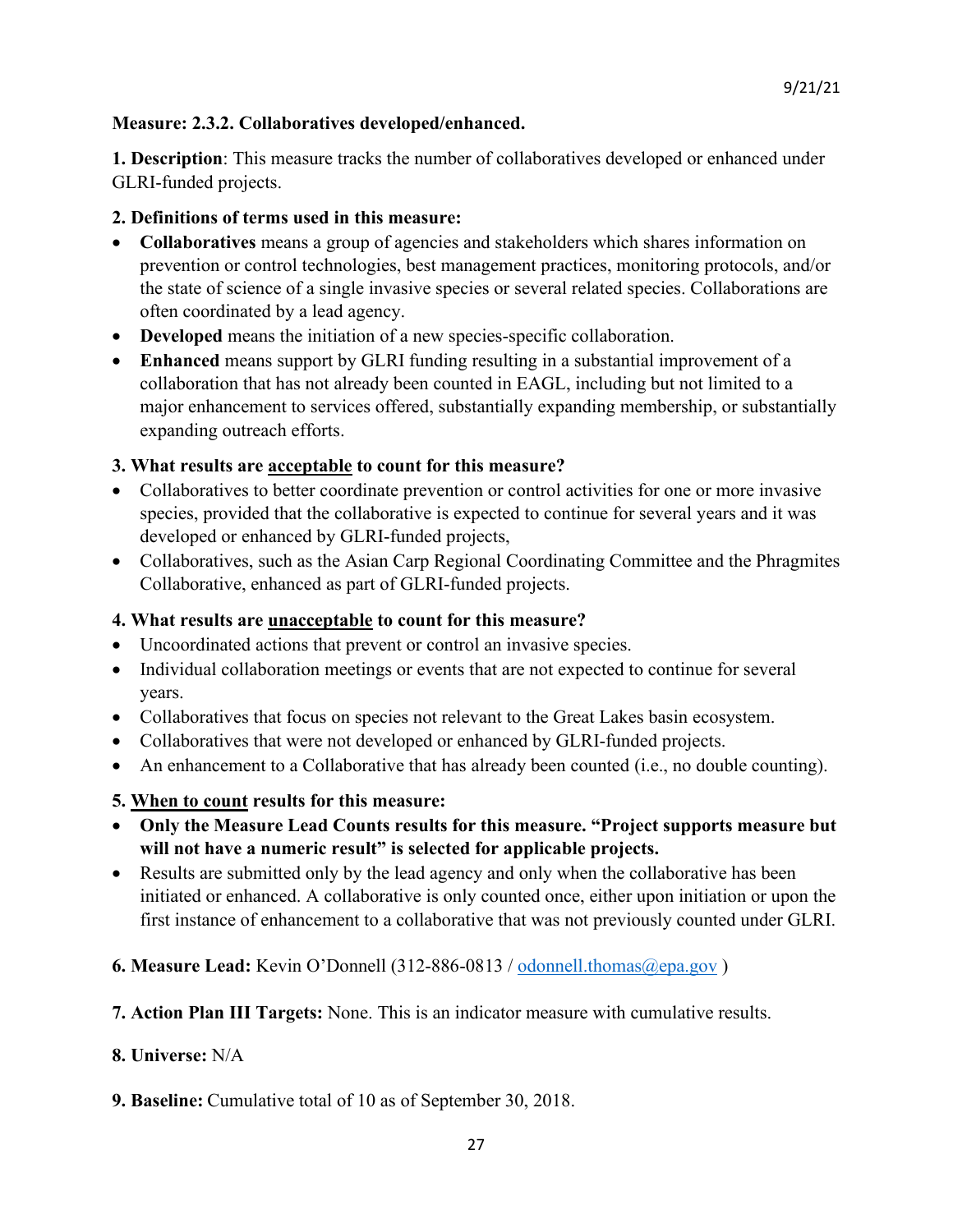#### **10. Data Source and Calculation:**

Agencies select this measure for projects implementing collaboratives, as described above. Agencies includes descriptions of their GLRI-funded actions. The EPA Measure Lead reviews EAGL entries for these projects and makes such inquiries as necessary to identify the results for this measure (i.e. the number of collaboratives developed or enhanced). The Measure Lead enters results into EAGL and ensures that applicable supporting documentation is also included.

**11. Data Limitations/Qualifications:** None known, besides the general data limitations/qualifications.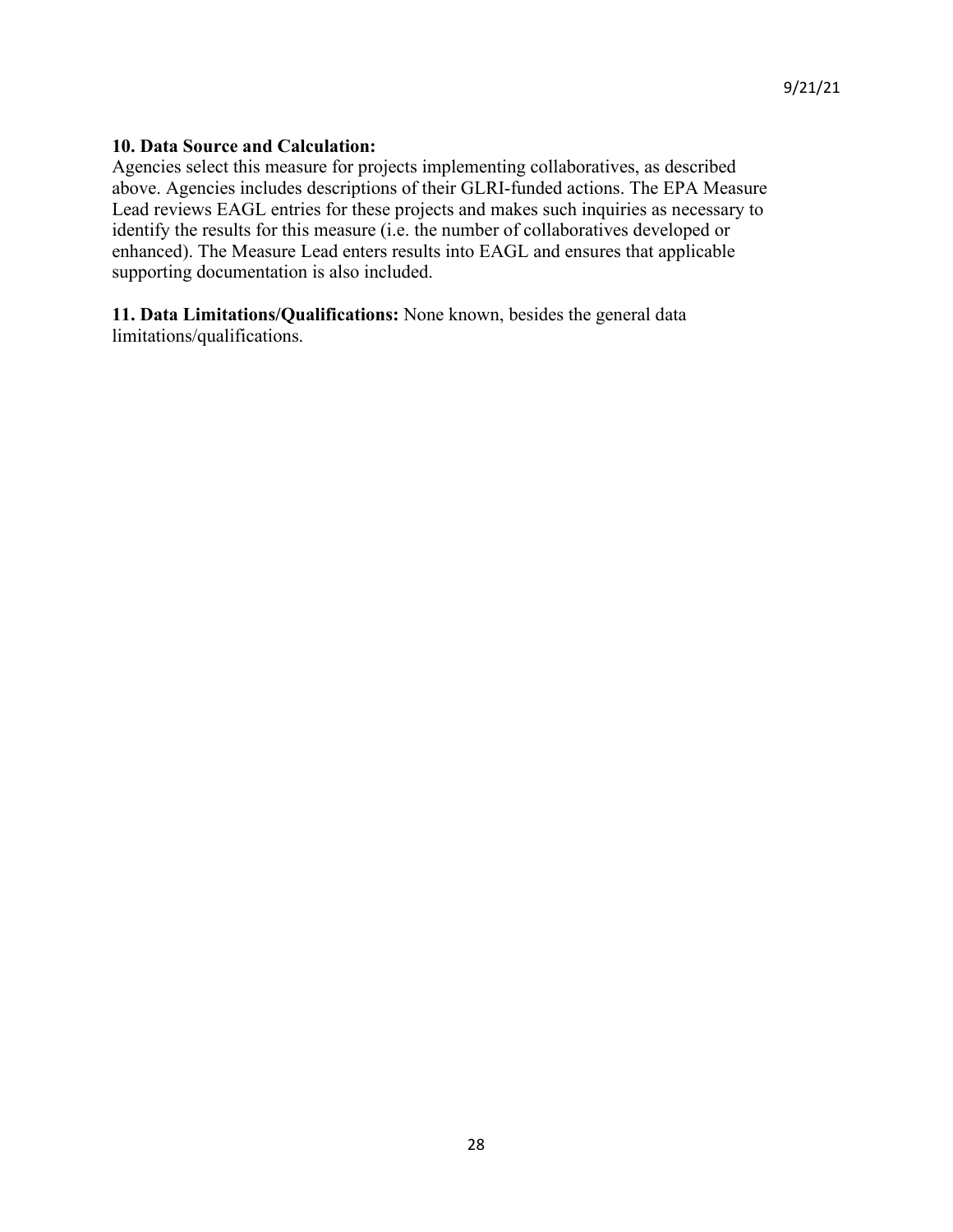# **Measure: 3.1.1. Estimated pounds of phosphorus reductions from conservation practice implementation throughout Great Lakes watersheds.**

**1. Description**: This measure tracks the pounds of phosphorus estimated to be reduced as a result of conservation practice implementation under GLRI-funded projects. Results for projects in any/all Great Lakes watersheds are counted for this measure.

# **2. Definitions of terms used in this measure:**

- **Phosphorus reductions**: an estimate of how much the average annual phosphorus load or export from the land will decrease, either because less phosphorus is applied, more is taken up by crops/vegetation, or less is transported downstream. These are predictions based on actual performance data, edge of field research or application of models.
- **Conservation practice:** on-farm behaviors and physical activities on the land or riparian area that reduce phosphorus losses to the environment from soil erosion, agricultural stormwater runoff, subsurface drainage, or application of fertilizers (including manure).

# **3. What results are acceptable to count for this measure?**

- Results associated with the establishment of conservation practices on farm fields, at the edge of field, in drainage ditches, or in streambanks and floodplains.
- Conservation practices that will remain in place for 3 years or more.
- Calculations based on performance over a long term (30 years or more) weather simulation time period to capture and incorporate known climatic variability.
- Results from implementation that is described within a GLRI-funded contract, grant award, or legal agreement between an entity (e.g., federal or state agency, local entity) and the private landowner and/or project partner.
- Results and acres are only counted once, even if additional conservation practices occur on the same acreage, or the same practice is implemented multiple times in the project period.

# **4. What results are unacceptable to count for this measure?**

- Results from initial grant awards or project plans that do not yet identify the specific locations where conservation practices will be implemented or secure landowner agreements to adopt behavioral/physical activities.
- Results associated with implementation of additional conservation practices on acres for which phosphorus reductions have already been calculated.
- Results for practices that will be in operation for less than 3 years.
- Results calculated using an unapproved calculation methodology (see Section 10 below).

# **5. When to count results for this measure:**

Results are to be calculated and reported for this measure for the reporting period in which the project implementation has been sufficiently described and captured within a contract, grant award, or legal agreement between an entity (e.g., federal or state agency, local entity) and the private landowner and/or project partner. Additional progress is not reported once the initial phosphorus reduction estimate has been reported.

**6. Measure Lead:** Santina Wortman (312-353-8319 / [wortman.santina@epa.gov](mailto:wortman.santina@epa.gov) )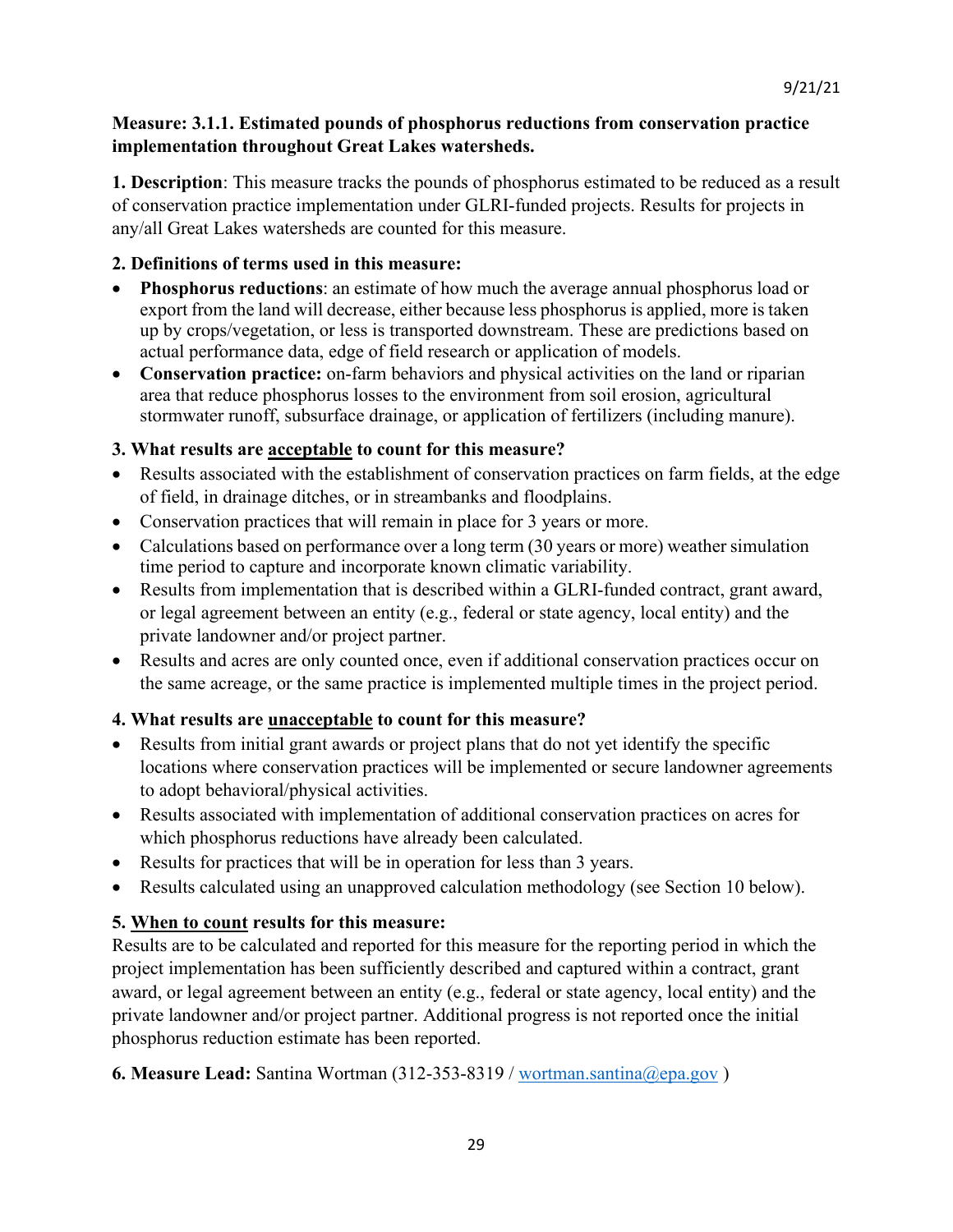#### **7. Action Plan III Targets**

| 2020<br>${\bf F}{\bf Y}$                    | 2021<br>$\mathbf{F}\mathbf{V}$ | 2022      | 2023<br>$\mathbf{F}\mathbf{V}$ | 2024      |
|---------------------------------------------|--------------------------------|-----------|--------------------------------|-----------|
| 000<br>-600                                 | 900,000                        | 2,200,000 | 2,500,000                      | 2,800,000 |
| TTU taun diaranjarahan diar<br>$\mathbf{r}$ |                                |           |                                |           |

Units are pounds. Targets are cumulative.

#### **8. Universe:** N/A

**9. Baseline:** 1,113,603 pounds.

#### **10. Data Source and Calculation:**

For most conservation practices, agencies will use a methodology developed by the NRCS specifically for Great Lakes watersheds, based on the results of their Conservation Effects Assessment Project (CEAP) studies in the region. Results for conservation practices for which performance data is not yet available from NRCS, will use other methods or models to derive the estimated phosphorus reduction, as necessary. Results and methods will be reviewed and approved by the EPA Measure Lead, in consultation with NRCS. During each data call, agencies provide supporting documentation for any results they report.

#### (a) Data Source

The data source may be an RWG agency or their funding recipients and sub-recipients. Only RWG agencies report into the EAGL system.

Federal agencies may use the NRCS lookup tables or another method approved by the EPA Measure Lead to calculate the phosphorus reduction before entering results into EAGL. The principal agencies reporting into the EAGL system, with their primary data sources, are expected to be:

- US Department of Agriculture Natural Resources Conservation Service (NRCS) ProTracts Software: is a web-enabled application used to manage NRCS conservation program applications and cost share contracts with private landowners and containing associated project details including schedules of conservation practices to be implemented from application through contract completion. NRCS also uses data from their National Conservation Planning Database (NPAD) which is matched with the Protracts data.
- US Environmental Protection Agency (EPA) EPA assistance agreements and grantee progress reports that identify the planned phosphorus reduction practice or suite of practices; an estimate of the land area impacted by planned practice or suite of practices; and the spatial location of land areas impacted by the (i.e., watersheds, counties).
- US Army Corps of Engineers (USACE) Individual, finalized project technical and design documents used for by contractors for construction at individual project sites, indicating the land area impacted by phosphorus reduction practices and specific project elements that are employed.

#### (b) Data Collection

Agencies use the following approved methods for data collection and reporting.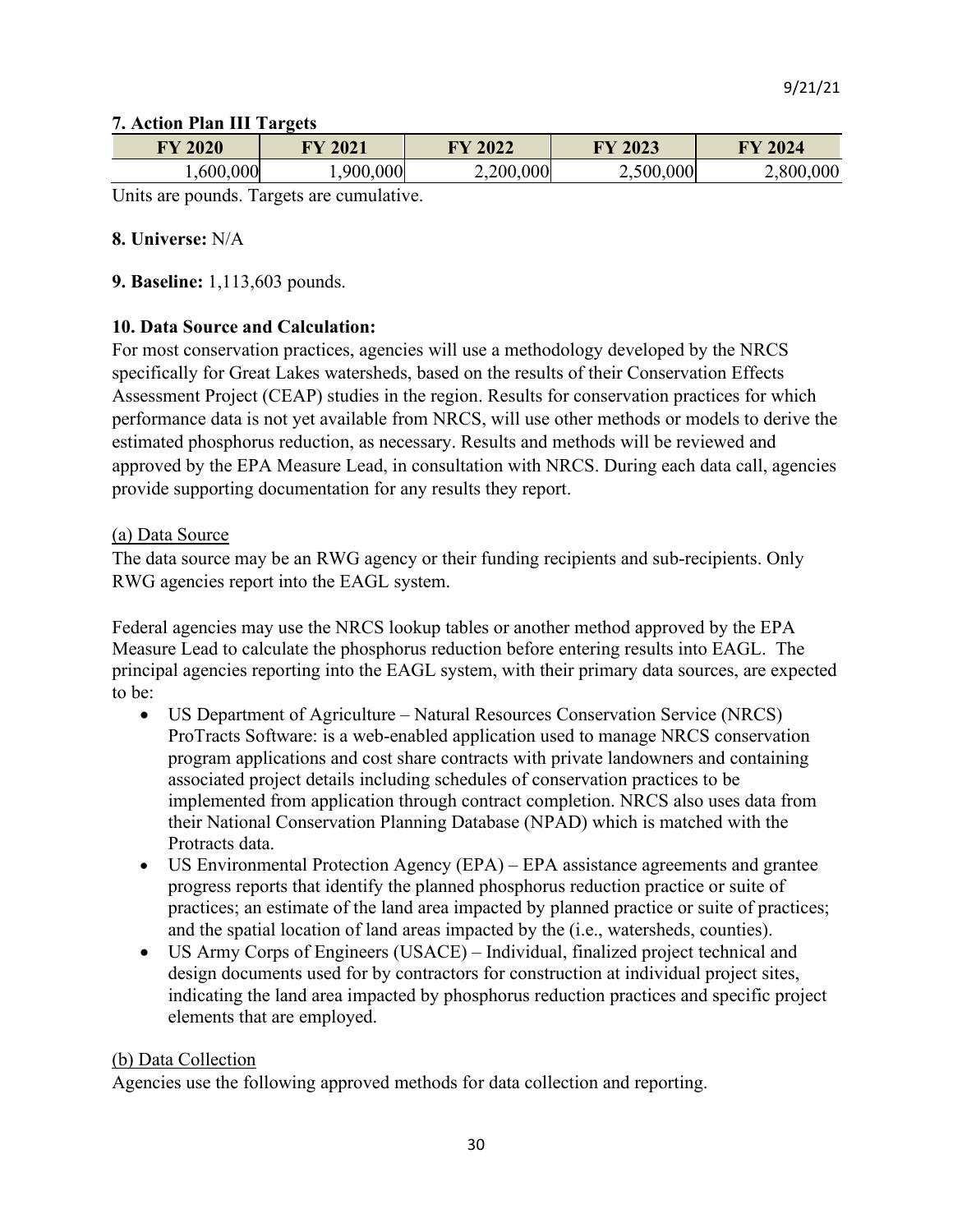# NRCS:

- NRCS developed a series of "lookup tables" that can be applied to a land area impacted by a conservation practice or suite of practices in a watershed (HUC8 level) to calculate average annual total phosphorus reduced (lbs). These calculations are customized by practice type, practice grouping, and watershed location, incorporating local, regional conditions and processes important to phosphorus loss. There are two key practices that are not available in the lookup tables: waste storage facilities and gypsum applications. For these practices, the NRCS uses literature based benefits estimates and NRCS manure storage planning software tools to estimate P reductions.
- NRCS enters results into EAGL after NRCS Resource Assessment Branch (RAB) CEAP staff apply the lookup tables to contract information in Protracts and NPAD. Official certified USDA NRCS ProTracts data is available by mid-November for funds obligated in prior fiscal years.
- In addition, NRCS reports phosphorus reductions from project partners, such as the Great Lakes Commission's Great Lakes Sediment and Nutrient Reduction Program. The GLC compiles phosphorus reductions from grantee progress reports and individual project workplans.

# EPA:

• For EPA projects, **project officers** report **acreage** as a comment. The EPA Measure Lead enters results into EAGL after applying the same NRCS lookup tables, where possible, to project information supplied by EPA project officers in EAGL. If practices are not available in the NRCS lookup tables, EPA will use the best available information to derive a conservative estimate. Method of calculation will vary, depending on project type and grantee's choice of model to estimate benefits of implementation, but must be an approved, recognized model appropriate for watershed planning. Acceptable models may include the EPA's Spreadsheet Tool for Estimating Pollutant Loads (STEPL: [https://www.epa.gov/nps/spreadsheet-tool-estimating-pollutant-loads-stepl\)](https://www.epa.gov/nps/spreadsheet-tool-estimating-pollutant-loads-stepl) or The Long-Term Hydrologic Impact Assessment (L-THIA) model [\(https://engineering.purdue.edu/~lthia/\)](https://engineering.purdue.edu/%7Elthia/).

# USACE:

- USACE projects generally do not use the NRCS lookup tables as their work occurs in stream corridors and wetlands. Instead, USACE staff use the best available information to derive a conservative estimate of phosphorus reduction, based on final design specifications and specific project elements employed. A supporting watershed model such as L-THIA may be used.
- USACE enters phosphorus into the EAGL system when projects move from design to construction.

**11. Data Limitations/Qualifications:** The general data limitations/qualifications apply. An assumption is made that NRCS contracts with private landowners will be implemented largely as planned. It is also assumed that conservation practices will be maintained long term (results are cumulative).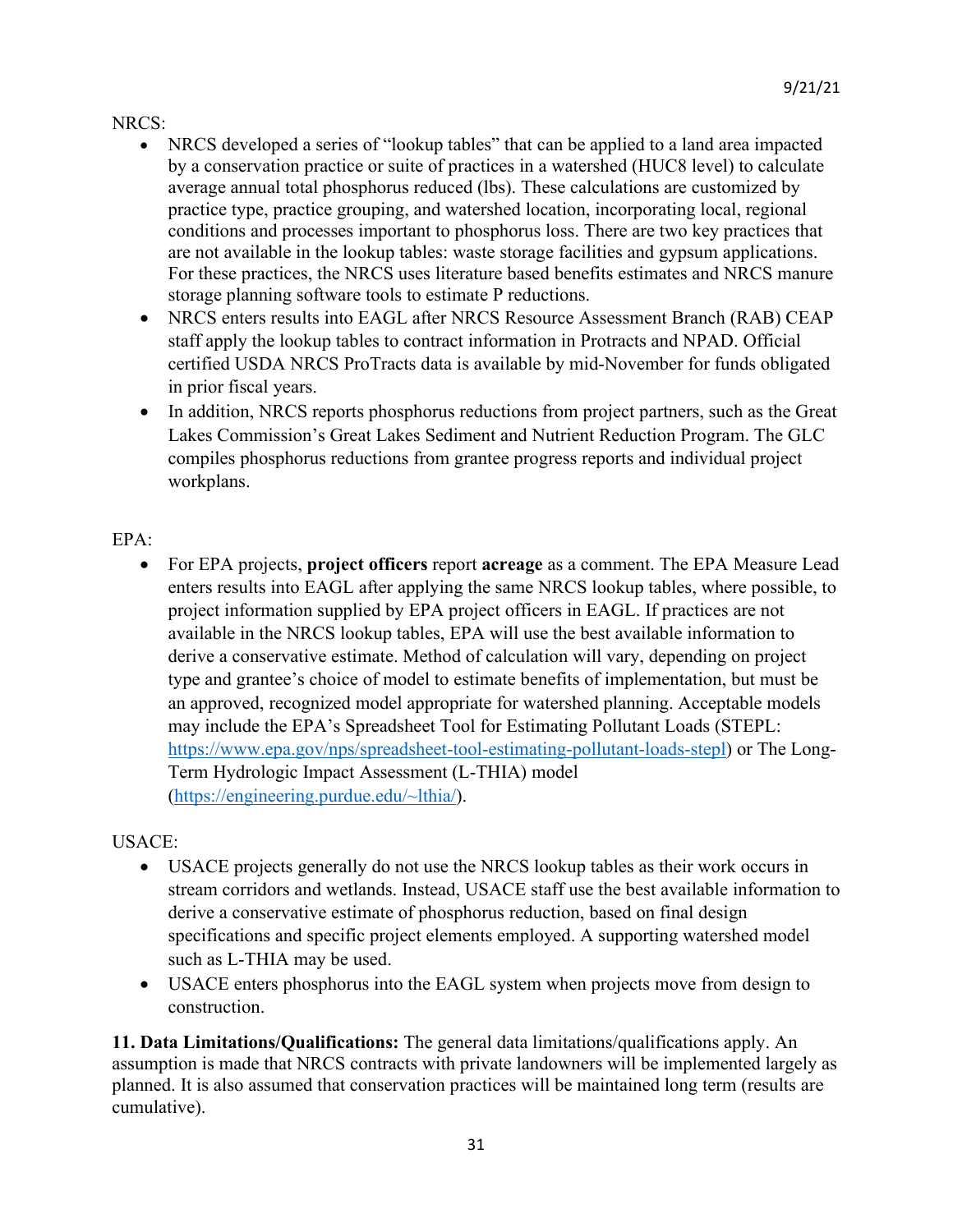# **Measure: 3.1.2. Acres receiving technical or financial assistance on nutrient management in priority watersheds.**

**1. Description**: This measure tracks the cumulative number of cropland acres in specific priority watersheds that receive assistance from either GLRI or other NRCS programs to improve onfarm nutrient management.

### **2. Definitions of terms used in this measure:**

- **Nutrient management:** managing the amount, placement, and timing of plant nutrients to obtain optimum yields and minimize the risk of surface and groundwater pollution.
- **Priority Watersheds:** the Fox River and tributaries to Green Bay; the Saginaw River and tributaries to Saginaw Bay; the Maumee River and tributaries to western Lake Erie; and the Genesee River. See areas outlined in red on the map below and the respective hydrologic unit codes (HUCs).





Measure 3.1.2 tracks nutrient management adoption in the following 8-digit HUCs:

| Eight Digit HUC | <b>Watershed Name</b> | <b>States</b> |
|-----------------|-----------------------|---------------|
| 04030102        | Door-Kewaunee         | WI            |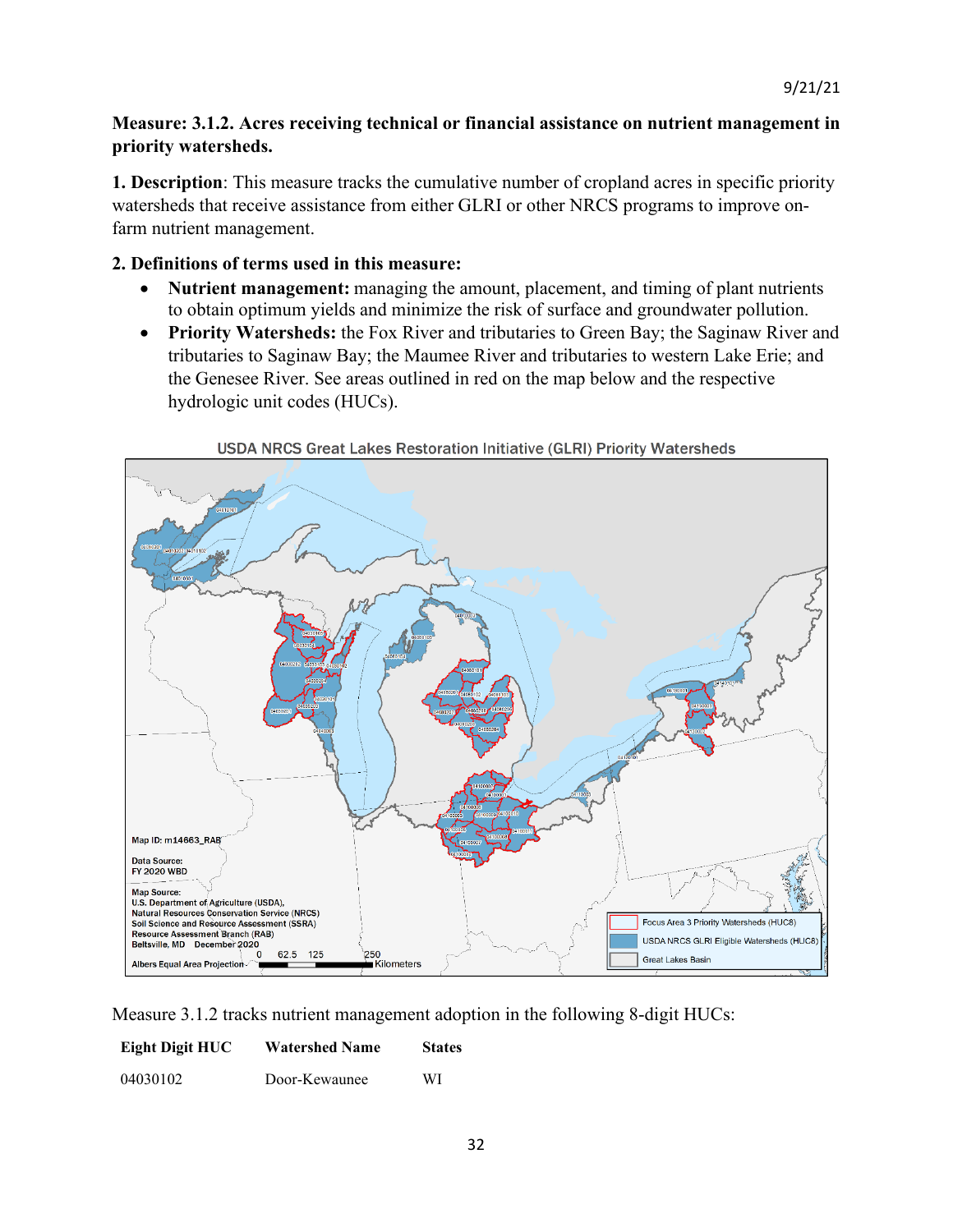| 04030103 | Duck-Pensaukee       | WI         |
|----------|----------------------|------------|
| 04030104 | Oconto               | WI         |
| 04030105 | Peshtigo             | WI         |
| 04030201 | <b>Upper Fox</b>     | WI         |
| 04030202 | Wolf                 | WI         |
| 04030203 | Lake Winnebago       | WI         |
| 04030204 | Lower Fox            | WI         |
| 04080101 | Au Gres-Rifle        | МI         |
| 04080102 | Kawkawlin-Pine       | МI         |
| 04080103 | Pigeon-Wiscoggin     | МI         |
| 04080201 | Tittabawassee        | МI         |
| 04080202 | Pine                 | МI         |
| 04080203 | Shiawassee           | МI         |
| 04080204 | Flint                | MI         |
| 04080205 | Cass                 | МI         |
| 04080206 | Saginaw              | MI         |
| 04100001 | Ottawa-Stony         | MI, OH     |
| 04100002 | Raisin               | MI, OH     |
| 04100003 | St. Joseph           | IN, MI, OH |
| 04100004 | St. Marys            | IN, OH     |
| 04100005 | <b>Upper Maumee</b>  | IN, OH     |
| 04100006 | Tiffin               | МI         |
| 04100007 | Auglaize             | IN         |
| 04100008 | Blanchard            | OН         |
| 04100009 | Lower Maumee         | OН         |
| 04100010 | Cedar-Portage        | OН         |
| 04100011 | Sandusky             | OН         |
| 04130002 | <b>Upper Genesee</b> | NY, PA     |
| 04130003 | Lower Genesee        | NY         |

# **3. What results are acceptable to count for this measure?**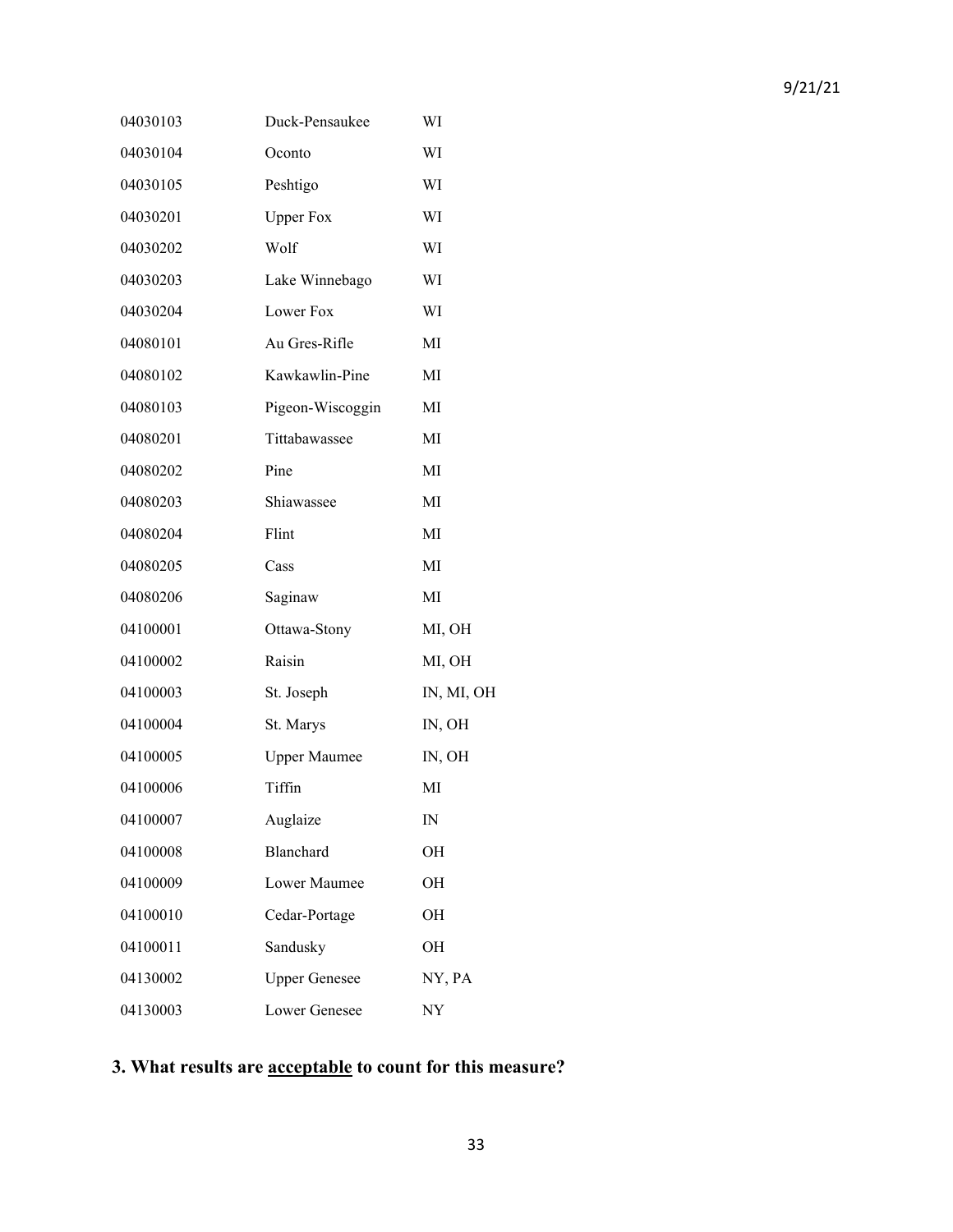- Results from nutrient management projects funded under the GLRI or NRCS base programs (e.g. EQIP) that provide direct assistance in the form of cost sharing, soil testing, use of equipment, demonstration of technology, education or knowledge transfer on techniques to prevent the loss of manure or fertilizer applied to cropland.
- Results associated with the introduction or modification of nutrient management practices implemented on farm fields for a period of at least 3 years.
- Results from implementation that is described within a contract, grant award, or legal agreement between an entity (e.g., federal or state agency, local entity) and the private landowner and/or project partner.
- Results and acres are only counted once, even if subsequent assistance occurs on the same acreage, or assistance occurs multiple times in the project period.

# **4. What results are unacceptable to count for this measure?**

- Results from initial grant awards or project plans that do not yet identify the specific locations where conservation practices will be implemented or secure landowner agreements to adopt behavioral/physical activities.
- Results for practices that will be in operation for less than 3 years.
- Results outside of the priority watersheds.
- Acreage is only counted one time even if receiving technical or financial assistance multiple times.

# **5. When to count results for this measure:**

Results will be counted when the project implementation for those acres is sufficiently documented and verified by NRCS and EPA. Results will lag at least one year from actual implementation to prevent double counting across GLRI and other NRCS base programs to ensure the cumulative impacted acreage is correctly tracked against the baseline number of cropland acres available.

**6. Measure Lead:** Santina Wortman (312-353-8319 / [wortman.santina@epa.gov](mailto:wortman.santina@epa.gov) )

| 7. ACUOIL I IAIL III-LAI gCO |                |           |           |         |  |
|------------------------------|----------------|-----------|-----------|---------|--|
| <b>FY 2020</b>               | <b>FY 2021</b> | FY 2022   | FY 2023   | FY 2024 |  |
| 2,200,000                    | 2,370,000      | 2,515,000 | 2,685,000 | .500    |  |

# **7. Action Plan III Targets**

Units are acres. Targets are cumulative.

**8. Universe:** 9,500 acres. (Previous calculation of 10,000,000 acres in Action Plan III included acreage that was not in priority watersheds.)

**9. Baseline:** 1,872,485 cumulative acres through FY 2017. (Previous calculation of 1,955,867 acres in Action Plan III included acreage that was not in priority watersheds.) Note that the results are only reported for these projects when those results can be calculated and available, which will be the year AFTER the technical or financial assistance is provided. For example, FY20 reporting will include acres receiving technical or financial assistance on nutrient management in priority watersheds in FY19.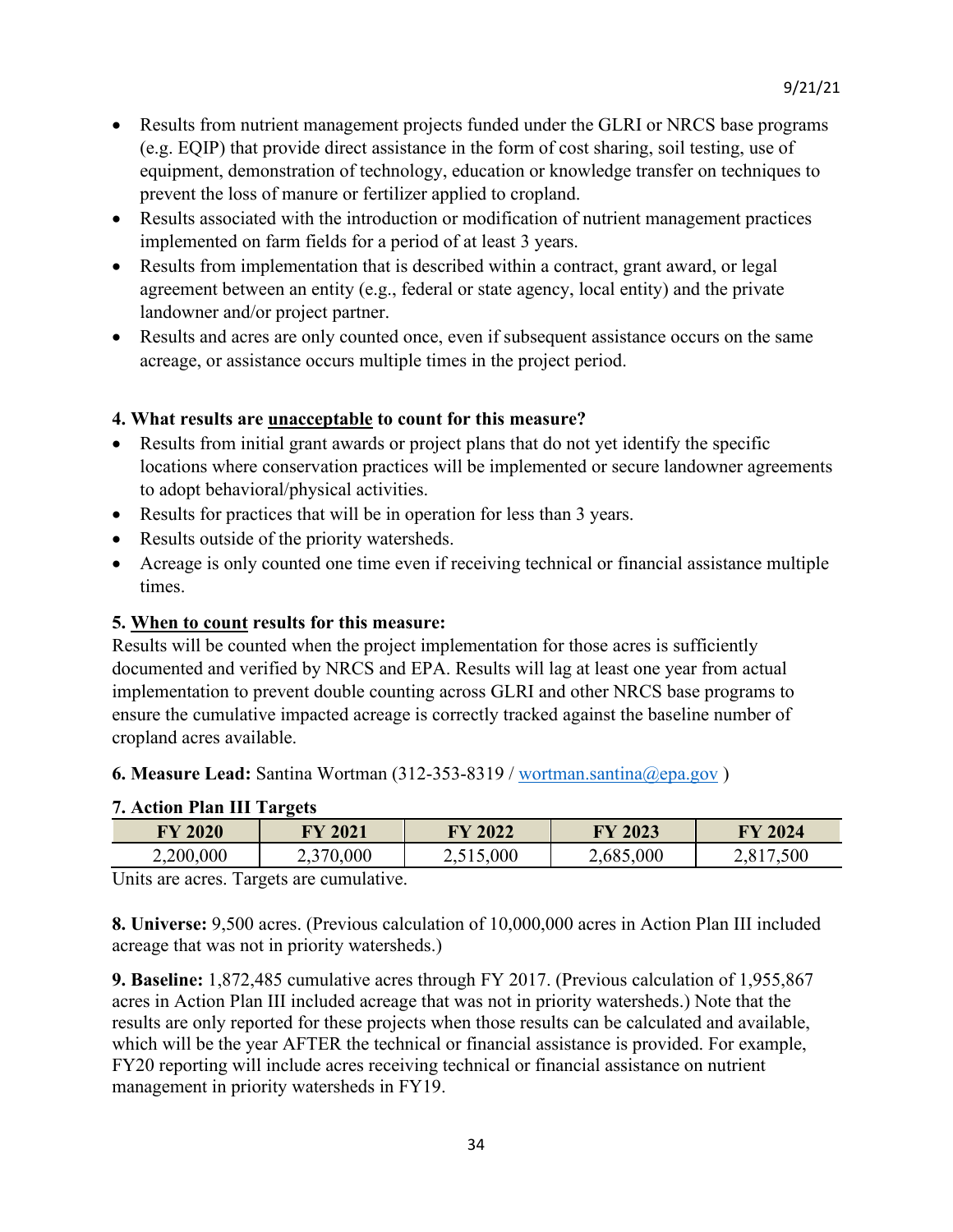### **10. Data Source and Calculation:**

Results and methods will be reviewed and approved by the EPA Measure Lead, in consultation with NRCS.

#### (a) Data Source

The data source may be an RWG agency or their funding recipients and sub-recipients. Only RWG agencies report into the EAGL system. During each data call, agencies provide supporting documentation for any results they report.

The principal agencies reporting into the EAGL system, with their primary data sources, are expected to be:

- US Department of Agriculture Natural Resources Conservation Service (NRCS) ProTracts Software: is a web-enabled application used to manage NRCS conservation program applications and cost share contracts with private landowners and containing associated project details including schedules of conservation practices to be implemented from application through contract completion. Other data sources include the National Planning and Agreements Database (NPAD) and USDA National Agricultural Statistics Service Cropland Data Layer.
- US Environmental Protection Agency (EPA) EPA assistance agreements and grantee progress reports that identify the planned phosphorus reduction practice or suite of practices; an estimate of the land area impacted by planned practice or suite of practices; and the spatial location of land areas impacted by the (i.e., watersheds, counties).

### (b) Data Collection

Data collection processes for NRCS and EPA are described below.

### NRCS:

- NRCS enters results into EAGL after USDA Farm Production and Conservation Business Center pulls contracts data for the practice and NRCS Resource Assessment Branch (RAB) Analytics Lab staff analyze the contract information in Protracts along with data from the NPAD and Cropland Data Layer. Official USDA NRCS ProTracts data is available by mid-November for funds obligated in prior fiscal years.
- In addition, NRCS reports phosphorus reductions from project partners, such as the Great Lakes Commission's Great Lakes Sediment and Nutrient Reduction Program. The GLC compiles phosphorus reductions from grantee progress reports and individual project workplans.

### EPA:

• EPA project officers enter data into EAGL from documents in EPA's financial tracking and award-making software. The software is used by EPA to store and organize grant award documents, including workplans that identify: (i) total phosphorus reduction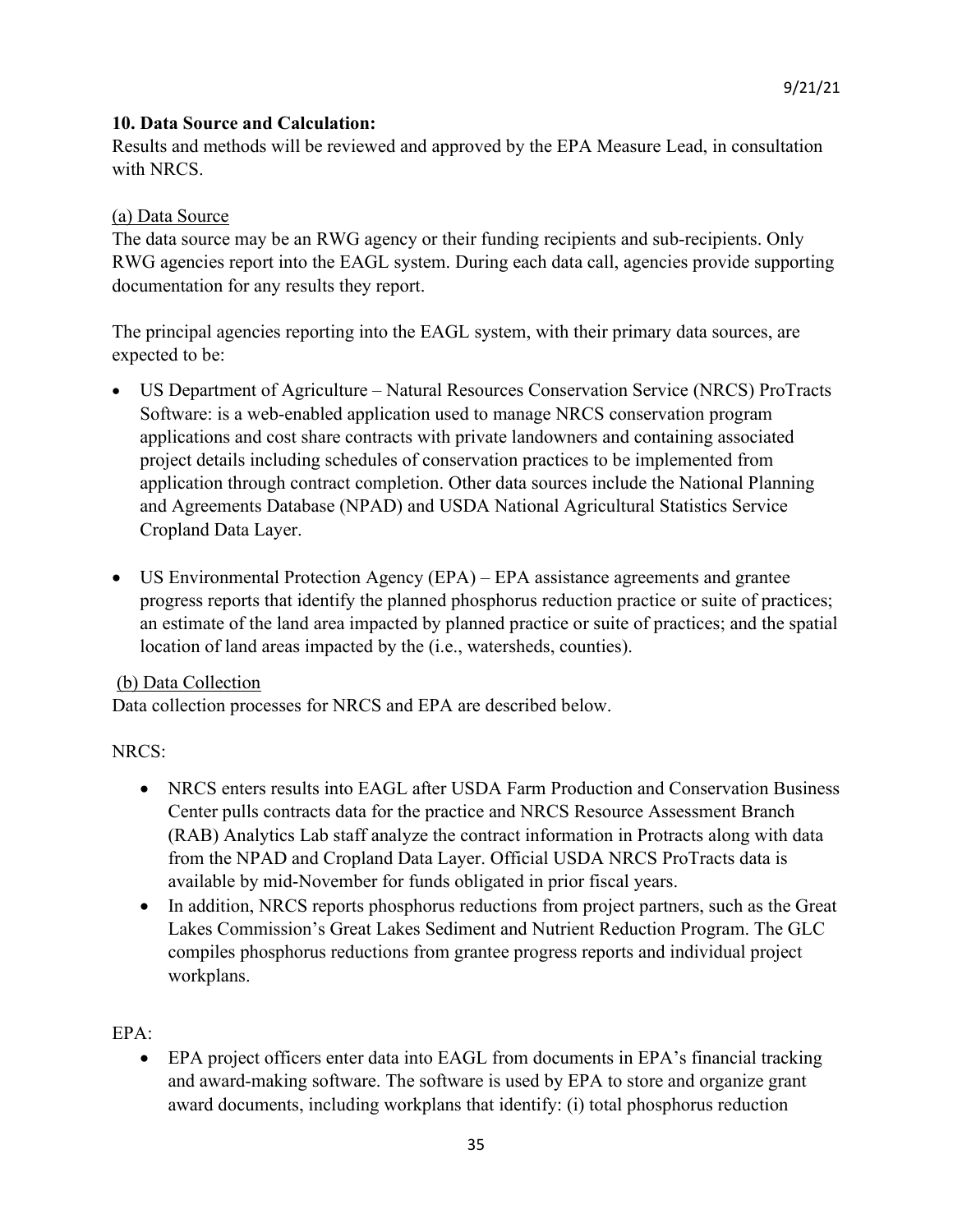benefits; (ii) the area impacted by project elements; and (iii) behavioral/physical measures.

• EPA's Measure Lead summarizes acres by watershed and reporting period from EAGL for EPA grants.

**11. Data Limitations/Qualifications:** The general data limitations/qualifications apply. In addition:

- Reporting against this measure is operating under the assumption that a field or land parcel is contracted only once using GLRI or NRCS funding. In addition, an assumption is made that contracts with private landowners will be implemented largely as planned.
- Some nutrient management practices are measured by number or linear feet or number of occurrences rather than by area. Converting these practices to acres impacted may introduce error.
- The reported acreage is the result of funding from both GLRI (reported as the GLRI amount) and NRCS (reported as leveraged funding).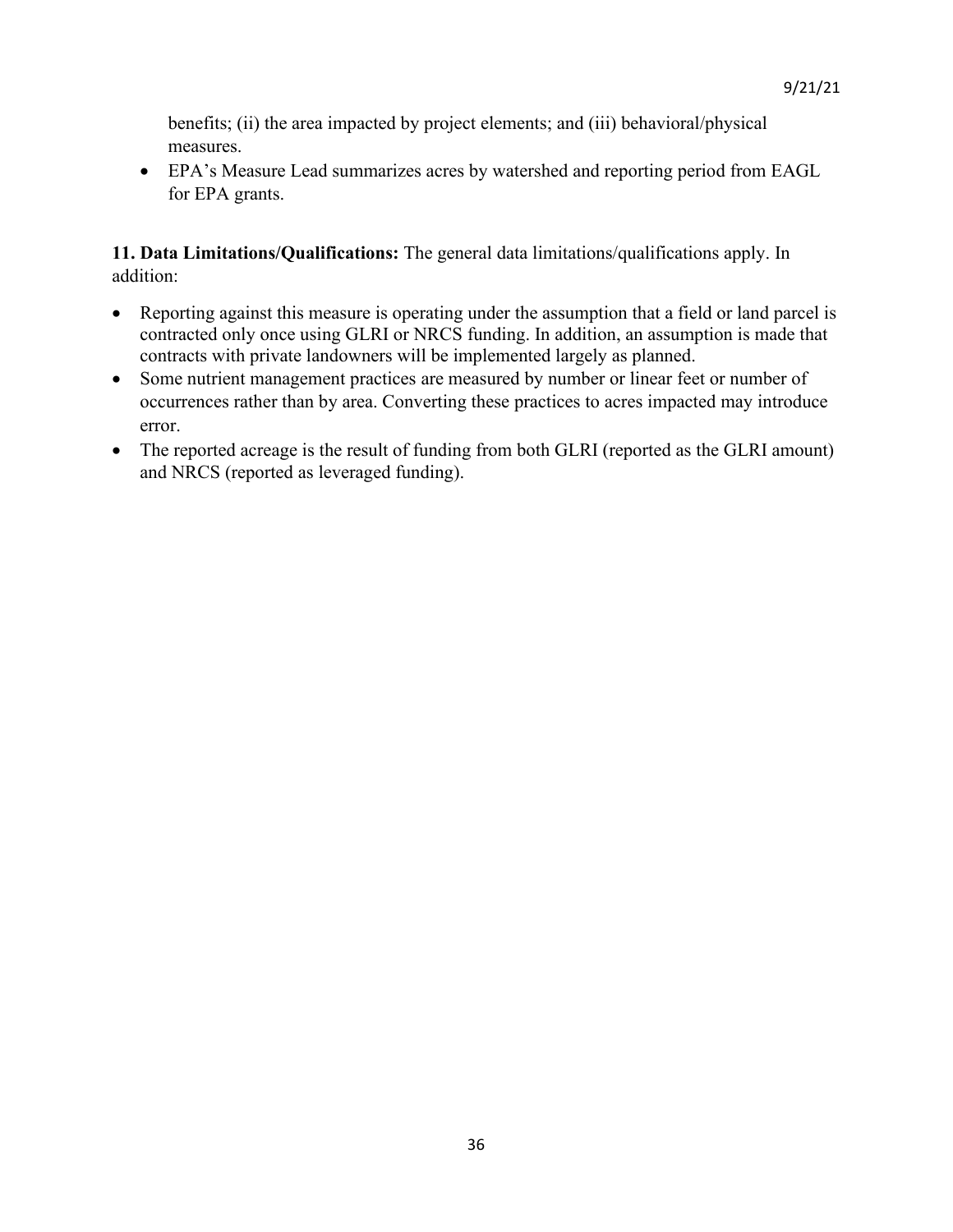# **Measure: 3.2.1. Estimated gallons (in millions) of untreated stormwater runoff captured or treated.**

**1. Description**: This measure tracks the estimated number of gallons (in millions) of untreated stormwater captured or infiltrated under GLRI-funded projects, so if an agency is reporting 10,000,000 gallons, they would simply enter "10."

# **2. Definitions of terms used in this measure:**

- **Captured or infiltrated**: green infrastructure technologies used as means of reducing volume of urban nonpoint source pollution runoff in an effort to remove pollutants that degrade water quality of tributaries and coasts.
- **Mixed land cover watersheds:** have a combination of land use types that can differ in the proportion of use classes (e.g. urban, agricultural, forested, grasslands, open space, low density suburban).
- **Estimated volume:** Gallons (measured in millions per year) of untreated urban runoff captured or infiltrated due to implementation of GLRI-funded projects in urban areas. These gallons will be estimated for the reporting period in which they can first be identified for the project.
- **Untreated urban runoff:** nonpoint source surface runoff resulting from urbanization that is not captured or infiltrated in any way.
- **Urban watershed:** includes urban and downtown areas, city neighborhoods, suburban municipalities, and unincorporated areas characterized by encroaching urban sprawl [\(http://www.indiancreekwp.org/watershed.html\)](http://www.indiancreekwp.org/watershed.html)

# **3. What results are acceptable to count for this measure?**

• Estimates of stormwater captured or infiltrated due to implementation of GLRI-funded projects in urban, rural, or mixed land cover watersheds.

# **4. What results are unacceptable to count for this measure?**

- Results from projects implemented without the expenditure of GLRI funds.
- Results calculated using an unapproved calculation methodology (see Section 10 below).

# **5. When to count results for this measure:**

Estimates are reported for this measure for the reporting period in which they can first be identified for the project:

- For U.S. Forest Service (USFS), U.S. Fish and Wildlife Service (USFWS), and for U.S. EPA, grants will include estimates when the project is funded.
- For U.S. Army Corps (USACE) that will generally be when the project moves from design to construction.
- **6. Measure Lead:** Danielle Green (312-886-7594 / [green.danielle@epa.gov\)](mailto:green.danielle@epa.gov)

# **7. Action Plan III Targets**

| $\mathbf{F} \mathbf{V}$ 2020<br>,VZV | EV 2021<br>404 L | <b>FY 2022</b> | <b>TY 2023</b> | (7.202)<br><b>TRY</b><br>2024 |
|--------------------------------------|------------------|----------------|----------------|-------------------------------|
| 350                                  | $\Omega$<br>∙∪∪  | 50<br>+JV      | 500            | 550<br>υυ                     |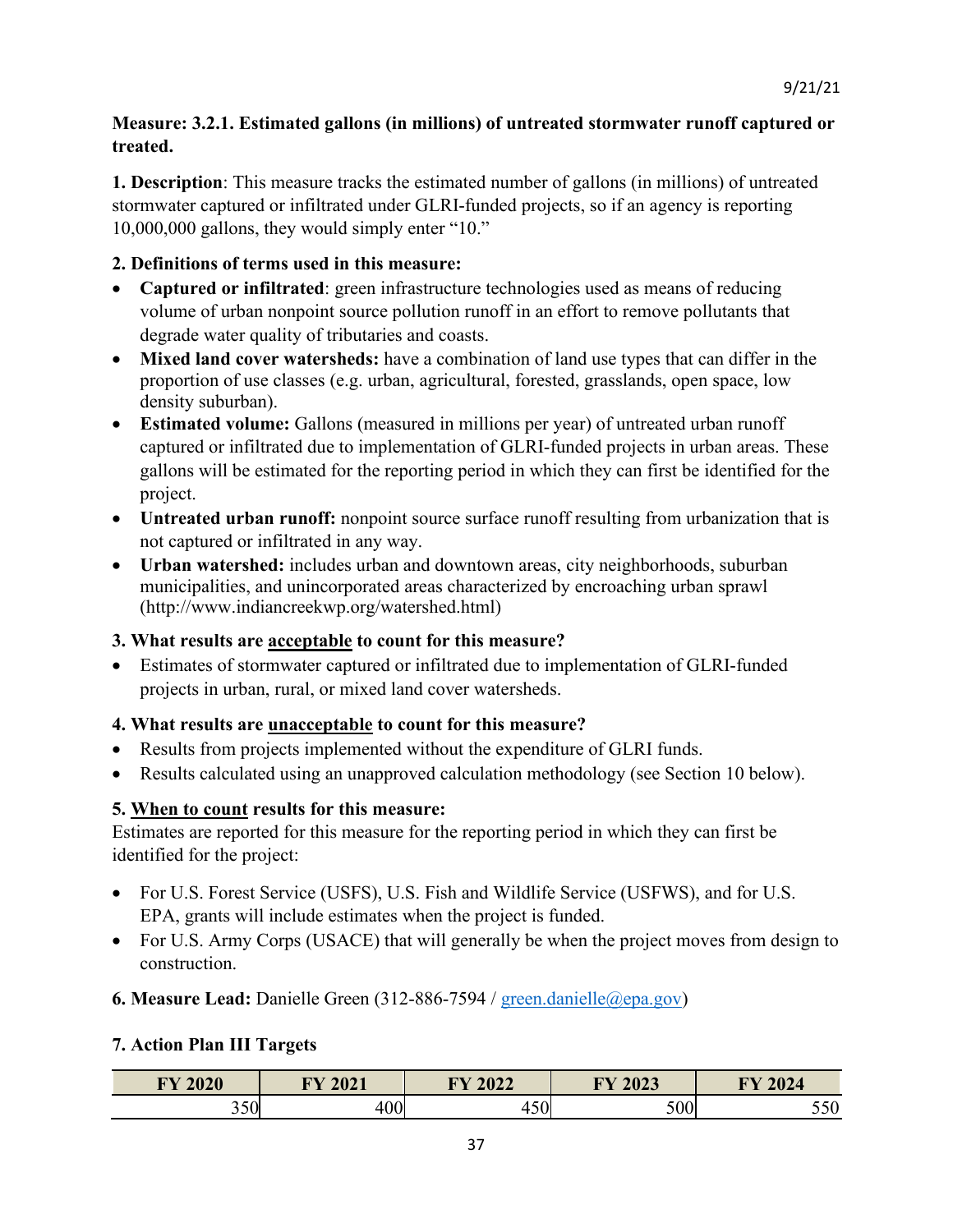Units are gallons (in millions). Targets are cumulative.

#### **8. Universe:** N/A

**9. Baseline:** 252 million gallons cumulative through September 30, 2018.

### **10. Data Source and Calculation:**

#### (a) Data Source

The data source may be USFS, USACE or U.S. EPA or their funding recipients and subrecipients. During each data call, agencies provide supporting documentation for any results they report.

### (b) Data Collection:

Only the three methods below are acceptable. The methodology that is used will be dependent on the best management practice being implemented to capture or treat runoff:

- USFS: Utilize an approved, recognized model or measurement method for stormwater interception by trees and shrubs. Report the projected annual average benefit of established trees over a 20-year time frame, incorporating a survival rate consistent with management plans. The primary method of calculation will be the i-Tree tool most appropriate to the project scope (e.g. i-Tree Planting Calculator, i-Tree Design). These tools may be supplemented with information in peer-reviewed literature (e.g. McPherson et al. 2006) or site-specific models/measurements, if accepted by the Forest Service as suited to available project data. If trees are included along with other best management practices, projects may also employ methods of calculation approved in this section for use by other agencies.
- EPA: Method of calculation will vary, depending on project type and grantee's choice of model to estimate benefits of implementation, but must be an approved, recognized model appropriate for BMP planning. Acceptable models may include the National Stormwater Calculator (http://www2.epa.gov/water-research/national-stormwater-calculator), WinSLAMM, (http://www.winslamm.com/), HydroCad stormwater modeling (http://www.hydrocad.net/), or others.
- USACE: The Long-Term Hydrologic Impact Assessment Low Impact Development (L-THIA LID) model will be used to estimate project benefits [\(https://engineering.purdue.edu/~lthia/\)](https://engineering.purdue.edu/%7Elthia/).

Parts of millions of gallons should be rounded to the nearest tenth of a million, so if an agency is reporting 400,000 gallons, they would enter "0.4."

**11. Data Limitations/Qualifications:** The general data limitations/qualifications apply. In addition: Limitations attributed to the combination of multiple models to project gallons of untreated runoff captured or infiltrated have not yet been assessed. Limitations such as the combined effects of variance and bias across several different models should be recognized until further assessment of these limitations can be conducted.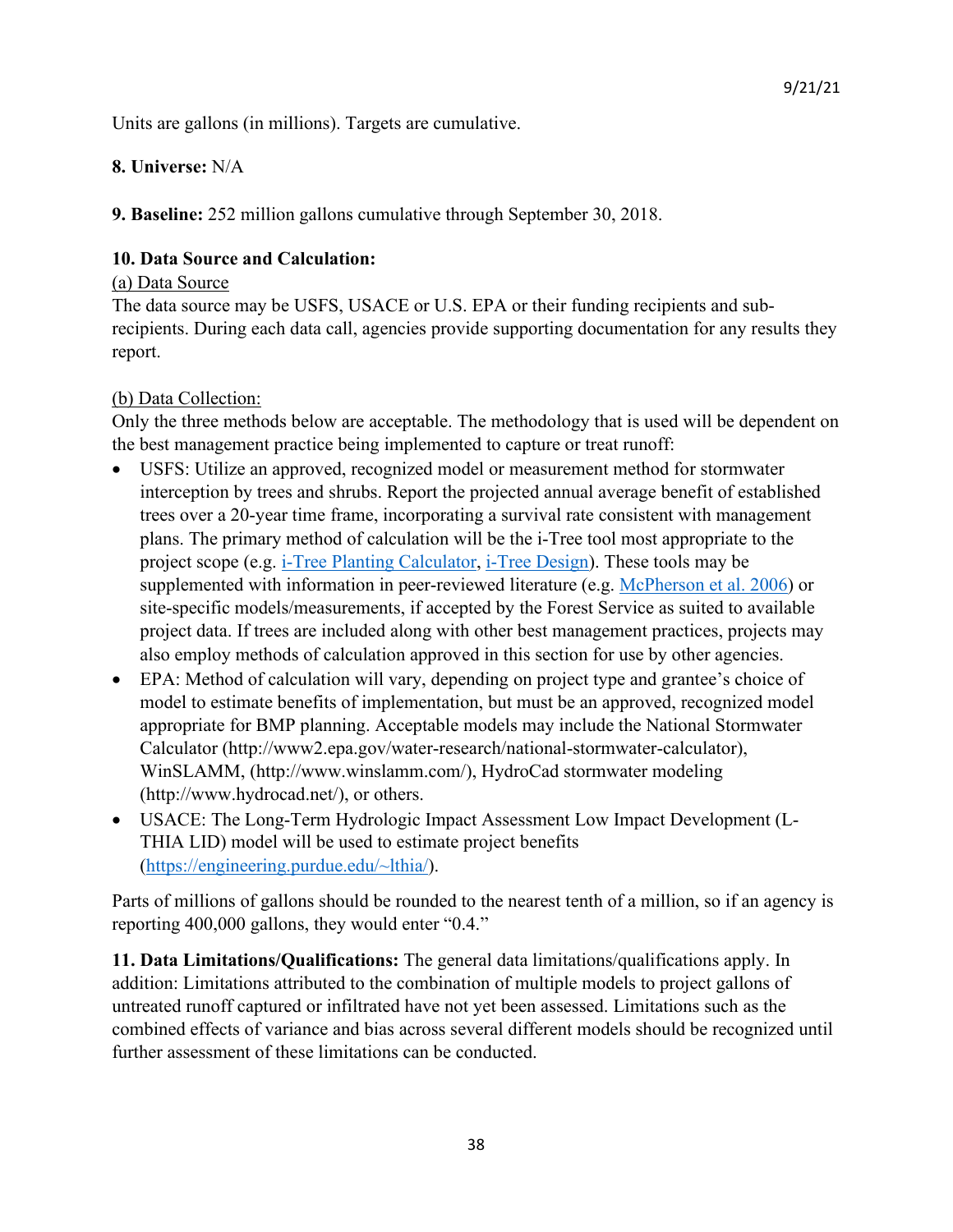# **Measure: 3.2.2. Miles of Great Lakes shoreline and riparian corridors restored or protected.**

**1. Description**: This measure tracks the number of miles of Great Lakes shoreline and riparian corridors protected from nonpoint source runoff under GLRI-funded projects and programs.

### **2. Definitions of terms used in this measure:**

- **Shoreline** means lakeshore beaches or other land along the Great Lakes coast.
- **Riparian corridors** means the streambanks and floodplains of streams in the Great Lakes drainage basin.
- **Restored** means performing natural functions to intercept (and potentially infiltrate) runoff and prevent erosion.
- **Protected** means management measures have been implemented along the streambank or shoreline to reduce or prevent nonpoint source pollutants such as nutrients, sediment, and bacteria.

#### **3. What results are acceptable to count for this measure?**

- Miles of Great Lakes shoreline and riparian corridors that have been protected from nonpoint source runoff as a result of implementation of GLRI-funded projects and programs.
- Habitat restoration projects that have a direct and intentional nonpoint source water quality benefit (e.g. projects that stabilize streambanks to prevent erosion, infiltrate nonpoint runoff, or convert lands to natural uses to reduce nonpoint source loading to waterbodies).

#### **4. What results are unacceptable to count for this measure?**

- Shoreline hardening, dredging, or traditional sediment management projects.
- Results from restoration or protection efforts that do not address nonpoint source pollution.
- Miles that were previously reported under this measure cannot be counted again.

### **5. When to count results for this measure:**

Progress toward this measure is counted when the planned individual project work to protect or restore applicable shoreline and riparian corridors is complete. If necessary, **results** that were achieved in an earlier period may be reported in a later period (because of a time lag associated with calculating the result and preparing the documentation that demonstrates the result).

### **6. Measure Lead:** Danielle Green (312-886-7594 / [green.danielle@epa.gov\)](mailto:green.danielle@epa.gov)

#### **7. Action Plan III Targets**

| <b>FY 2020</b> | <b>EV 2021</b><br>404 L | <b>FY 2022</b> | <b>FY 2023</b> | 2024<br><b>TIV</b> |
|----------------|-------------------------|----------------|----------------|--------------------|
| $\sim$<br>ັບ   | 4V)                     | -              | -<br>ັ         | ັ້                 |

Units are miles. Targets are cumulative.

#### **8. Universe:** N/A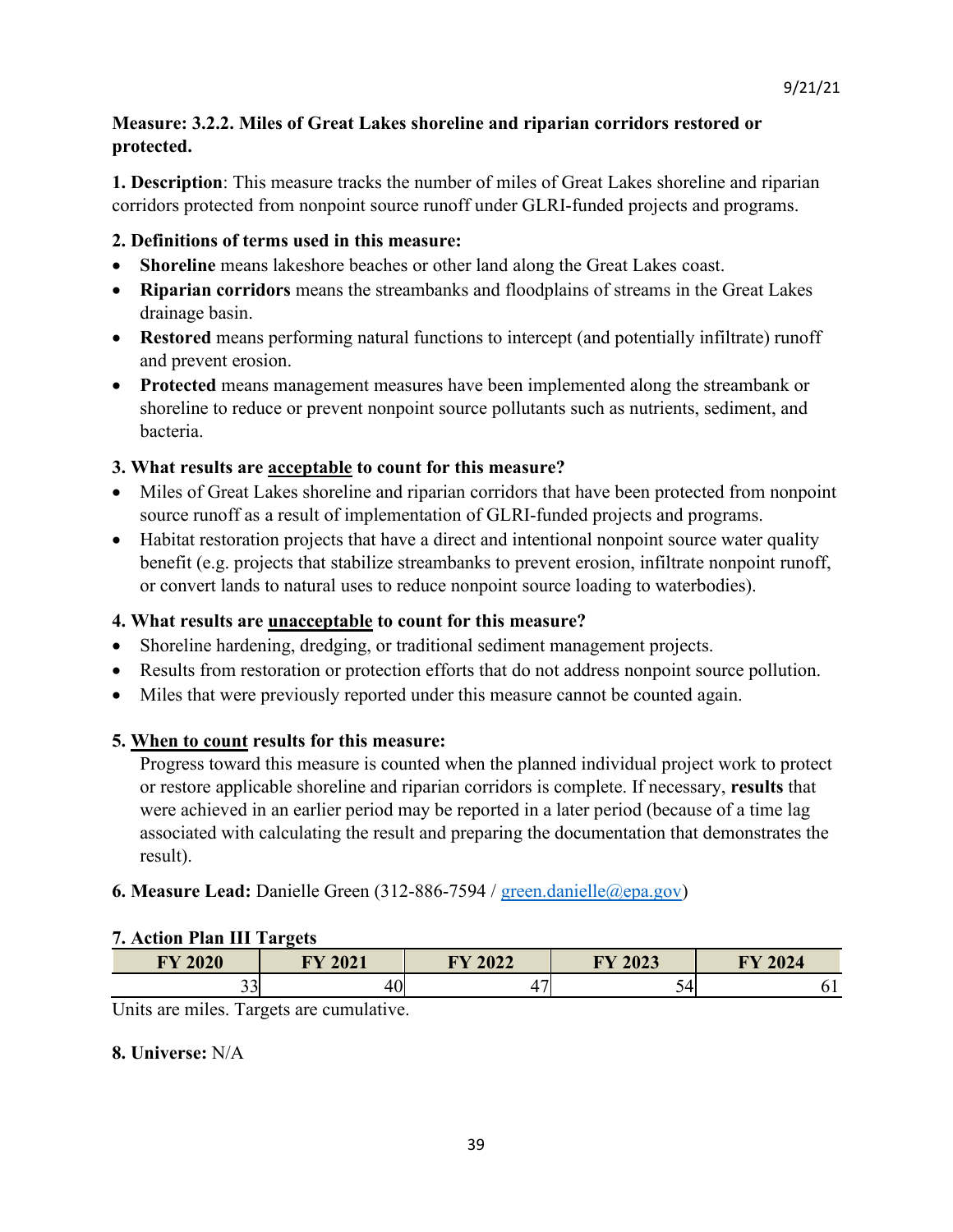**9. Baseline:** 26 miles cumulative through September 30, 2018. Note: a similarly titled measure "Miles of Great Lakes shoreline and riparian corridors restored or protected" was previously found in Focus Area 4. The baseline of 26 miles cumulative was calculated from EAGL entries that were determined to be for shoreline and riparian projects that addressed nonpoint source pollution and that had results reported from fiscal years 2015-2018.

#### **10. Data Source and Calculation:**

During each data call, agencies provide supporting documentation for any results they report.

#### (a) Data Source

The data source may be a GLRI/RWG agency or their funding recipients and sub-recipients. Only GLRI/RWG agencies report into the EAGL system. This measure includes work directly implemented as well as work performed via subsequent contracting and granting arrangements.

#### (b) Data Collection:

U.S. EPA and other GLRI/RWG agencies (such as US Army Corps of Engineers and US Forest Service) will report number of miles of Great Lakes shoreline and riparian corridors protected from nonpoint source runoff under GLRI-funded projects.

U.S. EPA Project Officers for the relevant U.S. EPA grants are responsible for reviewing and reporting the number of miles of Great Lakes shoreline and riparian corridors protected from nonpoint source runoff under GLRI-funded projects, as described in the Statement of Work, into the EAGL information system. Leads from RWG federal agencies are responsible for reviewing and entering this information into EAGL for their respective projects.

#### **11. Data Limitations/Qualifications:**

Statistics developed through the use of the EAGL rely on the inputted data of GLRI/RWG agencies. There may be errors in classification, geo-referencing, input accuracy, as well as data omissions. Statistics from the system reflect a point in time.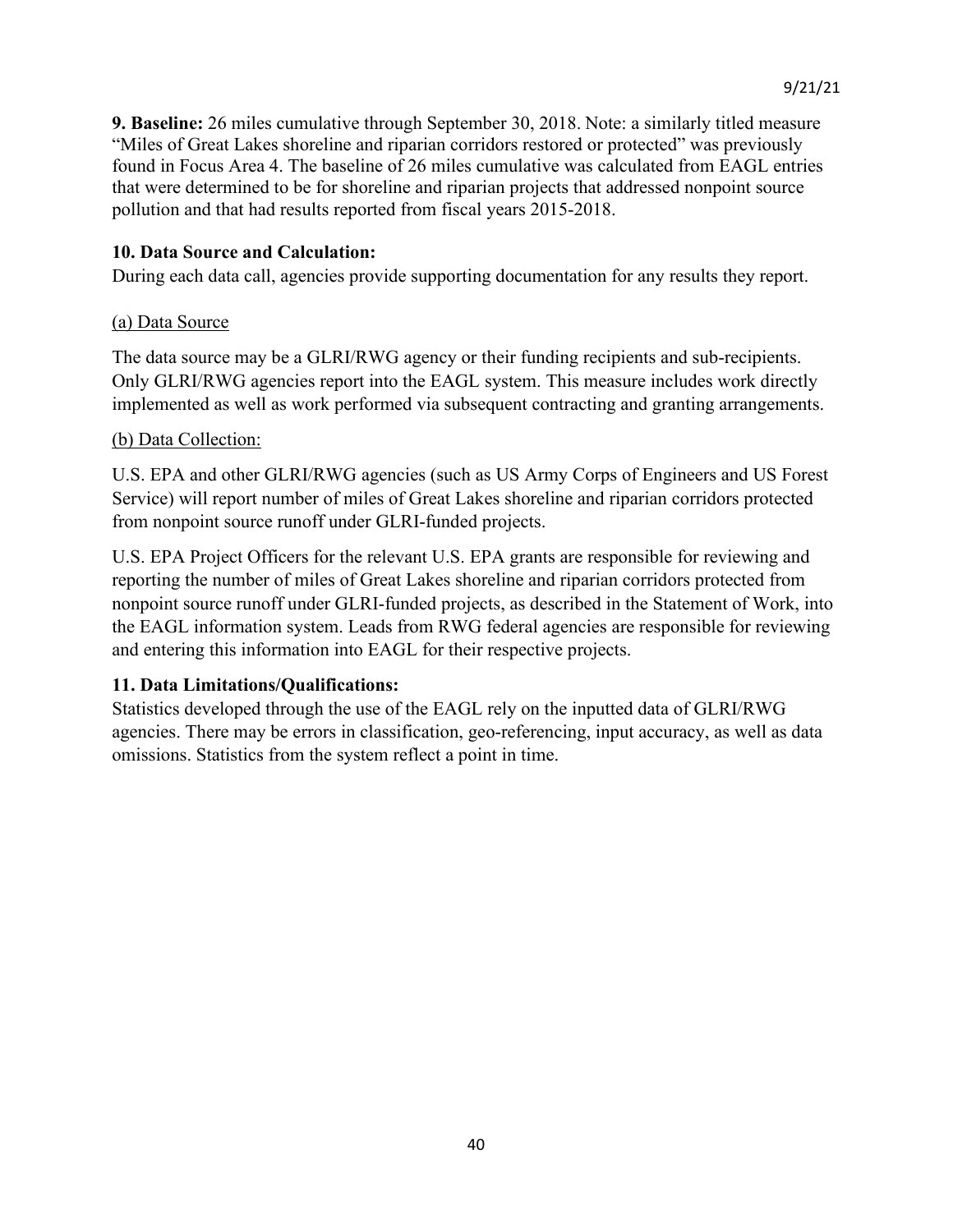# **Measure: 3.3.1. Nutrient monitoring and assessment activities conducted.**

**1. Description**: This measure tracks the number of nutrient monitoring and assessment activities (specifically their locations, as described below) conducted under GLRI-funded projects and programs.

# **2. Definitions of terms used in this measure:**

- **Monitoring and assessment activity** means a location where one or more of the following activities occurs:
	- $\circ$  collection or analysis of water quality data in streams or waters of the Great Lakes;
	- $\circ$  characterizing nutrient sources in a watershed using aerial photos, windshield inventories, or spatial analyses of soils, slopes and hydrology;
	- o watershed-based modeling of the loading and transport of nutrients to the Great Lakes.
- **GLRI-funded projects and programs** means an organized activity or set of activities that is wholly or partially supported by the use of GLRI funds to achieve a common purpose.

# **3. What results are acceptable to count for this measure?**

Results are only acceptable from a limited number of strategically picked monitored sites that are representative of broader environmental outcomes. Results are acceptable from:

- The sites in the USGS Great Lakes Tributary Monitoring Program that represent the majority of the nutrient load to the Great Lakes: [https://www.usgs.gov/centers/glri/science/nutrient](https://www.usgs.gov/centers/glri/science/nutrient-monitoring-activities?qt-science_center_objects=0#qt-science_center_objects)[monitoring-activities?qt-science\\_center\\_objects=0#qt-science\\_center\\_objects.](https://www.usgs.gov/centers/glri/science/nutrient-monitoring-activities?qt-science_center_objects=0#qt-science_center_objects)
- Additional nutrient monitoring sites or the locations of watershed-based assessment activities conducted on the land, in streams or in waters of the Great Lakes to understand nutrient loading and transport.

# **4. What results are unacceptable to count for this measure?**

- Monitoring or assessment activities that are not funded wholly, or in part, under the GLRI.
- Projects that do not implement standardized protocols for water quality sampling, monitoring and statistical designs.
- One-time, ad hoc, or exploratory activities that occur at a scale or frequency that is not representative of GLRI projects and programs.
- If unsure whether the monitoring/assessment activity should be counted, check with the Measure Lead.

### **5. When to count results for this measure:**

Results count for this measure one time during each reporting period that the monitoring or assessment activity takes place. Many sites are operational for multiple years and will report results in every year that nutrients are measured or quantified. For example:

If monitoring took place in first part of the year and then assessment in the latter part, it would still only count as "1" activity; however, the same activity could count as "1" in each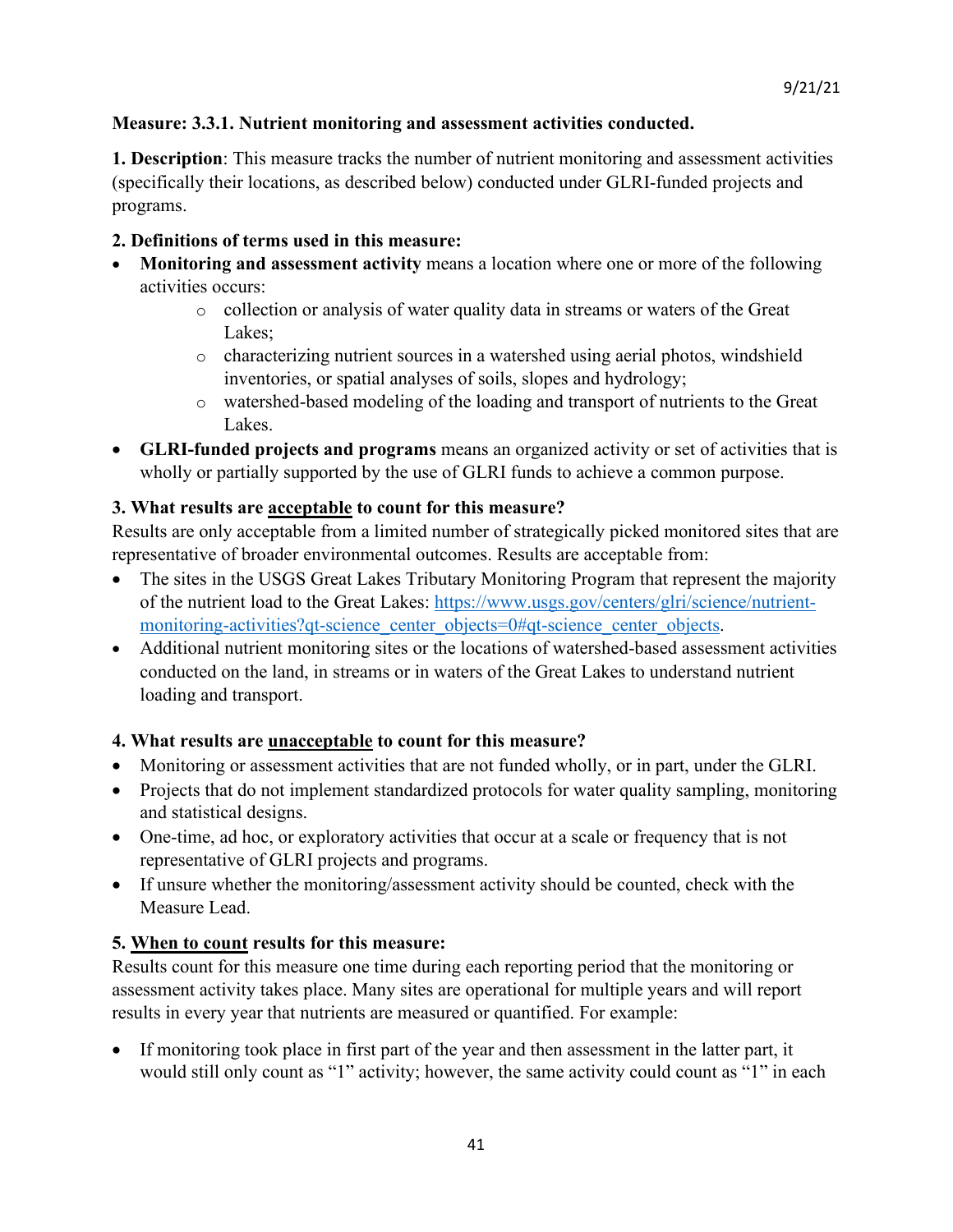of multiple years (i.e., if in one year the site is monitored and then the next year that data is analyzed to calculate the nutrient load, it would count in both years as "1" activity each year.

**6. Measure Lead:** Santina Wortman (312-353-8319 / wortman.santina@epa.gov)

#### **7. Action Plan III Targets**

| <b>EV 2020</b><br>UZU | $201$<br><b>ENT</b><br>'UZL | <b>EXZA000</b><br>VZZ     | FY 2023 | 2024<br><b>TIV</b> |
|-----------------------|-----------------------------|---------------------------|---------|--------------------|
| эΛ<br>JUI             | ኅ Λ<br>ີ                    | $\bullet$ $\bullet$<br>JU | 30      | 30                 |

Units are activities. Targets are annual.

### **8. Universe:** N/A

**9. Baseline:** 30 nutrient monitoring and assessment activities are expected annually. Note: this is a new measure. Targets are based on past efforts that were integrated into projects in measures 3.1 and 3.2 projects from fiscal years 2015-2018. Targets are not cumulative, but rather reflect ongoing activities anticipated during each fiscal year.

# **10. Data Source and Calculation:**

Agencies select this measure for projects conducting nutrient monitoring and assessment activities under GLRI-funded projects. The EPA Measure Lead reviews EAGL entries for these projects and makes such inquiries as necessary to identify the results. The Measure Lead works with data contacts so that results are entered into EAGL and ensures that associated supporting documentation is included in EAGL by the agency identifying the monitoring or assessment activity.

**11. Data Limitations/Qualifications:** None known, besides the general data limitations/qualifications.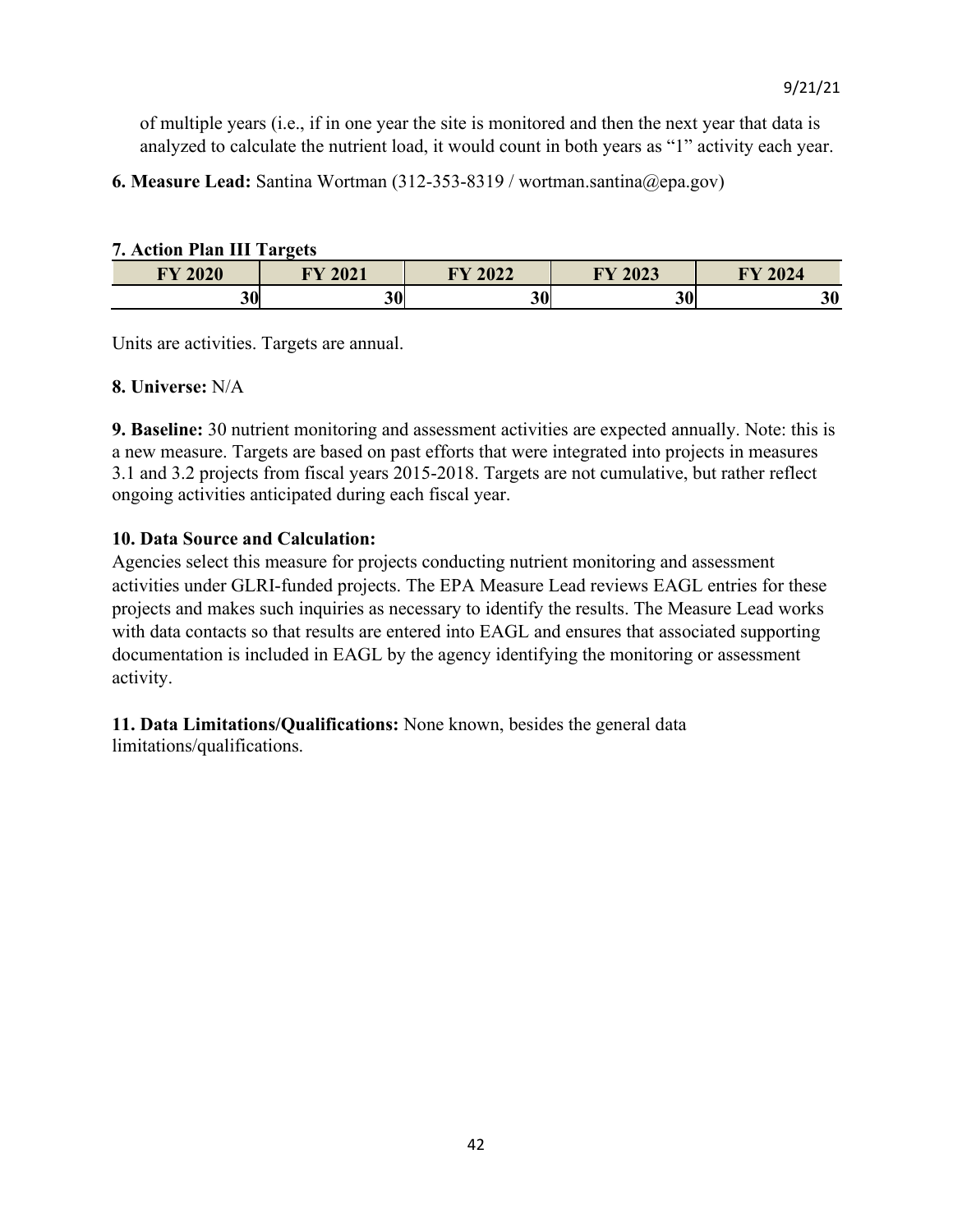# **Measure: 3.3.2. Nutrient or stormwater runoff reduction practices or tools developed or evaluated.**

**1. Description**: This measure tracks the number of nutrient or stormwater reduction practices or tools developed or evaluated under GLRI-funded projects.

# **2. Definitions of terms used in this measure:**

- **Practices** refers to recognized nonpoint source best management practices that result in reductions of nutrients or stormwater runoff.
- **Tools** are more broadly defined to include supporting technology or approaches that improve effectiveness or encourage increased implementation of best management practices.

# **3. What results are acceptable to count for this measure?**

- Effectiveness studies of nonpoint source control structures and management measures, at a site specific or watershed scale.
- Development or evaluation of new nutrient management tools available to farmers, such as runoff risk advisories.
- Pilot projects testing innovative incentives for farmers, such as performance-based cost structures, market-based approaches, and farmer-led outreach programs.

# **4. What results are unacceptable to count for this measure?**

- Development or evaluation activities that are not funded wholly, or in part, under the GLRI.
- Effectiveness studies that do not utilize recognized monitoring and statistical designs.

# **5. When to count results for this measure:**

Results count for this measure during the reporting period(s) that the development or evaluation activity takes place. Many projects, such as effectiveness studies, span multiple years and will report a result of "1" each year. For example:

- if a project developed a tool in one year and evaluated the tool in the next year, it would be counted in both years (as "1" each year).
- If a project developed a tool and evaluated it in the same year, it still only counts as "1".
- A five-year effectiveness study of a rain garden would be counted as "1" each year that the performance of the ran garden was being evaluated.

# **6. Measure Lead:** Danielle Green (312-886-7594 / [green.danielle@epa.gov\)](mailto:green.danielle@epa.gov)

### **7. Action Plan III Targets**

| <b>FY 2020</b> | EV 2021<br>404 L | <b>FY 2022</b> | <b>TY 2023</b> | $Y$ 2024<br><b>TIV</b> |
|----------------|------------------|----------------|----------------|------------------------|
| 10             | $\overline{0}$   | 10             | ⌒<br>v         |                        |

Units are practices or tools. Targets are annual.

### **8. Universe:** N/A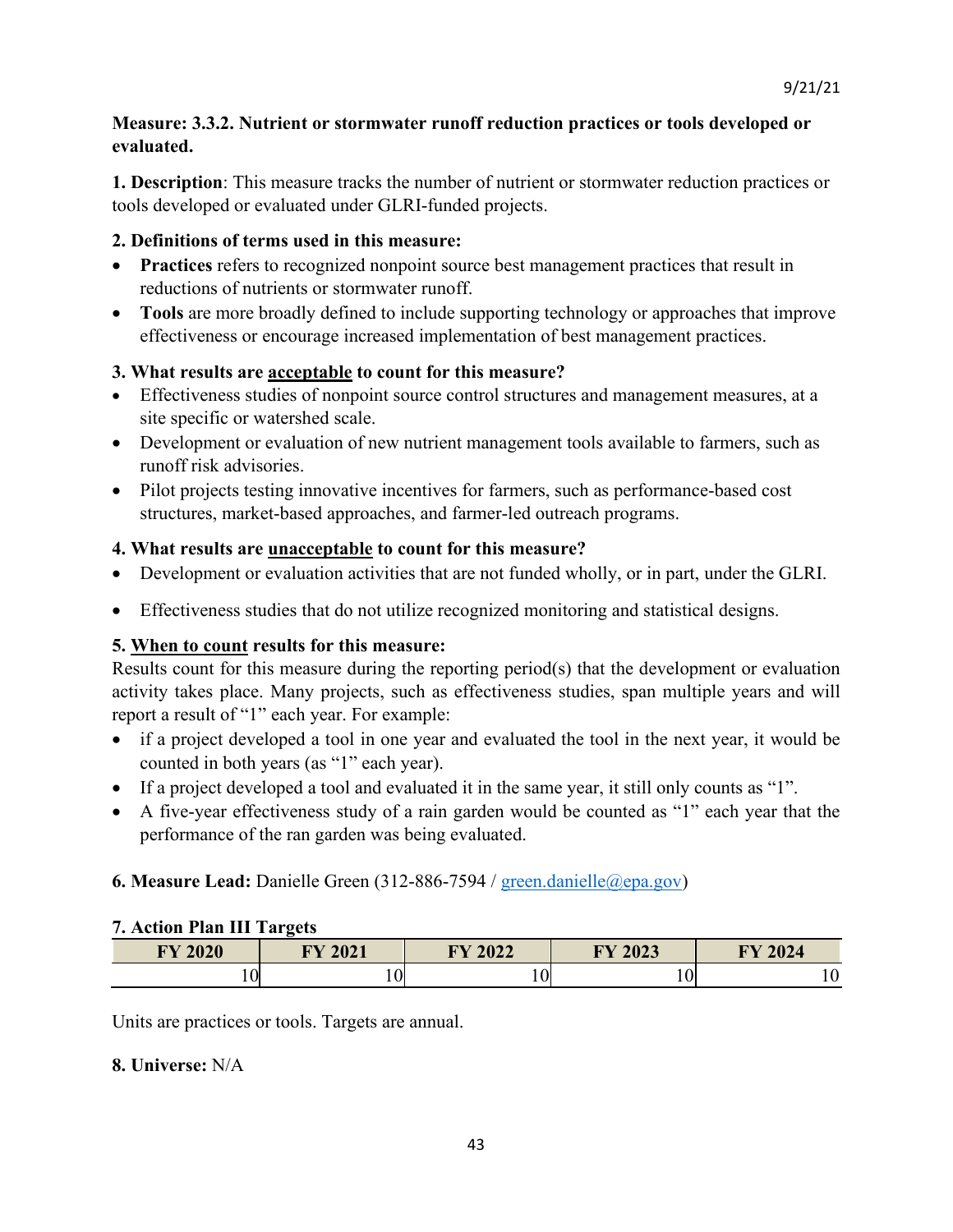**9. Baseline:** 10 practices or tools are expected annually. Note: this is a new measure. Targets are based on past efforts that were integrated into projects in measures 3.1 and 3.2 projects from fiscal years 2015 – 2018. Targets are not cumulative, but rather reflect individual activities anticipated during each fiscal year.

#### **10. Data Source and Calculation:**

Agencies select this measure for projects through which nutrient or stormwater reduction practices or tools are developed or evaluated under GLRI-funded projects. The EPA Measure Lead reviews EAGL entries for these projects and makes such inquiries as necessary to identify the results. The Measure Lead works with data contacts so that results are entered into EAGL and ensures that associated supporting documentation is included in EAGL by the agency identifying the practices or tools.

**11. Data Limitations/Qualifications:** None known, besides the general data limitations/qualifications.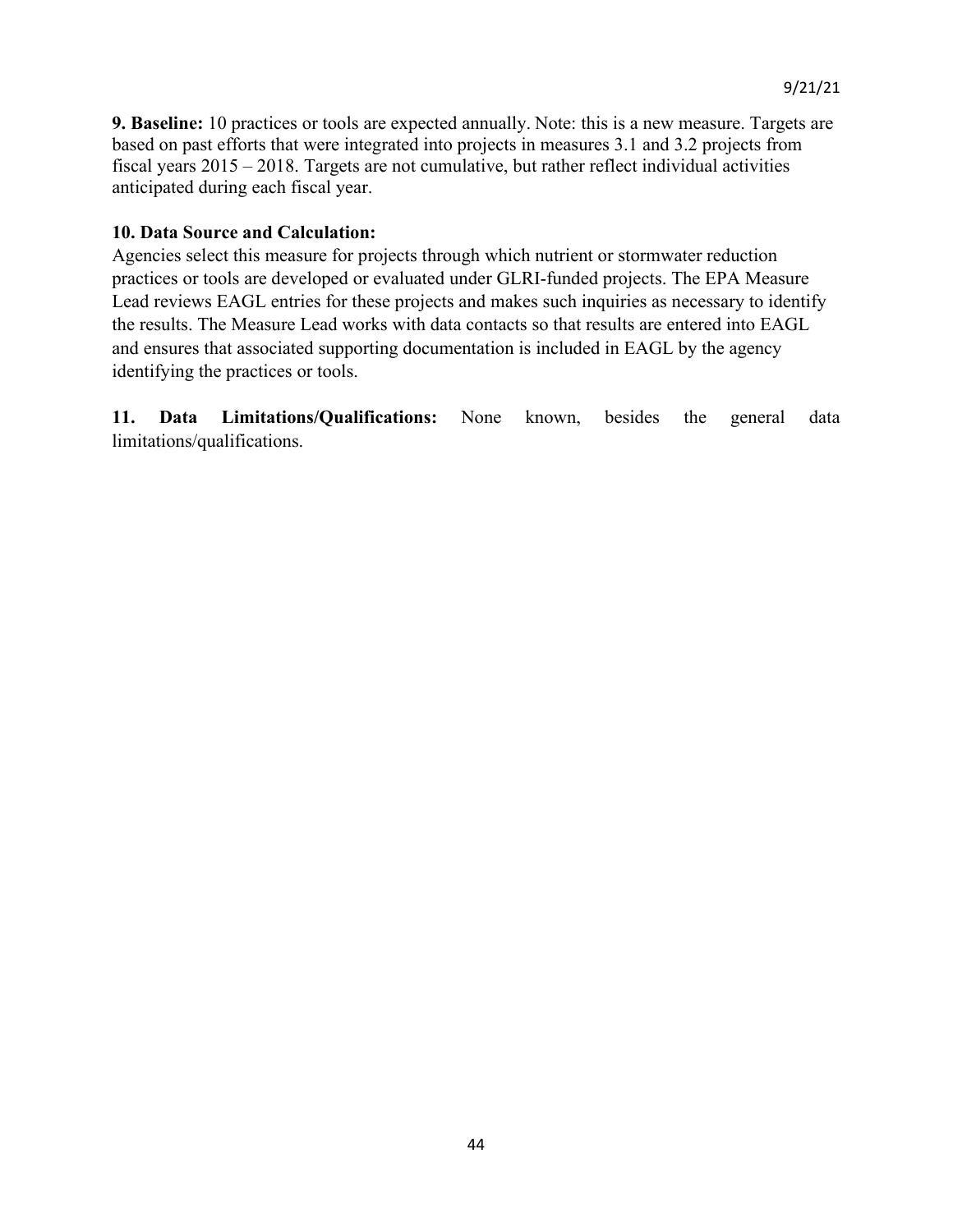# **Measure: 4.1.1. Acres of coastal wetland, nearshore, and other habitats restored, protected, and enhanced**

**1. Description**: This measure tracks the number of acres of coastal wetland, **nearshore, and other habitats** in the US restored, protected, or enhanced as a result of GLRI-funded projects. (Previously Measures 4.1.3 and 4.1.4 under Action Plan II.)

# **2. Definitions of terms used in this measure component:**

- **Great Lakes Coastal Wetlands**: Historical or the existing 375,000 acres of US of wetlands with a current, previous, or potential hydrologic connection to a Great Lake or connecting channel via surface or subsurface water such that water levels of the wetland are influenced by Great Lakes water levels. These can be wetlands on a Great Lake, connecting channel, river (if the river is influenced by the Great Lakes), or an isolated wetland (with a subsurface connection to the Great Lakes).
- **Nearshore and other habitats**, (excluding coastal wetlands), means all habitats within the Great Lakes basin within the following systems: open water; nearshore waters and connecting channels; coastal shore; rivers and tributaries; inland lakes and wetlands; uplands.
- **Protected** means stress to ecosystems have been prevented.
- **Restored** means the ecosystem has recovered from degradation, damage or destruction.
- **Enhanced** means the value and effectiveness of habitats and species has increased.

# **3. What results are acceptable to count for this measure component?**

• Because individual projects generally protect, restore or enhance only a single problem or a small portion of a geographic area, many projects may be needed to completely protect, restore or enhance a habitat. For example, a habitat to be restored may need to have drain tiles removed to restore hydrology, invasive plants removed that outcompete native plants, and native plants and animals reintroduced to improve the species composition. Each could be a different project and the same acres may be counted at the completion of each individual project.

### **4. What results are unacceptable to count for this measure component?**

- Acreage in Canada is not acceptable.
- The miles of connectivity established for aquatic species that are reported under Measure 4.1.2 cannot be converted to acres and reported under this measure; however, the restored acreage that may be associated with those miles may be counted under this measure.
- Acres that are projected, rather than realized in the reporting period, are not acceptable.

# **5. When to count results for this measure component:**

Progress is counted when planned individual project work to protect, restore, or enhance the coastal wetland has been completed. **Progress is only counted once at the conclusion of the project.** Past results should not be changed – see General Procedures – Project Results.

**6. Measure Lead:** Kevin O'Donnell (312-886-0813 / odonnell.thomas@epa.gov)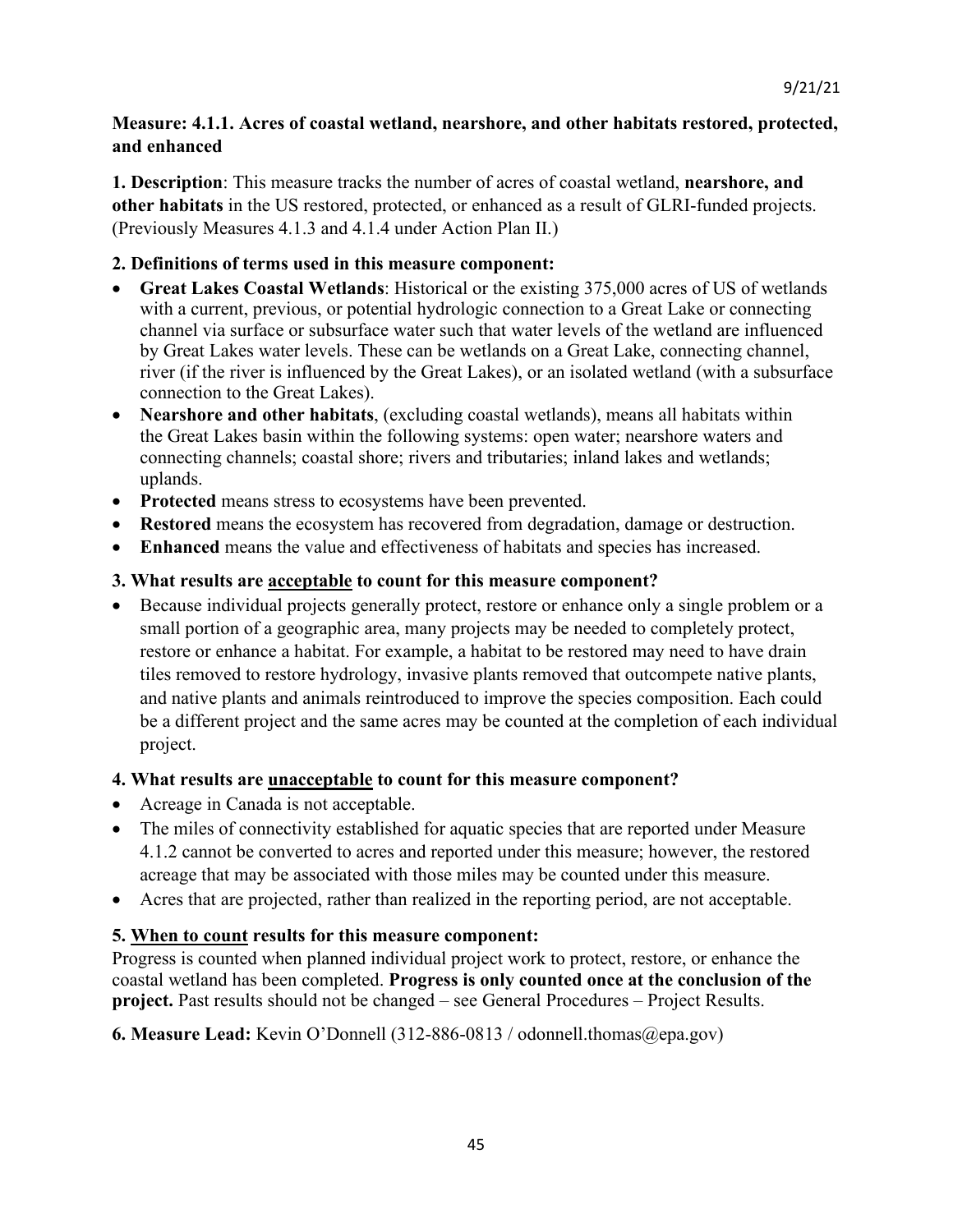# **7. Action Plan III Targets.**

| <b>FY 2020</b> | 2021    | 12022<br>TV. | 2023    | 2024    |
|----------------|---------|--------------|---------|---------|
| 394,000        | 406,000 | 18,000       | 430,000 | 442,000 |

Units are acres. Targets are cumulative.

**8. Universe:** 1,550,000 acres (US) plus additional acreage (unknown) having a previous hydrologic connection to a Great Lake or a connecting channel via surface or subsurface water such that water levels of the wetland are influenced by Great Lakes water levels as identified by the Great Lakes Wetland Consortium via an updated GIS analysis. Prior to this updated analysis, the Universe value stated in GLRI Action Plan II was 260,000 acres. As a result of changing water levels and land use management, the acreage for this "Universe" may fluctuate. The total acreage protected or restored may ultimately exceed 1,550,000 acres because the same acreage can be counted when work is done on the same acreage through different projects.

**9. Baseline:** 370,488 acres (cumulative) as of September 30, 2018.

#### **10. Data Source and Calculation:**

During each data call, agencies provide supporting documentation for any results they report.

Funding recipients use various methods to calculate acreage including but not limited to using standard GIS or Google Earth-type mapping tools, estimation based on photographic surveys, use of GPS mapping, manual calculations through direct observation, and other methods using professional judgment acceptable to the GLRI funding agency.

To measure acres for on-the-ground/shoreline activities, such as trash cleanup, estimate the total length of the activity as well as how far it extends onto the shoreline. Use these two dimensions to calculate the total acres searched on the ground. Similarly for on-the-water searches, estimate the total length traveled and the width of how far you can see to either side of your boat. Use these two dimensions to calculate the total acres searched in the water.

**11. Data Limitations/Qualifications:** The general data limitations/qualifications apply.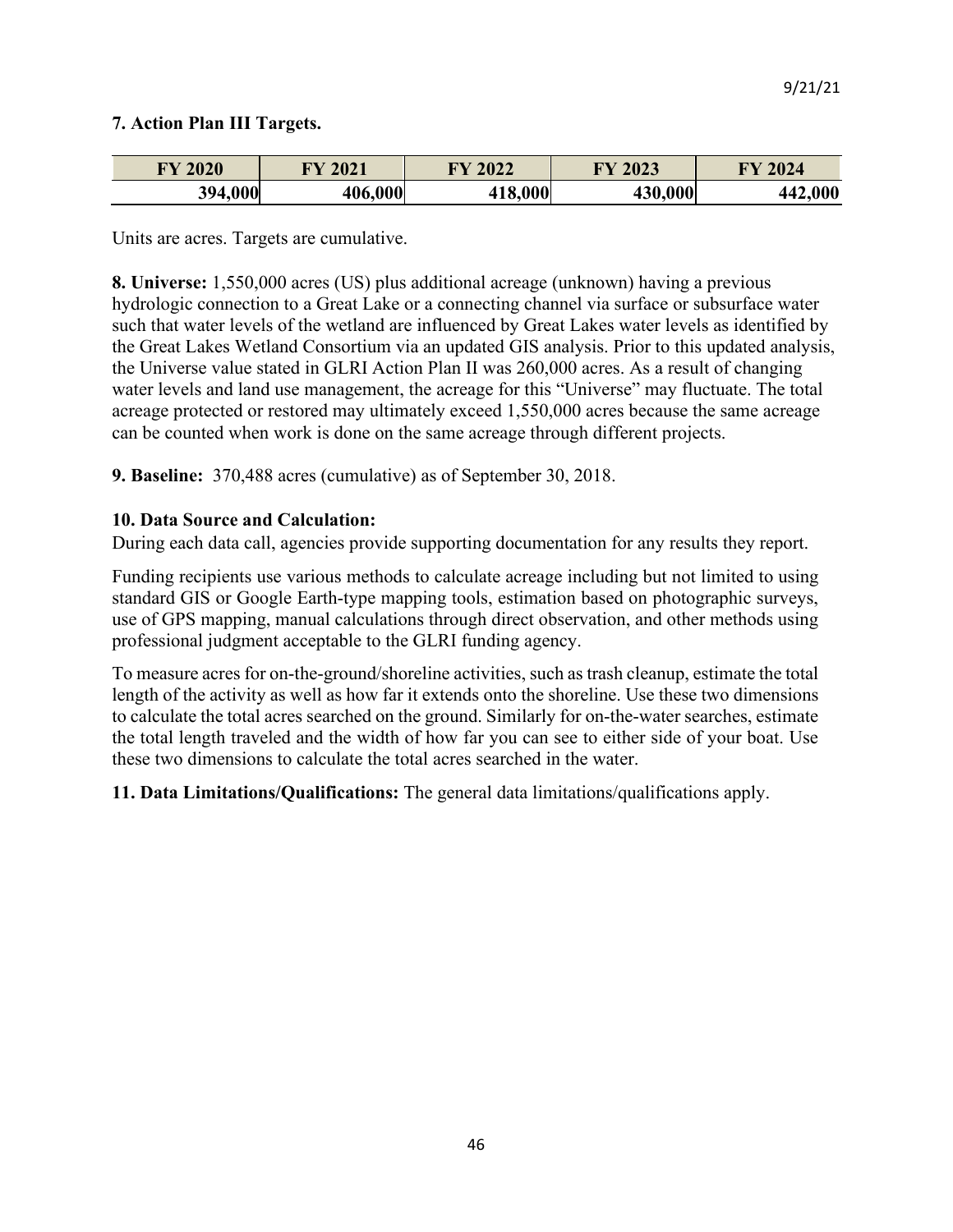# **Measure: 4.1.2. Miles of connectivity established for aquatic species**

**1. Description**: This measure tracks the miles of connectivity established for aquatic species under GLRI-funded projects. (Previously Measure 4.1.1 under Action Plan II.)

# **2. Definitions of terms used in this measure:**

- **Miles of connectivity** is the number of miles of in-stream habitat including mileage for seasonal and intermittent streams in the Great Lakes Basin.
- **Reopened** means the tributaries are available for the target species to move into as a result of bypassing or removing a barrier.

# **3. What results are acceptable to count for this measure?**

- Tributary miles of connectivity reopened including mileage for seasonal and intermittent streams if one or more of a target species gains additional access to spawning and/or rearing habitat from the reconnection of those habitats.
- Re-opened and improved quality of tributary miles of connectivity realized from completion in the current reporting period from projects funded by a previous GLRI appropriation.

# **4. What results are unacceptable to count for this measure?**

- Miles of connectivity beyond the next obstructed pathway are not "reopened" and are thus not acceptable.
- Miles of connectivity that are projected, rather than realized in the reporting period, are not acceptable.
- Don't count both sides of in-stream habitat, even if restoration occurred on both sides of a stream. Treat in-stream habitat as a single line down which restoration work occurs.

**5. When to count results for this measure:** Progress toward this measure is counted as stream miles are reopened and/or habitat is restored that allows passage and use. That may be done either (i) sequentially for projects that sequentially open up miles or (ii) all at once for projects such as a large-scale dam removal that achieve their results at a single point in time. See General Procedures – Past Results regarding changing results and calculating results.

**6. Measure Lead:** Kevin O'Donnell (312-886-0813 / odonnell.thomas@epa.gov)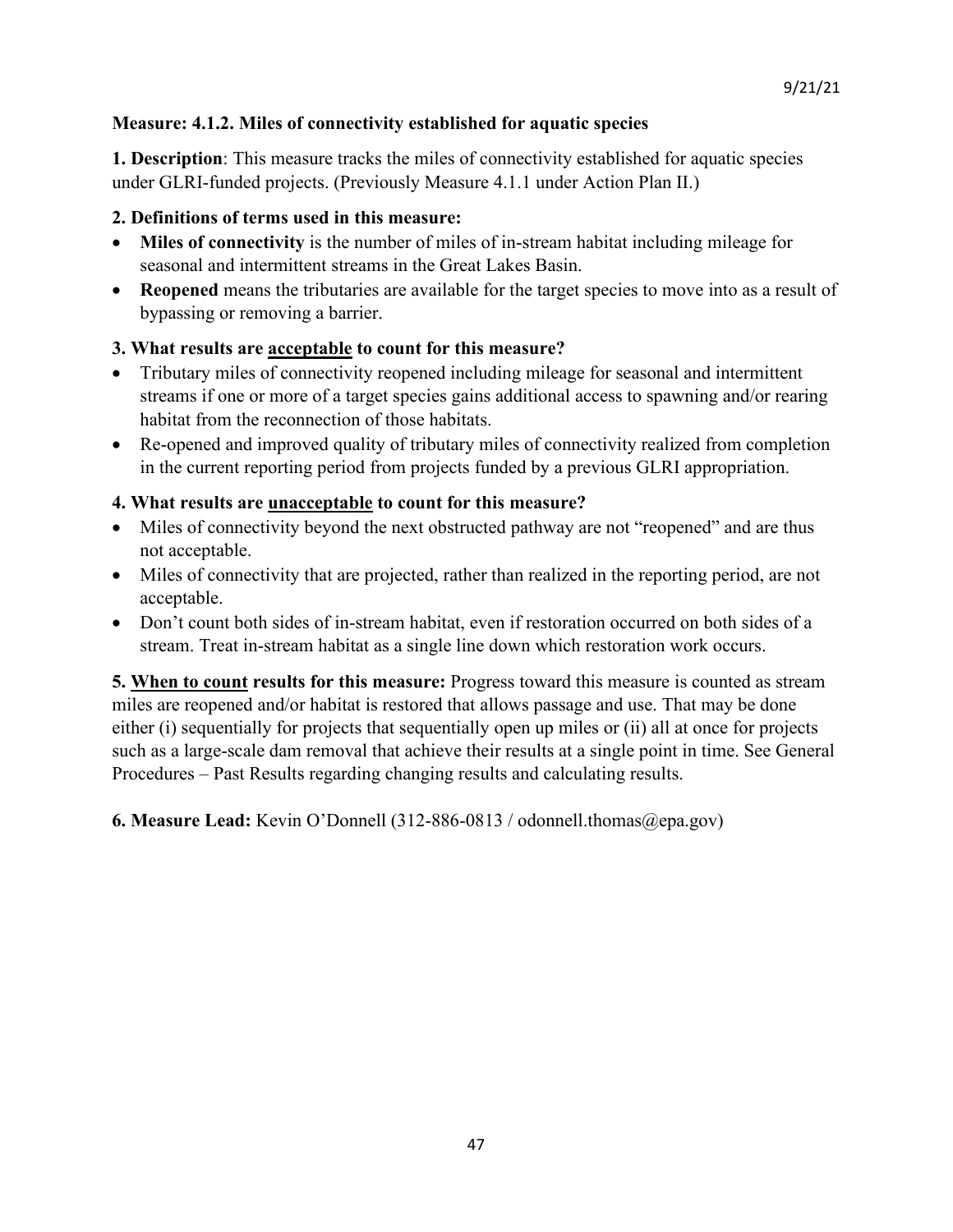#### **7. Action Plan III Targets**

| <b>FY 2020</b> | 2021<br><b>DVZ</b><br>UZ 1 | $Y$ 2022 | 2023<br>$\blacksquare$ | 2024  |
|----------------|----------------------------|----------|------------------------|-------|
| ,700<br>۰. .   | 5 QVU<br>'vv<br>. ق ب      | 6,100    | 6,300                  | 6,500 |

Units are miles. Targets are cumulative.

#### **8. Universe:** N/A

**9. Baseline:** Cumulative 5,289 miles as of September 30, 2018.

#### **10. Data Source and Calculation:**

During each data call, agencies provide supporting documentation for any results they report. RWG agencies may use various methods acceptable to them to calculate stream miles including walking the stream, Geographic Information System, the USACE stream mile calculator, and manual calculations through direct observation.

**11. Data Limitations/Qualifications:** The general data limitations/qualifications apply.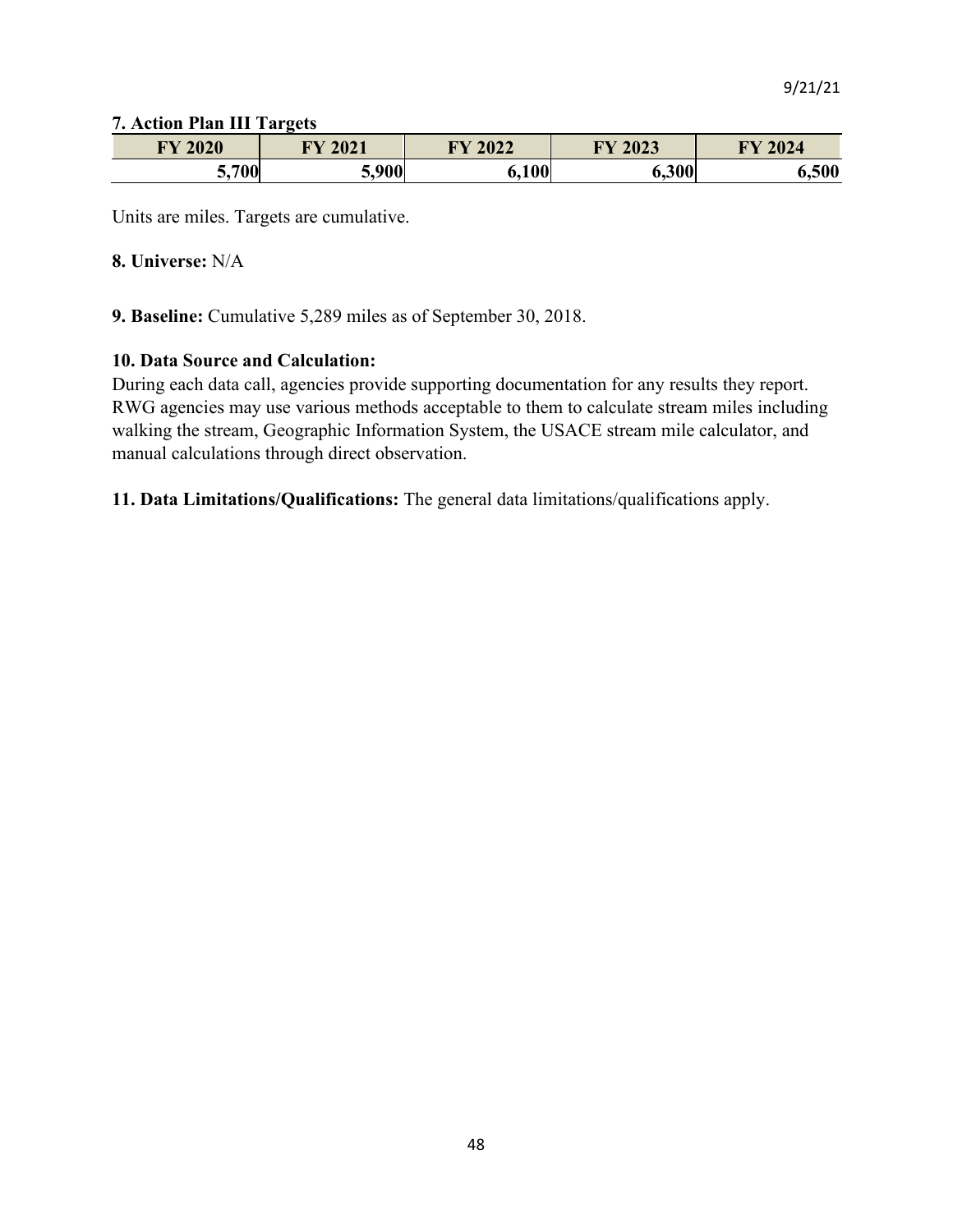# **Measure: 4.2.1. Species benefited where actions have been completed to significantly protect or promote recovery of populations.**

**1. Description**: This measure tracks the number of species benefited where actions under GLRIfunded projects have been completed to significantly protect or promote recovery of populations.

# **2. Definitions of terms used in this measure:**

• **Actions** mean supporting science, research, population enhancements, establishment of propagation techniques, stocking, habitat restoration, habitat protection, development of management plans, implementation of management plans, and monitoring necessary to avoid extinction, maintain current populations, or increase and expand populations across the Great Lakes Basin. Actions may include supporting science or research project that identified key controlling factors of a particular species population. Actions may also include a habitat restoration or protection project that will lead to protection or recovery of a population.

| Lake trout              | Great Lakes piping plover | <b>Brook</b> trout         |
|-------------------------|---------------------------|----------------------------|
| Native prey fish        | Pitcher's thistle         | Native freshwater mussels  |
| Wild rice               | Breeding marsh birds      | Lakeside daisy             |
| Dwarf lake iris         | Lake sturgeon             | American Harts-tongue fern |
| Chittenango amber snail | Mitchell's satyr          | Poweshiek skipperling      |
| Rusty patched bumblebee | Moose                     |                            |

• **Species** include, but are not limited to, the 17 examples identified in Action Plan III:

# **3. What results are acceptable to count for this measure?**

- Completion of all of actions previously identified by GLRI federal, state, tribal and other entities necessary to reach the consensus-based species outcome during the FY2020-2024 time period:
	- o Consensus-based species outcomes were identified by GLRI interagency work groups made up of and reflecting federal, state, and tribal priorities during Action Plan III development. These outcomes are not meant to mirror federal, state, or entity long-term goals for particular species. They may be interim steps towards long-term (greater than five years) goals.
	- o The Measure Lead is responsible for documenting and updating species outcomes as well as associated actions necessary to reach these outcomes.

# **4. What results are unacceptable to count for this measure?**

- Individual habitat restoration/protection or science/research efforts that are targeted to providing benefits to a species population.
- Projects initiated to reach the consensus-based outcome for a particular species may list this measure as a primary, secondary, or tertiary measure but should not enter a numeric result.

# **5. When to count results for this measure:**

• Only the Measure Lead may enter results for this measure.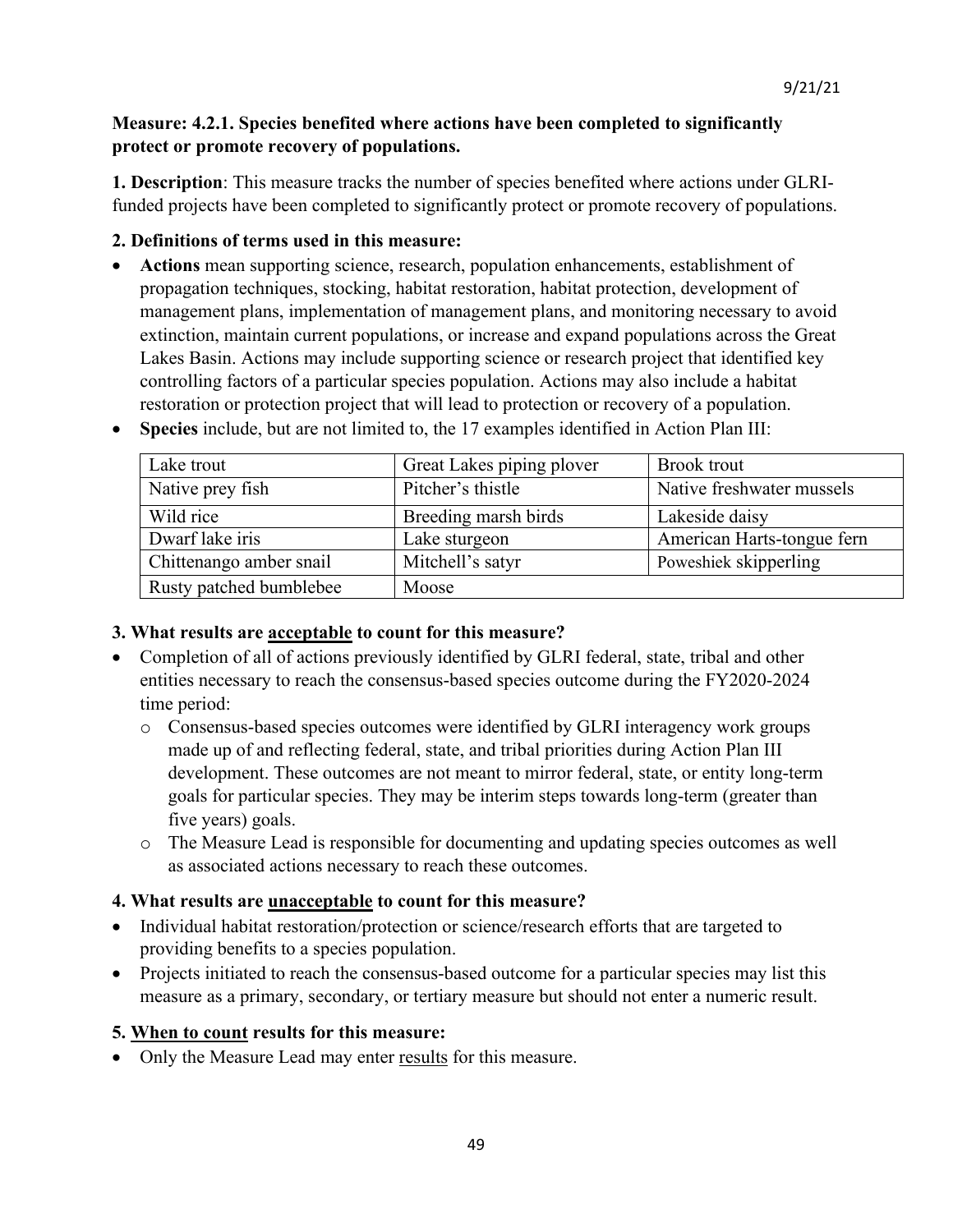- The Measure Lead for this MOP is responsible for 1) documenting and updating specific actions that have been identified by GLRI interagency working groups and verifying projects undertaken by agencies constitute an action is completed.
- The Measure Lead will make the determination when all planned work necessary to reach a consensus-based significant outcome for a particular species is completed. Any monitoring data relevant to the outcome will be summarized to further support the consensus-based outcome for a species is reached.
- **6. Measure Lead:** Kevin O'Donnell (312-886-0813 / odonnell.thomas@epa.gov)

# **FY 2020 FY 2021 FY 2022 FY 2023 FY 2024 1 2 4 6 8**

### **7. Action Plan III Targets**

Units are number of species. Targets are cumulative.

#### **8. Universe:** N/A

#### **9. Baseline:** 0 as of September 30, 2019.

#### **10. Data Source and Calculation:**

Agencies select this measure for GLRI-funded projects where actions have been completed to significantly protect or promote recovery of populations. RWG agencies collect and provide readily-available descriptions of the activities funded by the agencies, including study design, data collection/analysis methods, and anticipated results. Agencies use best professional judgment to develop a short activity narrative. The lead agency will also use best professional judgment to identify the nearest city and choose a representative date (month, year) and representative coordinates (in latitude, longitude) for the activity.

The EPA Measure Lead reviews EAGL entries for these projects and makes such inquiries as necessary to identify the results for this measure (i.e. the number of species benefitted). The Measure Lead enters results into EAGL and ensures that applicable supporting documentation is also included.

**11. Data Limitations/Qualifications:** The general data limitations/qualifications apply.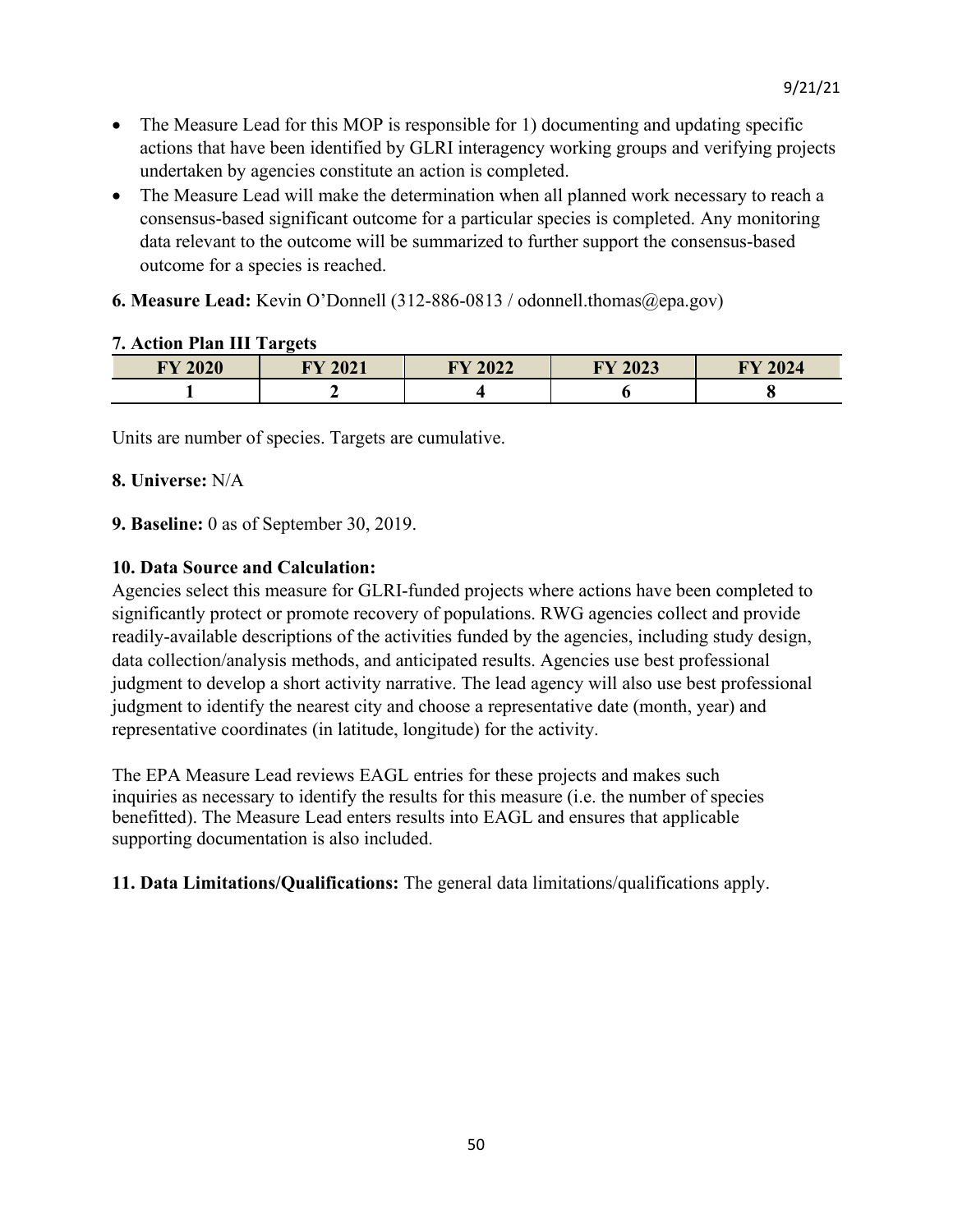# **Measure: 5.1.1. Youth impacted through education and stewardship projects.**

**1. Description**: This measure tracks the number of youths impacted through GLRI-funded, place-based experiential projects for education and stewardship.

# **2. Definitions of terms used in this measure:**

- **Experiential learning** means learning through action, experience, or discovery and exploration outside the classroom. Learning should include focused reflection and an active hands-on learning component in order to increase knowledge, develop skills, and clarify values through direct interaction between the recipient and the individual providing instruction for the educational program.
- **Impacted** means having gained new knowledge of Great Lakes science and stewardship through hands-on learning experiences.
- **Place-based** means that youth engage in a hands-on learning experience in the Great Lakes basin about the Great Lakes ecosystem.
- **Youth** means K-12 school students.

# **3. What results are acceptable to count for this measure?**

• Youth must be impacted from a relevant GLRI-funded project, such as NPS interpretive programs, or other programs as approved of by the Measure Lead.

# **4. What results are unacceptable to count for this measure?**

- Youth impacted through a program that is not place-based.
- Youth impacted through a program that does not consist of experiential learning.
- Youth impacted through passive online webinars, displays, brochures, videos, etc.
- Youth impacted through a program that does not consist of direct interaction with the individual providing instruction for the educational program.

# **5. When to count results for this measure:**

Results are counted when youth have completed the educational experience as determined by individual educational program requirements.

**6. Measure Lead:** Nicole Singleton (312-886-5254 / [singleton.nicole@epa.gov\)](mailto:singleton.nicole@epa.gov)

**7. Action Plan III Targets:** None. This is an indicator measure with cumulative results. Units are number of youths impacted.

### **8. Universe:** NA

**9. Baseline:** A cumulative total of 377,000 youth have been reached in grades K-12 from FY2010-FY2018.

### **10. Data Source and Calculation:**

The data source is the RWG agency that submits results to EAGL. RWG agencies collect and provide readily-available descriptions of the activities funded by the agencies, including study design, data collection/analysis methods, anticipated results, identification of the nearest city,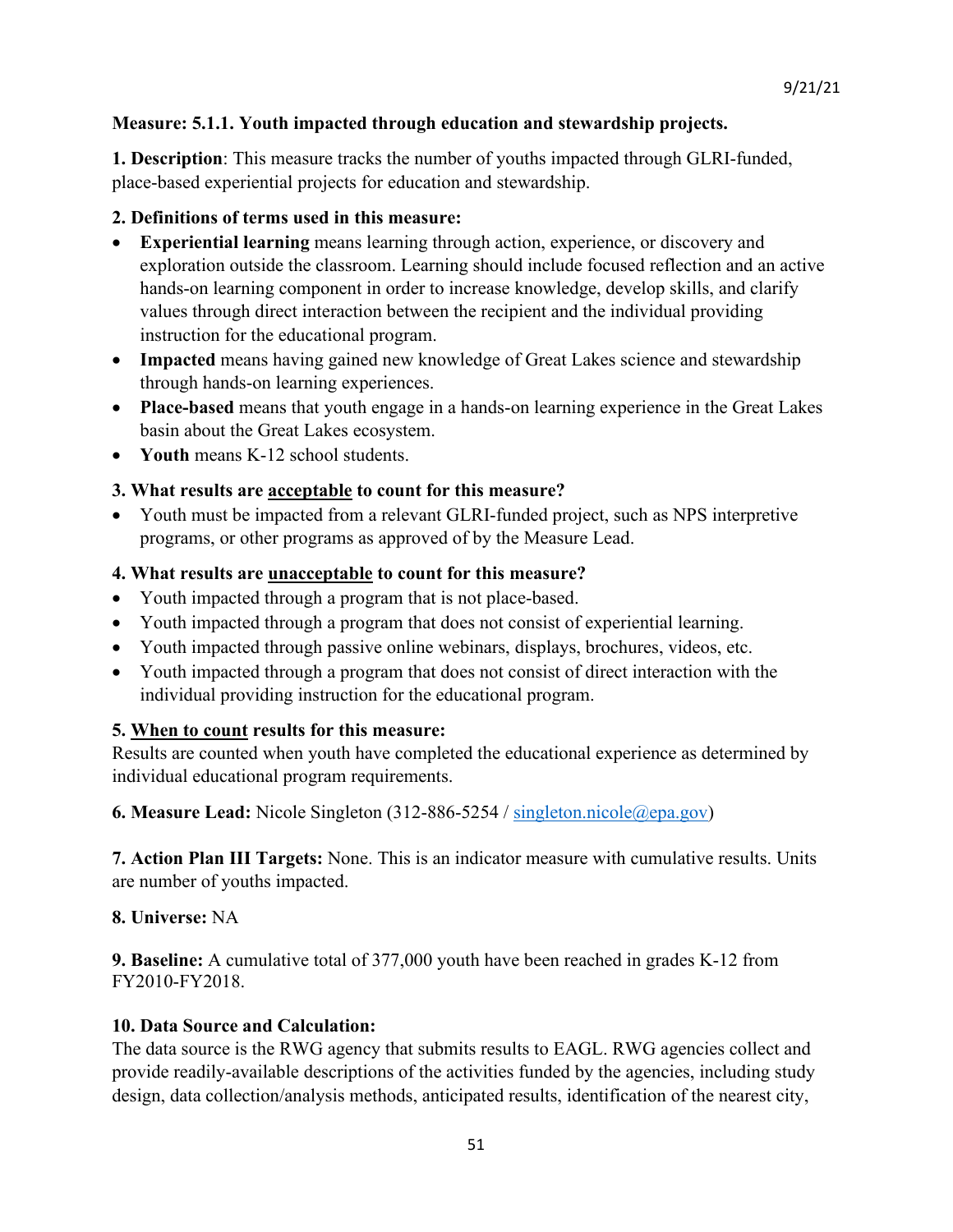and representative activity dates and coordinates. Agencies use best professional judgment to develop a short activity narrative, to identify the nearest city, and to choose a representative date (month, year) and representative coordinates (in latitude, longitude) for the activity. During each data call, agencies provide supporting documentation for any results they report.

**11. Data Limitations/Qualifications:** The general data limitations/qualifications apply. In addition, results from this measure are not reflective of overall Great Lakes outreach and education, but only of the educational experiences acceptable under this measure.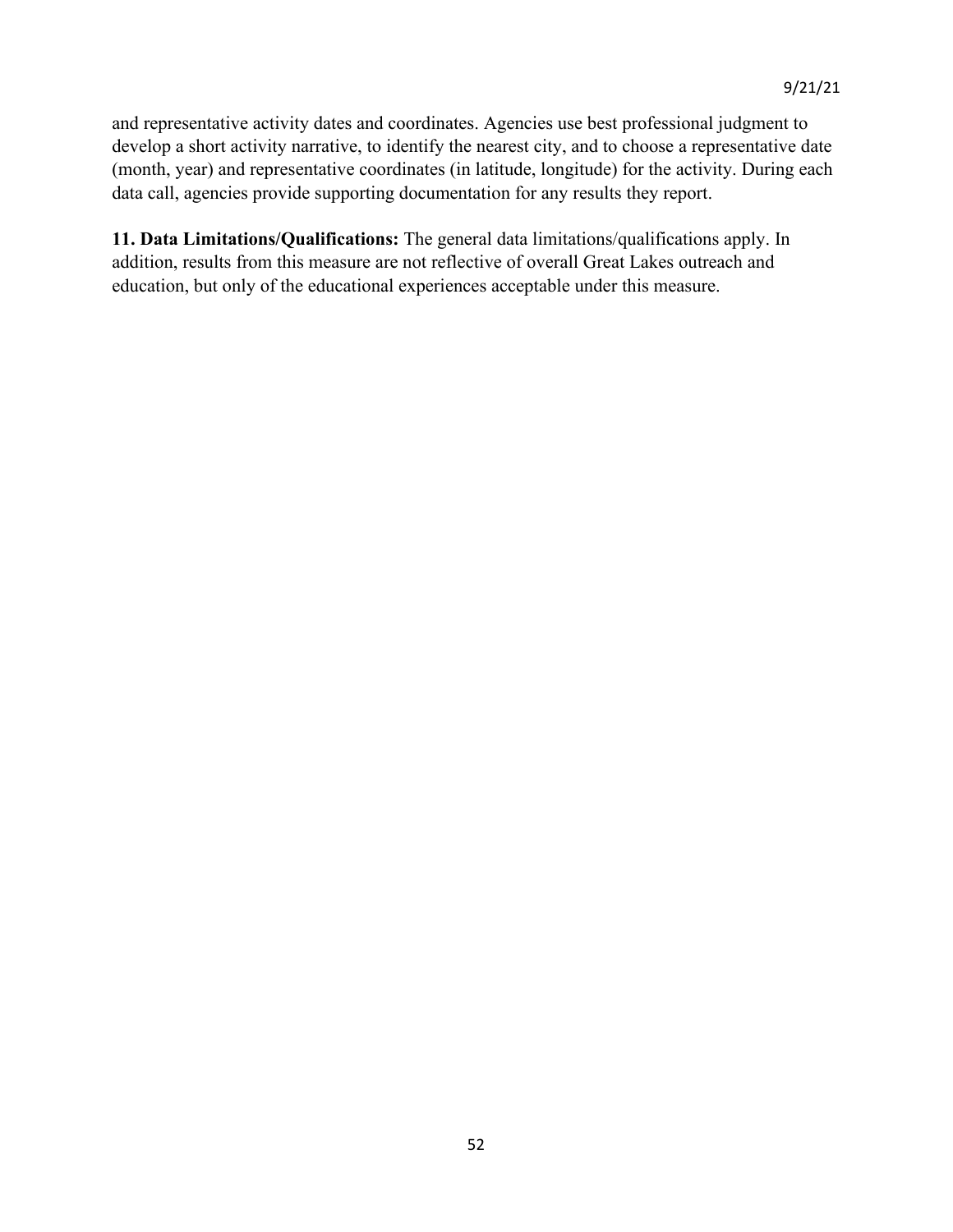# **Measure: 5.2.1. Annual Great Lakes monitoring conducted and used to prioritize GLRI funding decisions.**

**1. Description**: This measure annually tracks monitoring conducted under GLRI-funded projects that inform GLRI funding decisions. (Previously Measure 5.3.2 under GLRI Action Plan II.) Projects identified with this measure include:

- EPA's long-term monitoring programs
- CSMI intensive field year efforts
- Agency ecosystem monitoring efforts
- Remote sensing
- National Coastal Condition Assessment

This measure should not be identified for project evaluations or predictive modeling.

# **2. Definitions of terms used in this measure:**

- **Great Lakes monitoring** refers to sampling of water, aquatic life, sediments, air, wetlands and other relevant media in order to assess the physical, chemical, and biological health of the Great Lakes ecosystem conducted through the expenditure of GLRI funds.
- **Prioritize GLRI funding decisions** refers to the use of information obtained from project evaluations, annual monitoring, and the targeting of habitats, watersheds, and species to inform GLRI budgeting decisions each year. In a given fiscal year, the RWG makes planning and budgeting decisions at multiple scales and for subsequent fiscal years.

# **3. What results are acceptable to count for this measure?**

• The Measure Lead reports a result of "Yes" for the fiscal year if the Measure Lead indicates that annual monitoring has occurred and was used to prioritize GLRI funding decisions over the past fiscal year. That prioritization can be for funding decisions made for that year's appropriation or for a future year's appropriation.

### **4. What results are unacceptable to count for this measure?**

- It is unacceptable for the Measure Lead to report a result of "Yes" for the fiscal year if an assessment conducted by the Measure Lead indicates that annual monitoring was not used to prioritize GLRI funding decisions over the past fiscal year.
- Reporting against this measure is non-numeric. Therefore it is unacceptable to report the number of projects or programs conducting annual Great Lakes monitoring.
- Do not identify project evaluations or predictive modeling with this measure.

# **5. When to count results for this measure:**

- "Project supports measure but will not have a numeric result" is selected for applicable projects.
- Results for this measure are counted on an annual basis at the end of each fiscal year. The Measure Lead reports a result of "Yes" after reviewing a list of monitoring activities used to prioritize GLRI funding decisions over the past fiscal year.
- **6. Measure Lead:** Derek Ager (312-353-7463 / ager.derek@epa.gov)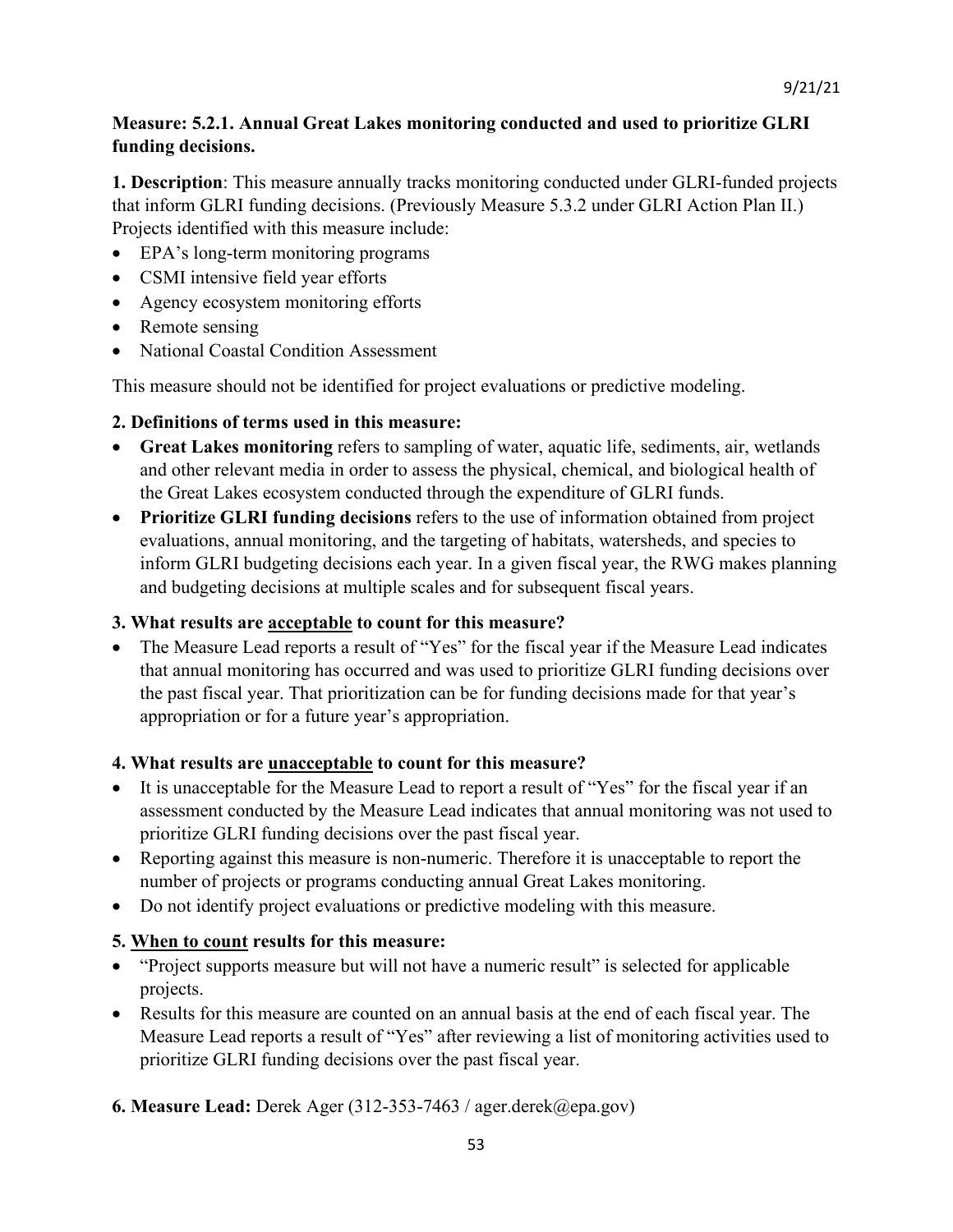**7. Action Plan III Targets:** None. This is an indicator measure with annual results. Reporting consists of the identification of relevant projects with this measure, and a subsequent result of "Yes" for each year annual Great Lakes monitoring has been conducted and used to prioritize GLRI funding decisions. No units are attributed to this result.

#### **8. Universe:** N/A

**9. Baseline:** N/A. Results are identified in non-quantitative reporting.

#### **10. Data Source and Calculation:**

Agencies select this measure for GLRI-funded monitoring projects that inform GLRI funding decisions as described above. The EPA Measure Lead reviews EAGL entries for these projects and makes such inquiries as necessary to identify the results for this measure. The Measure Lead enters results in EAGL and ensures that associated supporting documentation is included in EAGL.

The Measure Lead assesses whether monitoring continues to be used to inform and prioritize GLRI funding decisions using information including the identification of projects with this measure through EAGL as described above and other information as appropriate. Each year the Measure Lead generates a brief summary of how projects are used to prioritize FLGI funding with examples.

**11. Data Limitations/Qualifications:** The general data limitations/qualifications apply.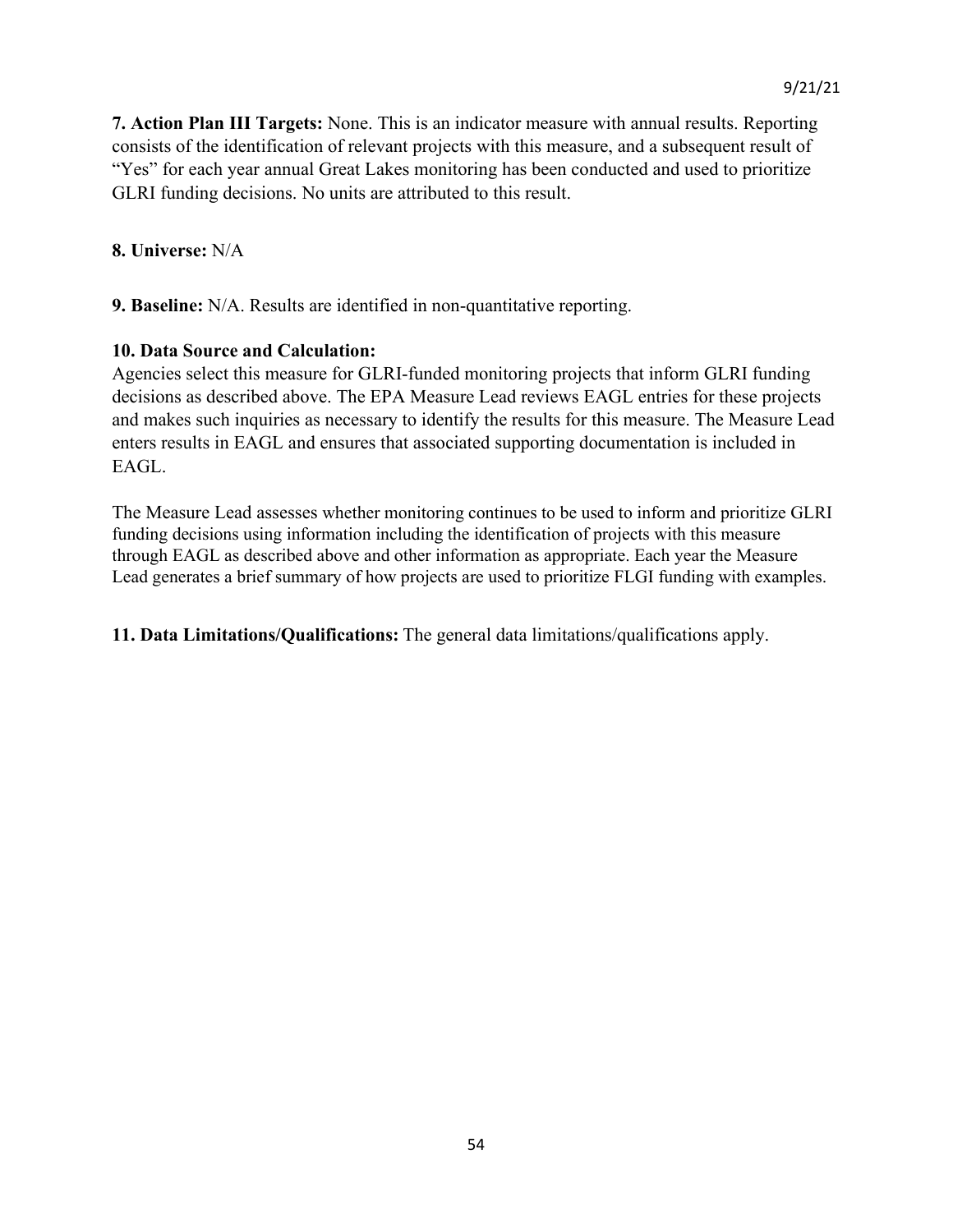# **Measure: 5.2.2. Identify and address science priorities to support implementation of GLRI and the Great Lakes Water Quality Agreement.**

**1. Description**: This measure tracks efforts to identify and address cross-Focus Area science priorities to support implementation of GLRI and the Great Lakes Water Quality Agreement.

# **2. Definitions of terms used in this measure:**

• **Science priorities** are cross-Focus Area environmental issues within the Great Lakes that require further investigation to fully understand the best management approaches. Science priorities are determined by Focus Area 5 Work Group.

# **3. What results are acceptable to count for this measure?**

- The Measure Lead reports a result of "Yes" for the fiscal year if any project is completed and addresses a science priority.
- The Measure Lead reports a result of "Yes" for the fiscal year if any project is completed outside of the established science priorities but was determined to be a beneficial cross-focus area effort.

# **4. What results are unacceptable to count for this measure?**

• Projects that assess effectiveness of a single restoration or protection effort will not be counted under this measure

# **5. When to count results for this measure:**

- "Project supports measure but will not have a numeric result" is selected for applicable projects.
- Results for this measure are counted on an annual basis at the end of each fiscal year. The Measure Lead reports a result of "Yes" after an applicable project has been completed.

# **6. Measure Lead:** Derek Ager (312-353-7463 / ager.derek@epa.gov)

**7. Action Plan III Targets:** None. This is an indicator measure with annual results. Reporting consists of the identification of relevant projects with this measure, and a subsequent annual report of science priorities that support implementation of GLRI and the Great Lakes Water Quality Agreement. No units are attributed to this result.

### **8. Universe:** N/A

**9. Baseline:** N/A. Results are identified in non-quantitative reporting.

### **10. Data Source and Calculation:**

The EPA Measure Lead reviews EAGL entries for these projects and makes such inquiries as necessary to identify the results for this measure. The Measure Lead enters results in EAGL and ensures that associated supporting documentation is included in EAGL.

The Measure Lead will use this information to report annually on work done to identify and address science priorities to support implementation of GLRI and the Great Lakes Water Quality Agreement.